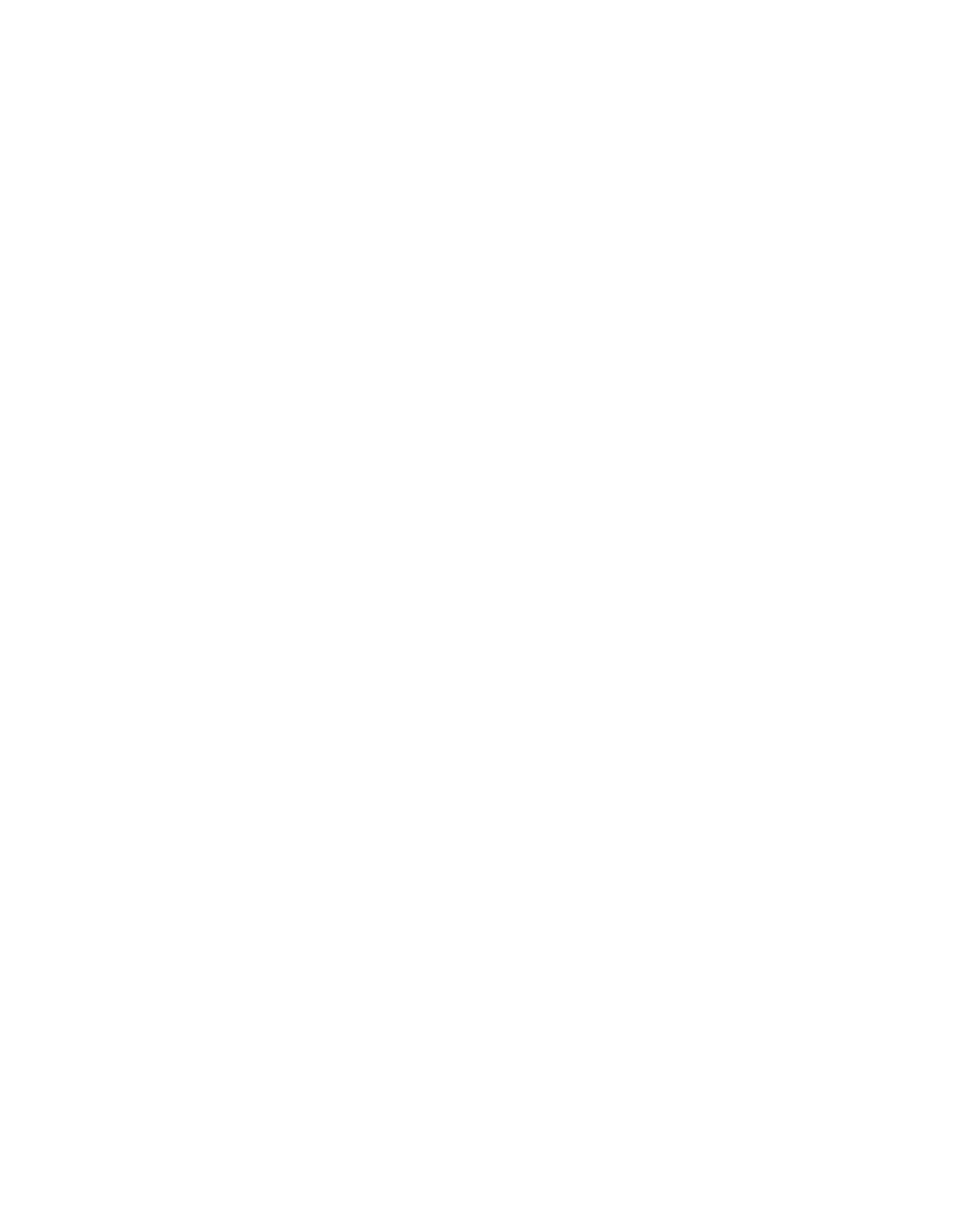#### Non-Discrimination Policy

The U.S. Department of Agriculture (USDA) prohibits discrimination against its customers, employees, and applicants for employment on the bases of race, color, national origin, age, disability, sex, gender identity, religion, reprisal, and where applicable, political beliefs, marital status, familial or parental status, sexual orientation, or all or part of an individual's income is derived from any public assistance program, or protected genetic information in employment or in any program or activity conducted or funded by the Department. (Not all prohibited bases will apply to all programs and/or employment activities.)

#### To File an Employment Complaint

If you wish to file an employment complaint, you must contact your agency's EEO Counselor (PDF) within 45 days of the date of the alleged discriminatory act, event, or in the case of a personnel action. Additional information can be found online at http://www.ascr.usda.gov/complaint\_filing\_file.html.

#### To File a Program Complaint

If you wish to file a Civil Rights program complaint of discrimination, complete the USDA Program Discrimination Complaint Form (PDF), found online at http://www.ascr.usda.gov/complaint\_filing\_cust.html, or at any USDA office, or call (866) 632-9992 to request the form. You may also write a letter containing all of the information requested in the form. Send your completed complaint form or letter to us by mail at U.S. Department of Agriculture, Director, Office of Adjudication, 1400 Independence Avenue, S.W., Washington, D.C. 20250-9410, by fax (202) 690-7442 or email at program.intake@usda.gov.

#### Persons With Disabilities

Individuals who are deaf, hard of hearing, or have speech disabilities and you wish to file either an EEO or program complaint please contact USDA through the Federal Relay Service at (800) 877-8339 or (800) 845-6136 (in Spanish).

Persons with disabilities who wish to file a program complaint, please see information above on how to contact us by mail directly or by email. If you require alternative means of communication for program information (e.g., Braille, large print, audiotape, etc.) please contact USDA's TARGET Center at (202) 720-2600 (voice and TDD).

Mention of companies or commercial products in this report does not imply recommendation or endorsement by USDA over others not mentioned. USDA neither guarantees nor warrants the standard of any product mentioned. Product names are mentioned to report factually on available data and to provide specific information.

This publication reports research involving pesticides. All uses of pesticides must be registered by appropriate State and/or Federal agencies before they can be recommended.

CAUTION: Pesticides can be injurious to humans, domestic animals, desirable plants, and fish and other wildlife—if they are not handled or applied properly. Use all pesticides selectively and carefully. Follow recommended label practices for the use and disposal of pesticides and pesticide containers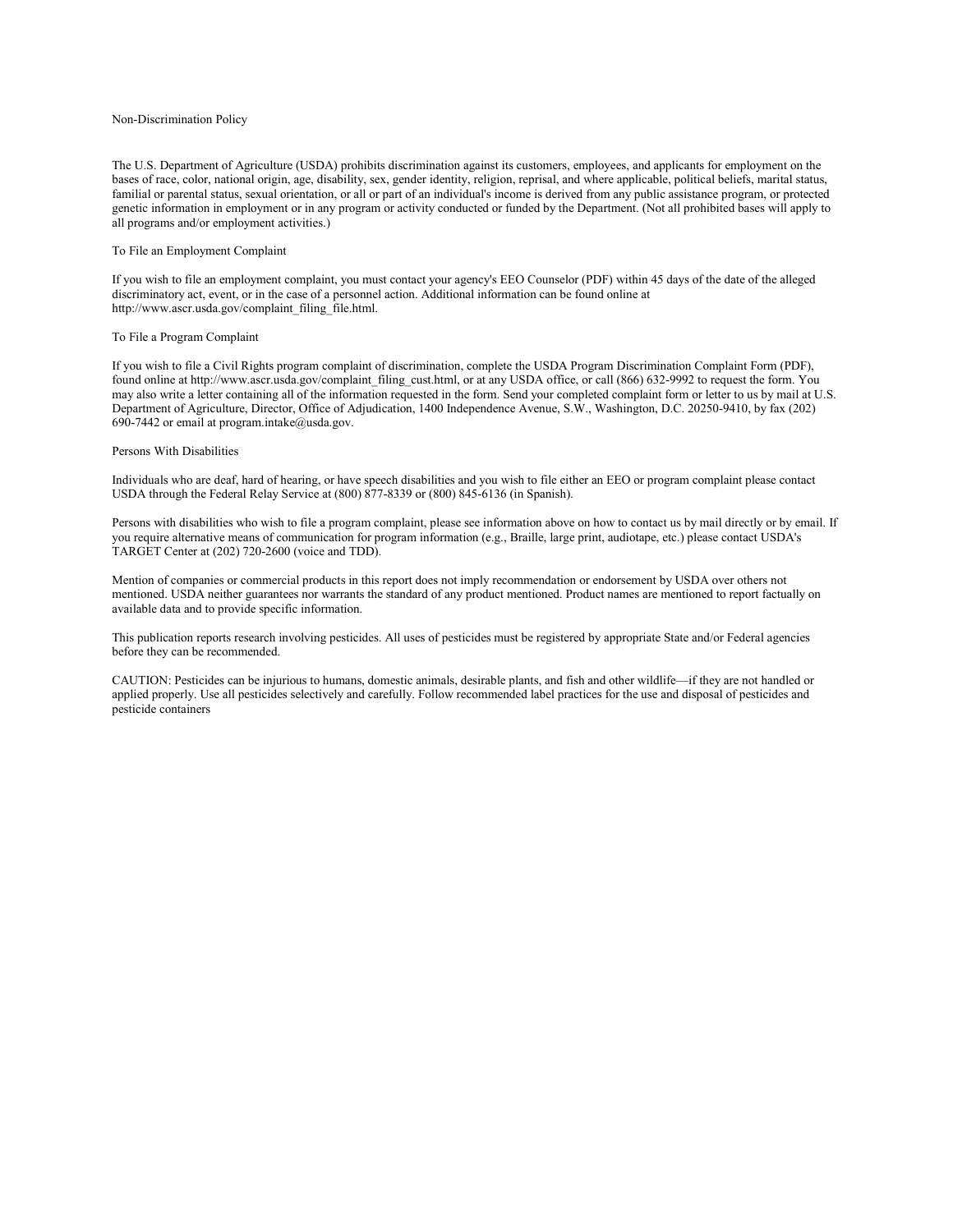## **Table of Contents**

| I.                                                                                |                  |                                                                                        |  |  |  |
|-----------------------------------------------------------------------------------|------------------|----------------------------------------------------------------------------------------|--|--|--|
|                                                                                   | $\mathsf{A}$ .   |                                                                                        |  |  |  |
|                                                                                   | <b>B.</b>        |                                                                                        |  |  |  |
| II.                                                                               |                  |                                                                                        |  |  |  |
|                                                                                   | $\mathsf{A}$ .   |                                                                                        |  |  |  |
|                                                                                   | B.               |                                                                                        |  |  |  |
|                                                                                   | $\overline{C}$ . |                                                                                        |  |  |  |
|                                                                                   |                  |                                                                                        |  |  |  |
|                                                                                   | $\mathsf{A}$ .   |                                                                                        |  |  |  |
|                                                                                   |                  |                                                                                        |  |  |  |
|                                                                                   |                  | 2.                                                                                     |  |  |  |
|                                                                                   |                  | 3.                                                                                     |  |  |  |
|                                                                                   |                  | $4_{-}$                                                                                |  |  |  |
|                                                                                   |                  | 5.                                                                                     |  |  |  |
|                                                                                   |                  | 6.                                                                                     |  |  |  |
|                                                                                   | <b>B.</b>        |                                                                                        |  |  |  |
|                                                                                   | $\overline{C}$ . |                                                                                        |  |  |  |
|                                                                                   |                  | 1.                                                                                     |  |  |  |
|                                                                                   |                  | 2.                                                                                     |  |  |  |
|                                                                                   |                  | 3 <sub>1</sub>                                                                         |  |  |  |
|                                                                                   |                  | 4.                                                                                     |  |  |  |
|                                                                                   |                  | 5.                                                                                     |  |  |  |
|                                                                                   |                  | 6.                                                                                     |  |  |  |
|                                                                                   |                  | 7.                                                                                     |  |  |  |
|                                                                                   | D.               |                                                                                        |  |  |  |
|                                                                                   |                  |                                                                                        |  |  |  |
| V.                                                                                |                  |                                                                                        |  |  |  |
|                                                                                   |                  |                                                                                        |  |  |  |
|                                                                                   |                  |                                                                                        |  |  |  |
|                                                                                   |                  |                                                                                        |  |  |  |
|                                                                                   |                  |                                                                                        |  |  |  |
|                                                                                   |                  | Table 1. Summary of Chemical Treatments, Treatment Use Sites, and Application Methods7 |  |  |  |
| Table 2. Summary of SLF Control Actions Taken by APHIS Under Each Alternative 10  |                  |                                                                                        |  |  |  |
|                                                                                   |                  |                                                                                        |  |  |  |
| Table 4. Comparison of Potential Human Health and Evironmental Impacts From Three |                  |                                                                                        |  |  |  |
|                                                                                   |                  |                                                                                        |  |  |  |
|                                                                                   |                  |                                                                                        |  |  |  |
|                                                                                   |                  | Appendix 1. Response to Comment to Draft Spotted Lanternfly Environmental Assessment41 |  |  |  |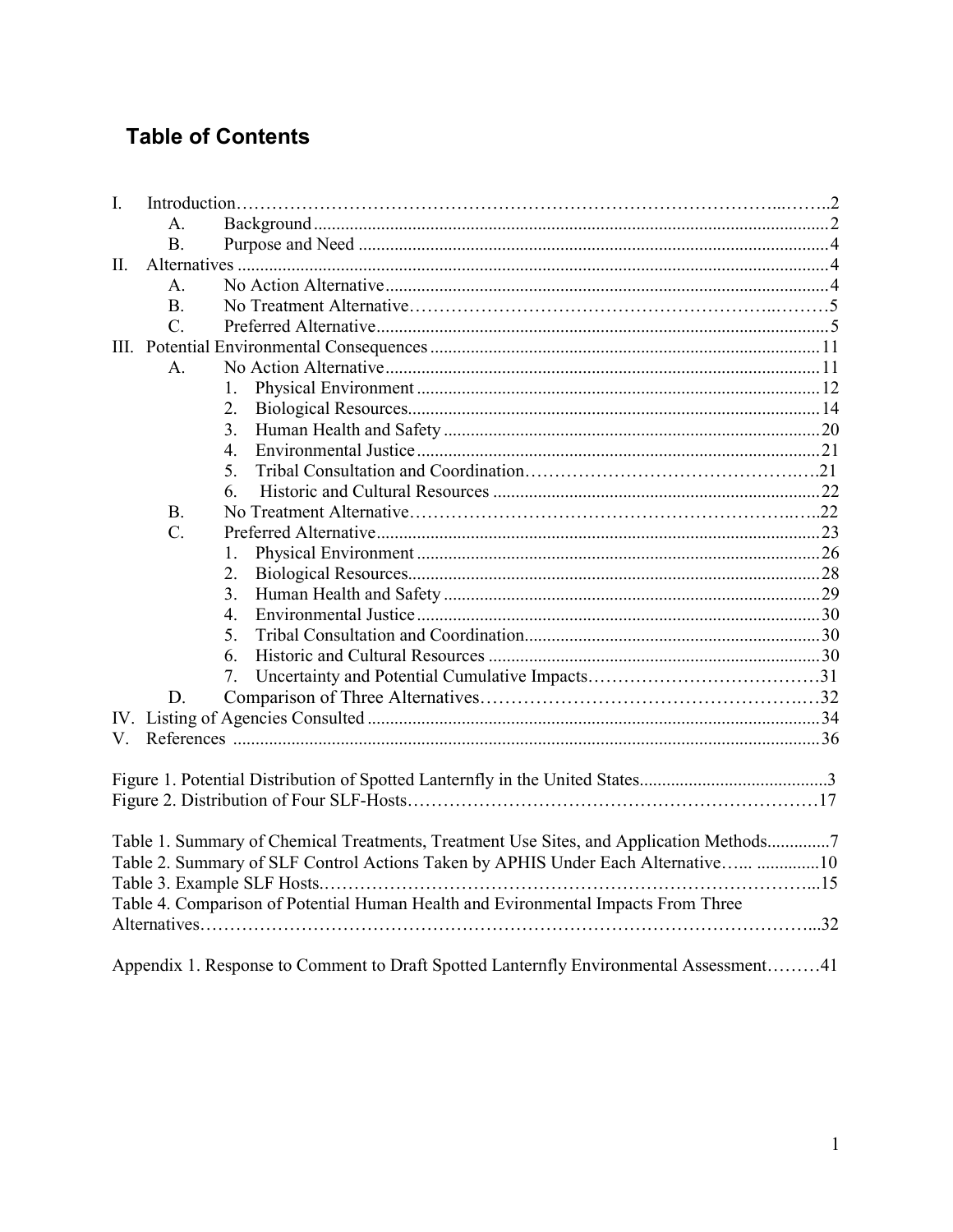## **Spotted Lanternfly Control Program**

## **Environmental Assessment—June 2020**

#### <span id="page-4-0"></span>**I. Introduction**

#### <span id="page-4-1"></span>**A. Background**

The U.S. Department of Agriculture (USDA), Animal and Plant Health Inspection Service (APHIS) is considering actions that will assist with control and treatment of spotted lanternfly (SLF), *Lycorma delicatula*, in order to slow the spread of this invasive insect. The SLF is primarily known to affect *Ailanthus altissima*, otherwise known as Tree-of-Heaven and stinking sumac; but also feeds on grapevine (*Vitis vinifera*); stone fruits (almond, apricot, cherry, nectarine, peach, and plum); and, other tree species (e.g., apple, oak, pine, poplar, and walnut). If allowed to spread, APHIS is concerned that SLF could prove harmful to grape, apple, peach, stone fruit, and logging industries throughout the country.

Both nymphs and adults of SLF damage host plants when they feed by sucking sap from stems and leaves. This reduces photosynthesis, weakens the plant, and eventually may contribute to the plant's death. SLF feeding can cause the plant to ooze or weep down the exterior of the tree (Dara et al., 2015) and the insects themselves excrete large amounts of fluid (honeydew), potentially increasing the rate of tree decay. The sap and other fluids promote mold and fungi growth and attract other insects (PDA, 2018). USDA-APHIS does not have specific data on the level of tree mortality SLF may cause over time; however, stress from attack by SLF could predispose native host trees and other plants to other pests and pathogens. A 2019 study in Pennsylvania, estimates that direct impacts of SLF damage in Pennsylvania will amount to \$13.1 million in damage even if SLF is successfully limited to the current quarantine zone, an additional \$7.7 million damage if SLF expands to counties adjacent to the quarantine zone, and a total of \$42.6 million if SLF expands statewide (Harper et. al., 2019). Pest damage leading to changes in forest composition is well-characterized (McGarvey et al., 2015; Mikkelson et al., 2013).

Adult SLF are approximately one inch long and one-half inch wide, appear in late July, and have large and visually striking wings. Their forewings are light brown with black spots at the front and a speckled band at the rear. Their hind wings are scarlet with black spots at the front and white and black bars at the rear. Their abdomen is yellow with black bars. Nymphs in their early stages of development appear black with white spots and turn to a red phase before becoming adults (PDA, 2018).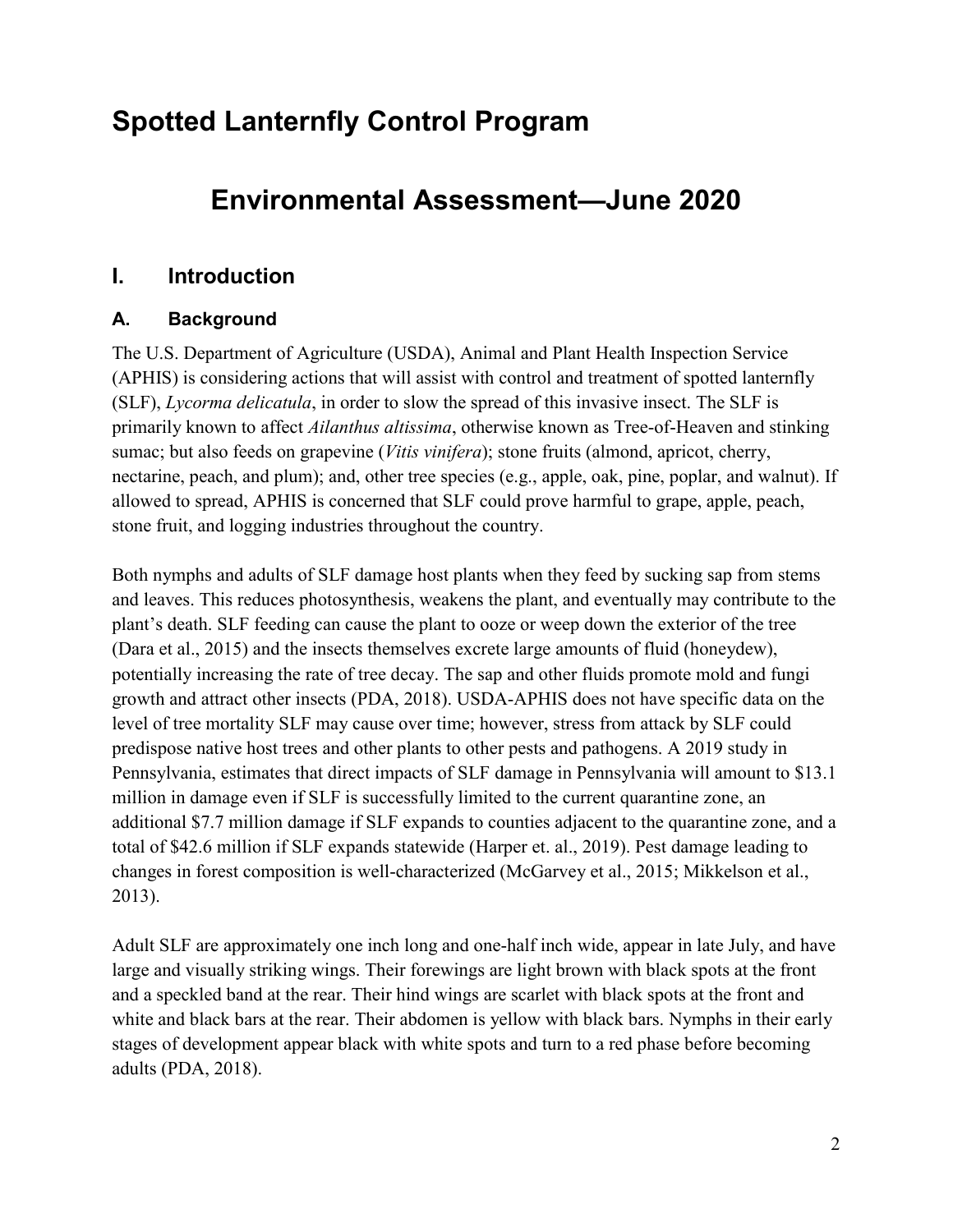The SLF lays its eggs on smooth host plant surfaces and on non-host material, such as bricks, stones, and dead plants. Egg masses are yellowish-brown in color, covered with a gray, waxy coating prior to hatching. Eggs hatch in the spring and early summer. Egg masses can easily be transported long distances on a wide variety of non-food commodities such as rock, concrete, tile, and wood. SLF can walk, jump, or fly short distances, and its long-distance spread is facilitated by people who move infested material or items containing egg masses (PDA, 2018). Spreading SLF populations make it harder to control this pest, and are associated with increased pesticide use that increases risks to human health and the environment.

Wakie et al. 2020, assessed the risk of SLF becoming established in the United States using the ecological niche model MAXENT. Wakie predicted that SLF can become established in most of New England and the Mid-Atlantic States, as well as central United States and the Pacific Coast states. See figure 1 below. Areas shaded in orange, yellow, and green indicate high, medium, and low suitability, respectively. Unshaded/blank areas indicate areas that are unsuitable for SLF establishment.



#### **Figure 1.**

By August 2019, SLF populations had been detected in Pennsylvania, Virginia, New Jersey, Delaware, and Maryland (see latest SLF activity update, as well as a brief history of SLF spread at [https://www.aphis.usda.gov/plant\\_health/plant\\_pest\\_info/slf/DA-2019-20.pdf\)](https://www.aphis.usda.gov/plant_health/plant_pest_info/slf/DA-2019-20.pdf). In November 2019, SLF was detected in Berkeley County, WV (see [https://extension.wvu.edu/lawn](https://extension.wvu.edu/lawn-gardening-pests/pests/spotted-lanternfly)[gardening-pests/pests/spotted-lanternfly\)](https://extension.wvu.edu/lawn-gardening-pests/pests/spotted-lanternfly). Control programs in these areas are as described in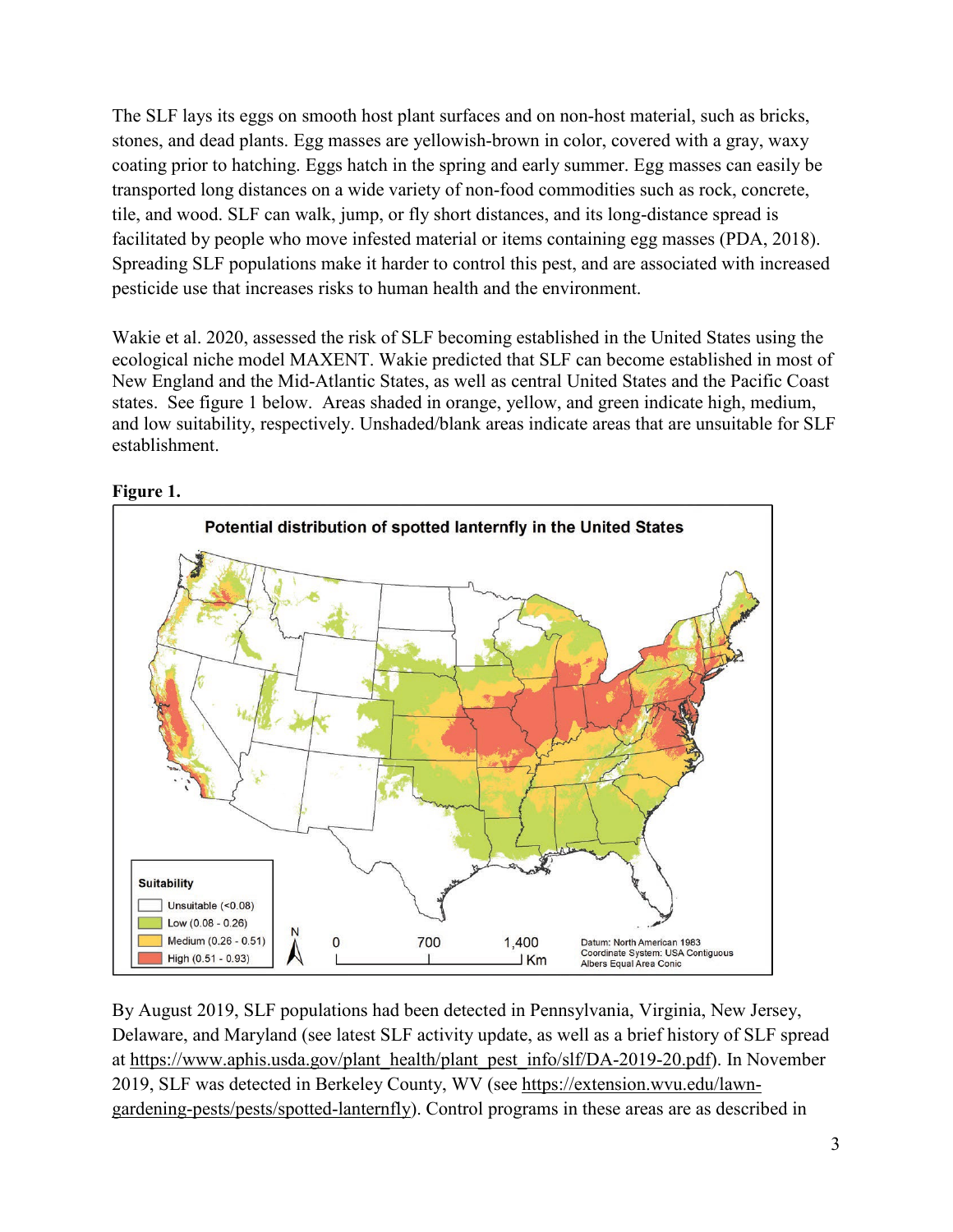prior SLF Environmental Assessments (EAs) and their related decision documents, a Finding of No Significant Impact (FONSI). This EA incorporates the four prior EAs and their FONSIs by reference (see [https://www.aphis.usda.gov/aphis/ourfocus/planthealth/plant-pest-and-disease](https://www.aphis.usda.gov/aphis/ourfocus/planthealth/plant-pest-and-disease-programs/sa_environmental_assessments/ct_slf)[programs/sa\\_environmental\\_assessments/ct\\_slf](https://www.aphis.usda.gov/aphis/ourfocus/planthealth/plant-pest-and-disease-programs/sa_environmental_assessments/ct_slf) for links to four prior EAs and their related FONSIs).

#### <span id="page-6-0"></span>**B. Purpose and Need**

APHIS has the responsibility to take actions that exclude, eradicate, and control plant pests under the Plant Protection Act of 2000 (7 United States Code (U.S.C.) 7701 et seq.). Due to the potential effects of SLF to agriculture and forest host plants, the goal of the SLF program is to increase APHIS' and APHIS cooperator's preparedness by having a combination of actions available for deployment wherever and whenever SLF outbreaks may occur. When an outbreak presents new environmental issues, program actions will be deployed after the new environmental issues are considered in site-specific documentation.

This EA considers SLF control efforts throughout the Mid-Atlantic States (includes Connecticut, Delaware, Maryland, New York, New Jersey, Pennsylvania, Virginia, West Virginia, and the District of Columbia) as well as North Carolina, Ohio, and Kentucky. This EA was prepared consistent with the National Environmental Policy Act of 1969 (NEPA) and the Animal Plant Health Inspection Service (APHIS) NEPA implementing procedures (7 Code of Federal Regulations (CFR) part 372) for the purpose of evaluating how the proposed action, if implemented, may affect the quality of the human environment. The proposed action does not meet the criteria for actions normally requiring environmental impact statement (7 CFR § 372.5(a)) based on the lack of significant impacts to the human environment associated with the as-needed deployment of control program actions. Notice of the availability of the draft EA was published in newspapers within each state and the EA was made available in regulations.gov on May  $6<sup>th</sup>$ , 2020, for a 30-day public comment period. APHIS received 1 comment regarding the control measures outlined in the EA; the comment is addressed in appendix 1 of this EA.

## <span id="page-6-1"></span>**II. Alternatives**

NEPA regulations (40 Code of Federal Regulations (C.F.R.) §§ 1508.25) require the scope of analysis to include a no action alternative in comparison to other reasonable courses of action.

### <span id="page-6-2"></span>**A. No Action Alternative**

Under the no action alternative, USDA-APHIS will continue the current program actions, as analyzed in the May, 2018 EA (EA found at the following website: [https://www.aphis.usda.gov/plant\\_health/ea/downloads/2018/mid-atlantic-region-slf-ea.pdf\)](https://www.aphis.usda.gov/plant_health/ea/downloads/2018/mid-atlantic-region-slf-ea.pdf). Program actions include any or all of the following: herbicide applications, tree bands and traps, insecticide applications, detection and visual reconnaissance surveys, and egg mass scraping. Insecticides include either dinotefuran or imidacloprid on trap trees (i.e., trees left alive with the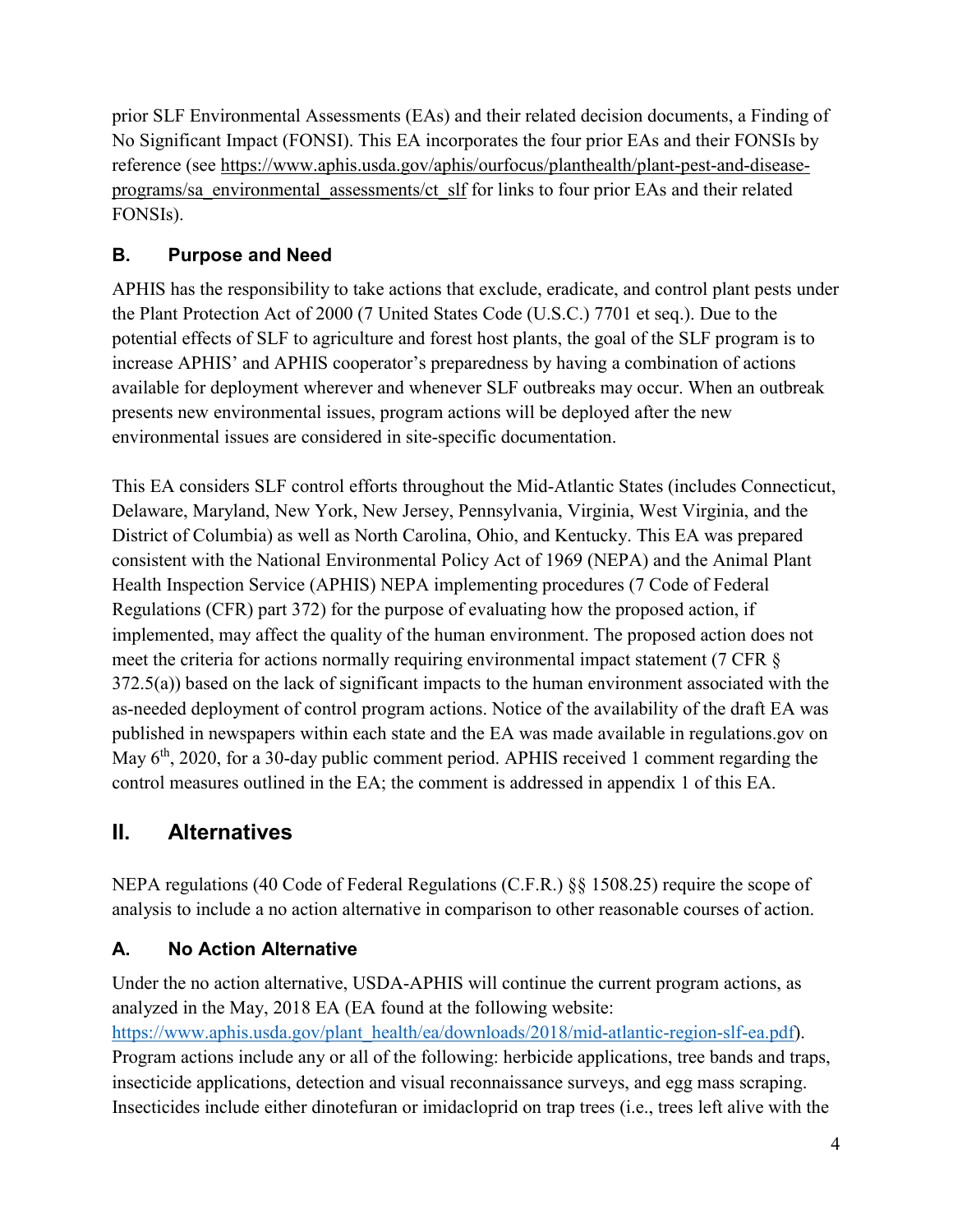purpose of luring the insect pests where they can easily be killed). Locations of actions will continue to include the Mid-Atlantic States (i.e., Connecticut, Delaware, Maryland, New York, New Jersey, Pennsylvania, Virginia, West Virginia, and the District of Columbia) as well as North Carolina. Under this alternative, USDA-APHIS will continue to use a combination of measures in an integrated manner on an as-needed basis when there are SLF detections.

#### **B. No Treatment Alternative**

Under the no treatment alternative, USDA-APHIS will not provide funding for SLF control. Other government agencies and private landowners may work to eradicate SLF; however, there will be no cooperative or coordinated efforts among USDA-APHIS and other stakeholders. If any SLF-control actions are taken, efforts will primarily be completed by State workers, Federal District workers, and volunteers.

### <span id="page-7-0"></span>**C. Preferred Alternative**

Under the preferred alternative, USDA-APHIS is proposing a continuation of the current action alternative analyzed in the May, 2018 SLF EA, with the addition of:

- 2 treatment locations- Ohio and Kentucky;
- 4 insecticides- bifenthrin, beta-cyfluthrin, *Beauveria bassiana*, and soybean oil on new use sites; and,
- circle traps containing dichlorvos (DDVP) strips. A circle trap includes a circle of mesh wrapped around the tree trunk at about chest height. SLF crawl up the tree, are trapped under the mesh, and funneled in to an enclosed container containing DDVP.

Potential locations of the SLF program will include the Mid-Atlantic States (includes Connecticut, Delaware, Maryland, New York, New Jersey, Pennsylvania, Virginia, West Virginia, and the District of Columbia) as well as North Carolina, Ohio, and Kentucky. Potential program applied insecticides may include the following: dinotefuran or imidacloprid on trap trees; bifenthrin, beta-cyfluthrin, or *B. bassiana* on ornamental and *A. altissima* tree trunks in commercial and residential areas, perimeter areas and surfaces in and around train yards, airports, seaports, trucking depots, railway and powerline easements; soybean oil on SLF eggs attached to various surfaces including trees, ground litter, firewood, nursery stock, rocks, vehicles, or on other articles moved in interstate commerce; and, DDVP strips placed within circle traps attached to tree trunks.

Under this alternative, USDA-APHIS will continue to use a combination of measures in an integrated manner on an as-needed basis when there are SLF detections. Control efforts will continue to include any or all of the following: herbicide applications, tree bands and traps (including circle traps), insecticide applications, detection and visual reconnaissance surveys, and egg mass scraping.

#### **1.** *Ailanthus altissima* **Control with Herbicides**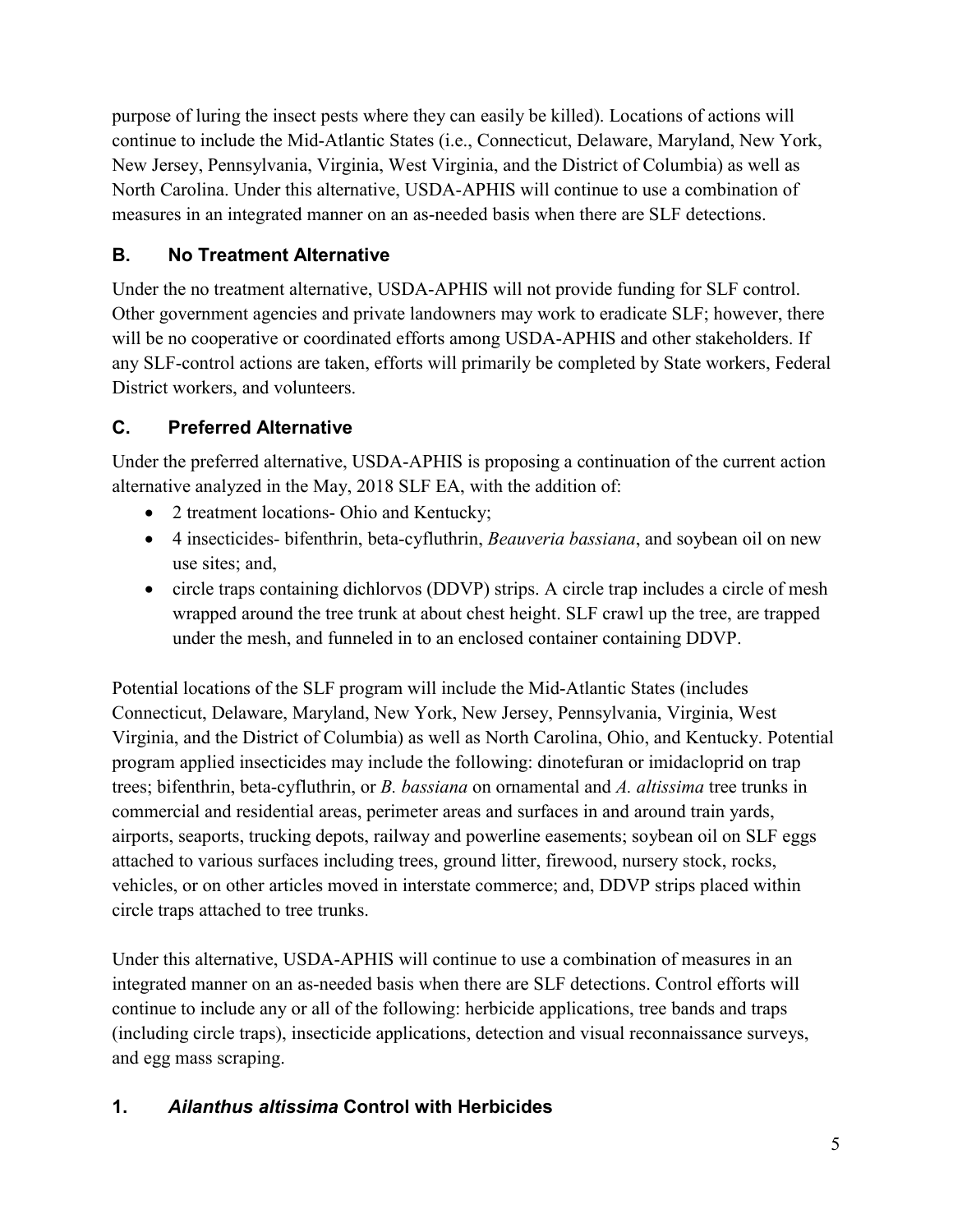USDA-APHIS employees, contractors, and its cooperators will use herbicides to control *A. altissima* up to a 1/4-mile radius from SLF infested trees. USDA-APHIS will apply triclopyr or a combination of the herbicides triclopyr, imazapyr, and metsulfuron-methyl on tree wounds or small tree trunks. The SLF program will also use foliar applications of aminopyralid and glyphosate to treat sprouting *A. altissima*. One or a mixture of several herbicides may be used. All applications will be made either by hand painting undiluted material on the trunk of the *A. altissima* seedling or sapling or directly spraying sprouting foliage using a backpack sprayer.

The herbicide triclopyr imitates a plant hormone (indoleacetic acid) that is used to control woody plants and broadleaf weeds (USDA-FS, 2011a). Imazapyr is a systemic, non-selective imidazolinone herbicide used for the control of a broad range of terrestrial and aquatic weeds that works by inhibiting an enzyme involved in the biosynthesis of amino acids such as leucine, isoleucine and valine (WDNR, 2012; USDA-FS, 2011b). Metsulfuron-methyl is a sulfonylurea herbicide that inhibits the enzyme that catalyzes the biosynthesis of branched-chain amino acids (valine, leucine, and isoleucine) which are essential for plant growth (USDA-APHIS, 2015a; USDA-FS, 2004). Aminopyralid is a systemic selective carboxylic acid herbicide that affects plant growth regulators, or auxins, and has multiple non-agricultural uses. (USDA-FS, 2007). Glyphosate is a non-selective post-emergent systemic herbicide that works by inhibiting essential aromatic amino acids important to plant growth (USDA-FS, 2011c). Glyphosate has a variety of agricultural and non-agricultural uses.

On rare occasions, the SLF Program may need to manually remove dying *A. altissima* that are treated with herbicides if the tree poses a risk to human safety or to the physical environment, such as powerlines. Because very few trees will be removed, there is a low potential for impacts; therefore, potential impacts from tree removal will not be discussed further.

#### **2. Tree Bands and Circle Traps**

Tree bands are a form of sticky wrapping that is placed around the tree trunk and act as a trap, preventing SLF from moving up the tree. There are various types of tree bands. The bands contain either an inward or outward-facing sticky band. SLF crawl up the tree, run into the bands, and are caught in the adhesive. The SLF program and its cooperators will use sticky tree band traps on *A. altissima* from May (when SLF hatch) to November (when adult SLF populations die) to capture SLF while they move up the trunk or congregate to feed and mate. The bands will be removed and replaced every two weeks.

Additionally, circle traps will be used on *A. altissima*. Circle traps are recommended over sticky traps because of their greater effectiveness at capturing SLF as well as their relative ease-of-use and reusability (Francese et. al., 2020). A vapor-releasing dichlorvos (DDVP) insecticide strip will be placed in the insect trapping container in order to kill captive SLF (DDVP will be discussed further under the section on insecticides). Both the inward-facing tree bands and circle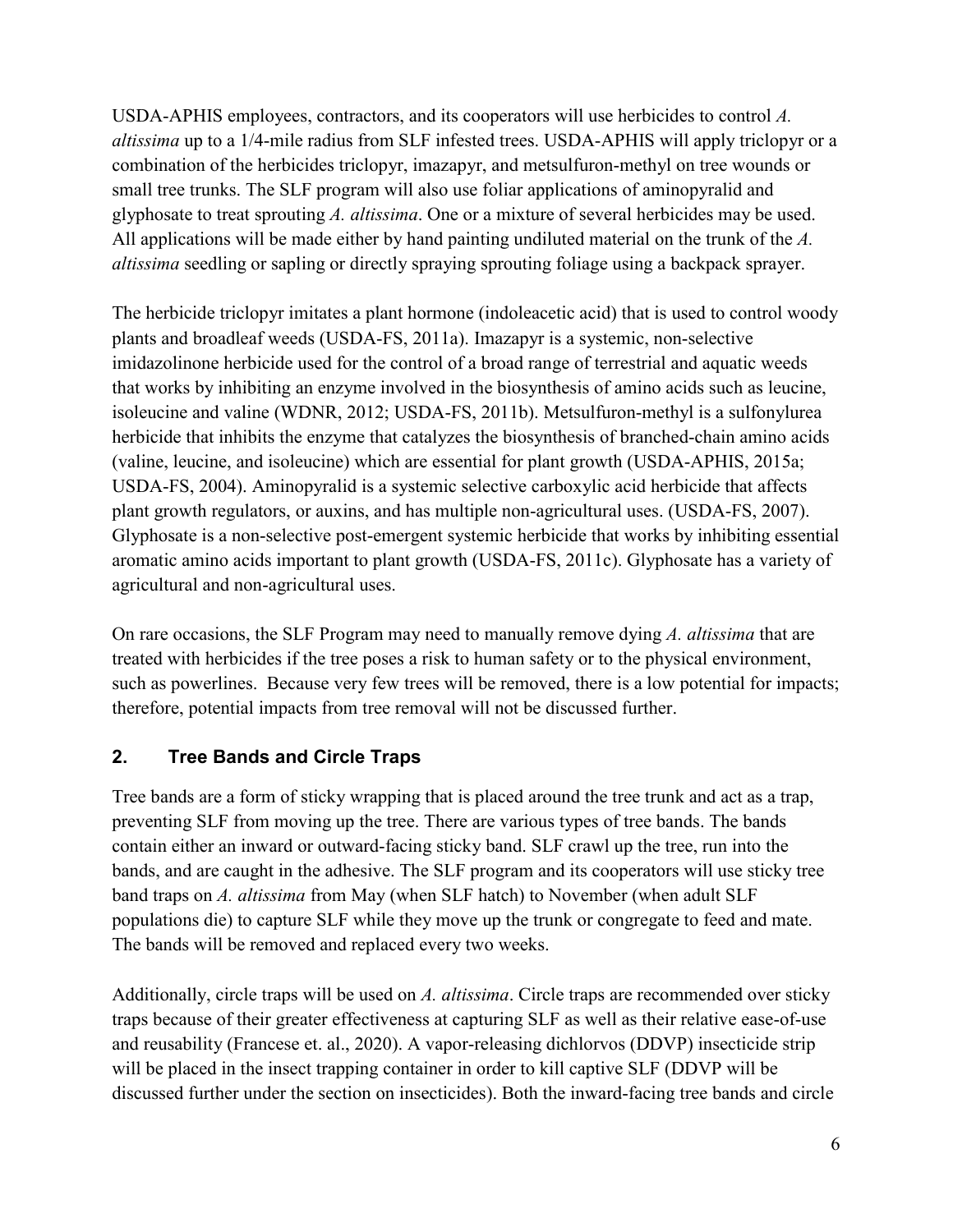traps are designed to reduce by-catch (i.e., other insect and animal species that are caught unintentionally) relative to outward-facing sticky tree band traps.

#### **3. Insecticide Treatments**

Only licensed applicators or persons working under the supervision of a licensed applicator will apply insecticides. Application of insecticides on private land will occur only with landowner consent. Applicators will follow the product container label instructions regarding the use of protective equipment, use limitations, dosage, and entry restrictions, unless the use is approved under an alternate registration type, such as a Federal Insecticide, Fungicide, Rodenticide Act (FIFRA) section 24(c) approval (see the following EPA website for additional information on section 24(c) [https://www.epa.gov/pesticide-registration/guidance-fifra-24c-registrations\)](https://www.epa.gov/pesticide-registration/guidance-fifra-24c-registrations).

Table 1 summarizes the potential insecticides that may be used in the SLF program, as well as each insecticide's proposed use sites and application methods.

| <b>Chemical</b>    | <b>Use site</b>                                                                                        | <b>Summary of Chemical Treatments, Treatment Use Sites, and Application Methods</b><br><b>Application method</b> |  |
|--------------------|--------------------------------------------------------------------------------------------------------|------------------------------------------------------------------------------------------------------------------|--|
| dinotefuran        | Tree trunks of trap trees                                                                              | hand-held or backpack sprayers                                                                                   |  |
| imidacloprid       |                                                                                                        | tree injection                                                                                                   |  |
| bifenthrin         | Ornamental and A. altissima tree<br>trunks in commercial and<br>residential settings                   | hand-held or backpack sprayers                                                                                   |  |
| beta-cyfluthrin    | Perimeter areas and surfaces such<br>as hedges, fences, light poles,<br>buildings, or other structural |                                                                                                                  |  |
| Beauveria bassiana | elements in and around ports of<br>entry, train yards, airports,<br>seaports, and trucking depots.     |                                                                                                                  |  |
|                    | Rocks, plants, debris along<br>railways and powerline easements                                        | truck-mounted boom sprays for<br>railways and powerline easements                                                |  |
| soybean oil        | SLF eggs on trees and other<br>surfaces                                                                | hand-held and backpack sprayers                                                                                  |  |
| dichlorvos         | Within circle trap containers<br>placed on A. altissima tree trunks                                    | vapor releasing strips                                                                                           |  |

**Table 1.**

#### Trap tree treatment

Dinotefuran and imidacloprid are systemic neonicotinoid insecticides that are taken up by the root system, foliage, or through the bark and translocated upward throughout the plant. Their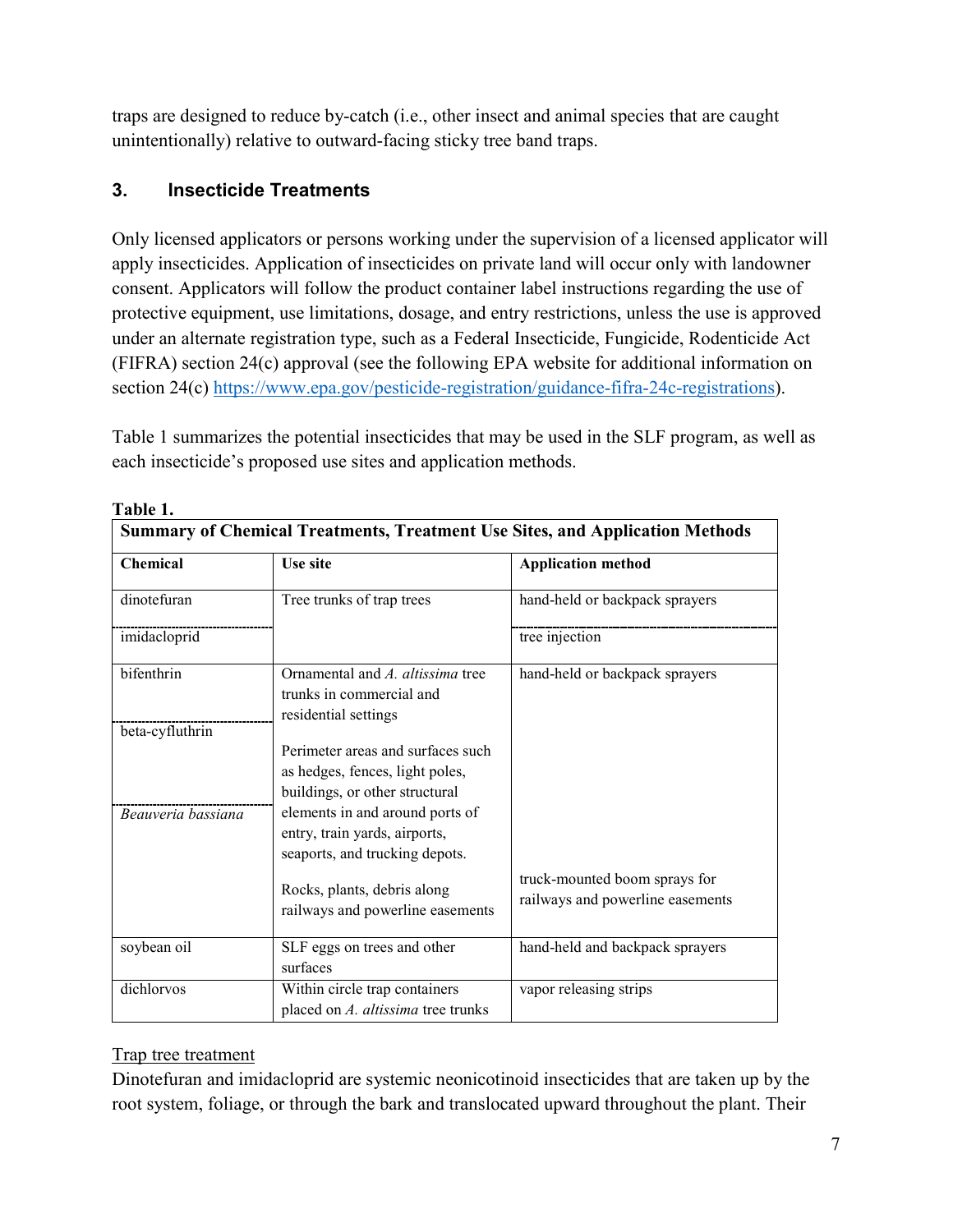mode of action involves disruption of an insect's central nervous system by binding to the postsynaptic nicotinic acetylcholine receptors, thereby competing with the natural neurotransmitter acetylcholine (Simon-Delso et al., 2015). This long-lasting receptor binding has delayed lethal effects such that repeated or chronic exposure can lead to cumulative effects over time (Simon-Delso et al., 2015). Insects must feed on the treated plant in order to be exposed to a lethal dose, but the presence of the chemicals only within the plant simultaneously minimizes exposure of non-target organisms.

The SLF program will apply either dinotefuran through a basal trunk spray or imidacloprid through trunk injection to approximately 10 trap trees at a given site. Trap trees will be created by leaving a number of live male *A. altissima* (generally 10 inches in diameter at breast height (dbh)) on a property after *A. altissima* control efforts. The reduction of *A. altissima* in an area means that when the late instar and adult SLF start searching for *A. altissima* to feed on, their only nearby option is one of the insecticide-treated trap trees (PDA, 2020).

Dinotefuran treatments will not occur when the tree bark is wet, during rainfall, or if rain is expected within 12 hours after application. Applicators will wet, but not saturate, the tree bark so that ample product is applied while avoiding excess product that could runoff into adjacent soil. The program will not apply dinotefuran when trees are dormant, flowering, under drought stress, or while not actively taking up water from the soil. Since imidacloprid is used as an injection, it does not have the same limitation as dinotefuron. Any use restrictions appearing on the imidacloprid label, such as a limit on the number of treatments per year, will be followed.

#### Ornamental and *A. altissima* insecticide treatment and perimeter spray in residential and commercial settings, booms spray in nonresidential

The SLF program will apply either a bifenthrin, beta-cyfluthrin, or *B. bassiana* products according to the product label for the treatment of ornamentals and *A. altissima* or as a perimeter spray on surfaces such as hedges, fences, light poles, buildings, or other structural elements in and around train yards, airports, seaports, and trucking depots. The chemicals will be applied with a low pressure, hand-held or backpack sprayer. Treatments can also be made with a boom sprayer along railway and electric line easements. A boom sprayer is a truck-mounted insecticide tank with plumbing that feeds a series of flow regulated nozzles mounted on a horizontal metal frame.

Bifenthrin and beta-cyfluthrin are synthetic pyrethroid compounds made to mimic natural pyrethrins that are refined from chemicals found in chrysanthemum flowers. Pyrethroids alter insect nerve function, causing paralysis in target insect pests, eventually resulting in death (USEPA, 2020a). While there is the potential for impacts to human health, as will be discussed in chapter 3, risk to human health is low provided all labeled use directions are followed. The chemicals control a broad-spectrum of insects and mites in agricultural and residential settings,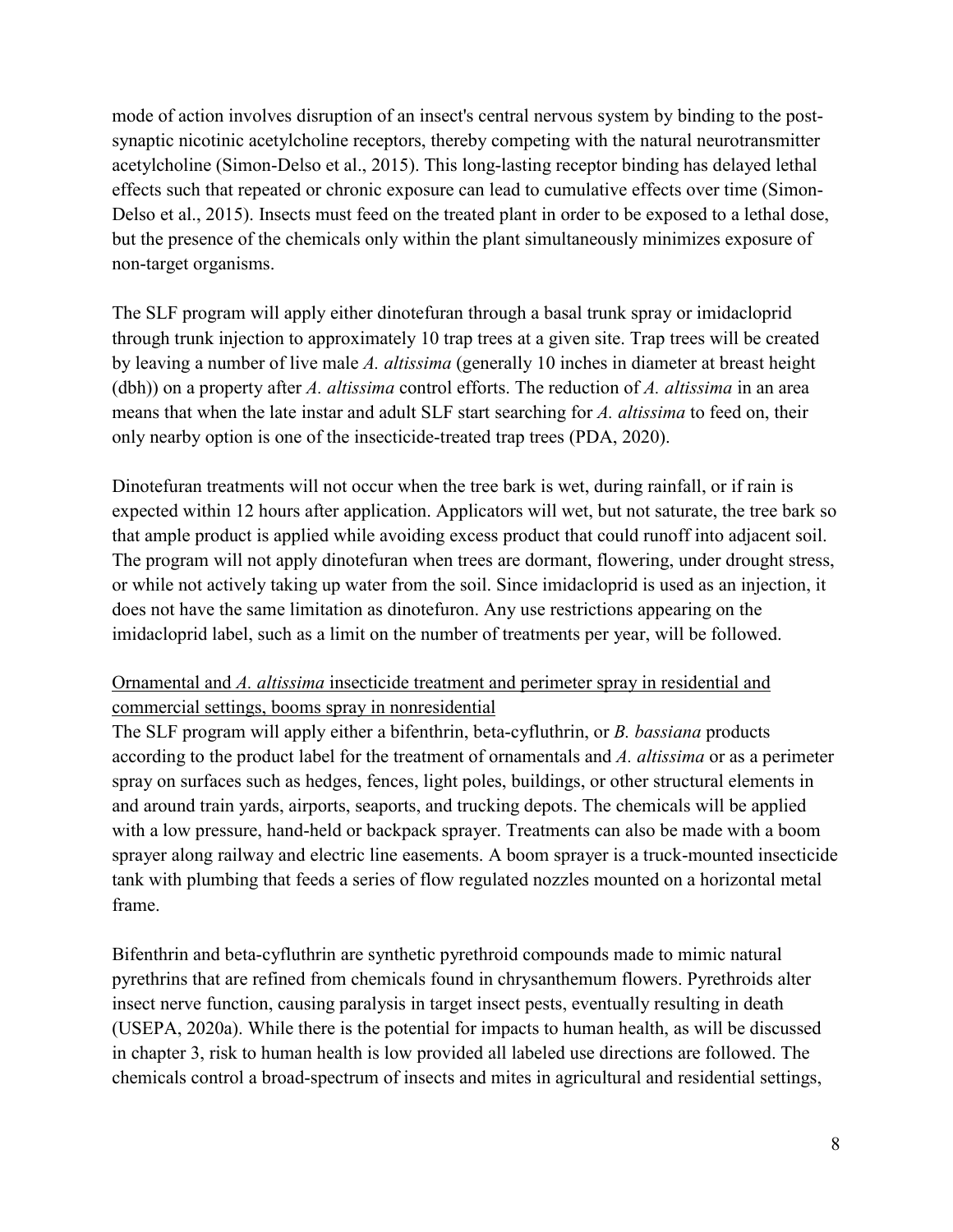both indoor and outdoor on trees, shrubs, foliage plants, non-bearing fruit and nut trees, and flowers in greenhouses, indoor and outdoor plant displays.

*B. bassiana* is a biochemical pesticide or biopesticide, a naturally occurring substance that control pests. *B. bassiana* is a fungus found naturally in soil that can be used as an insecticide to kill or control various insects. The live fungal spores attach to the surface of the insect, germinate, penetrate the exoskeleton, and rapidly grow within the insect, resulting in death of the insect (EPA, 2011).

#### SLF Egg Treatment

Soybean oils used as insecticides are derived from soybean seeds. Insecticide oils can block the air holes through which insects breathe, causing them to die from asphyxiation; act as poisons by interacting with the fatty acids of the insect and interfering with normal metabolism; and, disrupt how an insect feeds (Cranshaw and Baxendale, 2013). The SLF program will apply a soybean oil insecticide directly to egg masses during winter and early spring, wherever those masses may be, as long as allowed by the product label. Product label use sites include trees, ground litter, outdoor household articles, recreational vehicles, firewood, nursery stock, rocks, transportation vehicles, or on other articles moved in interstate commerce. Treatment with oil will prevent SLF eggs from hatching. Although soybean oil is of low acute toxicity and employs a non-toxic mode of action, all precautionary label statements will be followed by the applicator to protect human health and the environment.

#### DDVP Strips in Circle Traps

A vapor-releasing dichlorvos (DDVP) insecticide strip will be placed in the insect trapping container in order to kill captive SLF. DDVP is an organophosphate that is widely used in treating domestic animals and livestock for internal and external parasites, to control insects commercially and in homes, and to protect crops from insects. DDVP is also found in dog and cat flea collars. The chemical is currently used in traps by USDA-APHIS in the agency's Fruit Fly Program. DDVP has been shown to inhibit acetylcholinesterase and cholinesterase activities in the human nervous system; therefore, handlers of the DDVP insecticide strip follow all labeled precautions to reduce exposure risks (DDVP risks to human health will be discussed further in the potential impacts section).

#### **4. Detection Survey**

Detection survey will use visual inspection and sweep netting to determine if SLF is present. SLF crawl up trees and structures each day and can be observed visually or can be collected by sweep netting. Tree bands and circle traps (discussed above) will also be used to detect infestations.

#### **5. Visual Reconnaissance Survey and Egg Mass Scraping**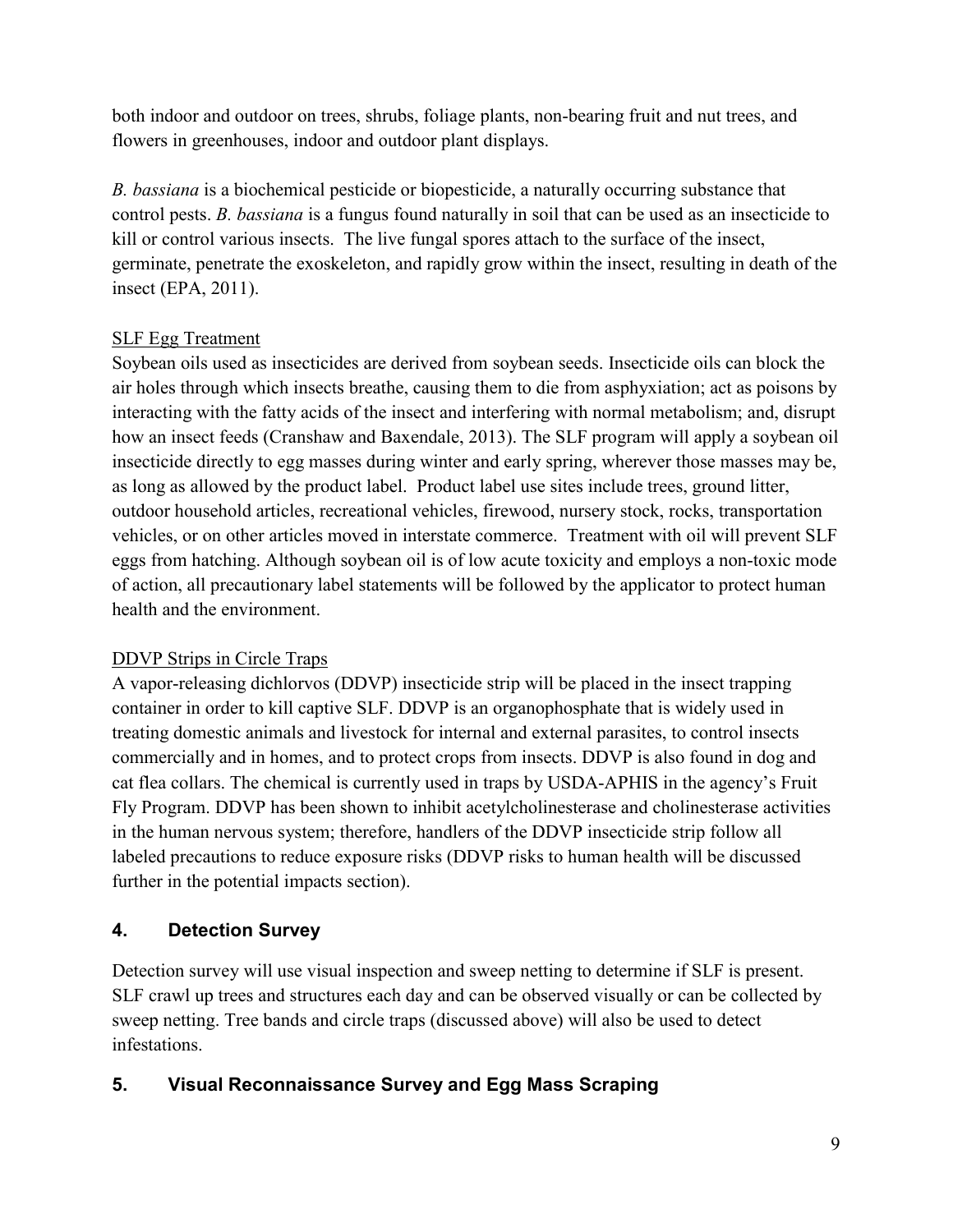Visual reconnaissance surveys identify locations that have feeding damage or presence of SLF on plants. USDA-APHIS will work with cooperators to train local citizens to identify egg masses. The visual surveys occur from October through May and volunteers and program personnel scrape egg masses from plants and other objects with a stiff plastic card into bags with an alcohol solution to cause mortality.

| <b>Summary of SLF Control Actions Taken by APHIS under Each Alternative</b> |                                                                           |               |                                                                                                                                                                                                                                                                                                                                                                          |  |
|-----------------------------------------------------------------------------|---------------------------------------------------------------------------|---------------|--------------------------------------------------------------------------------------------------------------------------------------------------------------------------------------------------------------------------------------------------------------------------------------------------------------------------------------------------------------------------|--|
|                                                                             | <b>No Action</b>                                                          | No Treatment* | <b>Preferred Alternative</b>                                                                                                                                                                                                                                                                                                                                             |  |
| <b>Treatment Areas</b>                                                      | Includes Mid-Atlantic States<br>and NC                                    | None          | Includes Mid-Atlantic States, NC,<br>OH, and KY                                                                                                                                                                                                                                                                                                                          |  |
|                                                                             | Tree trunks of trap trees                                                 |               | Tree trunks of trap trees;<br>Ornamental trees in residential and<br>commercial settings;<br>Perimeter spray on surfaces such as<br>hedges, fences, light poles, buildings,<br>or other structural elements in and<br>around ports of entry, train yards,<br>airports, seaports, and trucking depots;<br>Rocks, plants, debris along railways<br>and powerline easements |  |
|                                                                             |                                                                           |               | Eggs on trees and other surfaces                                                                                                                                                                                                                                                                                                                                         |  |
| <b>Herbicides</b>                                                           | Triclopyr<br>Imazapyr<br>Metsulfuron-methyl<br>Aminopyralid<br>Glyphosate | None          | Triclopyr<br>Imazapyr<br>Metsulfuron-methyl<br>Aminopyralid<br>Glyphosate                                                                                                                                                                                                                                                                                                |  |
| Insecticides                                                                | Dinotefuron<br>Imidacloprid                                               | None          | Dinotefuron<br>Imidacloprid<br>Bifenthrin<br>Beta-cyfluthrin<br>B. bassiana<br>Soybean oil<br>Dichlorvos (within circle traps)                                                                                                                                                                                                                                           |  |
| <b>Traps</b>                                                                | Inward-facing sticky band<br>Outward-facing sticky band                   | None          | Inward-facing sticky band<br>Outward-facing sticky band<br>Circle traps                                                                                                                                                                                                                                                                                                  |  |
| <b>Surveys and Egg</b><br><b>Mass Scraping</b>                              | <b>YES</b>                                                                | None          | YES, same protocol as in the no<br>action alternative                                                                                                                                                                                                                                                                                                                    |  |

**Table 2**

\*While APHIS will not take actions under this alternative, other government agencies and private landowners can take action.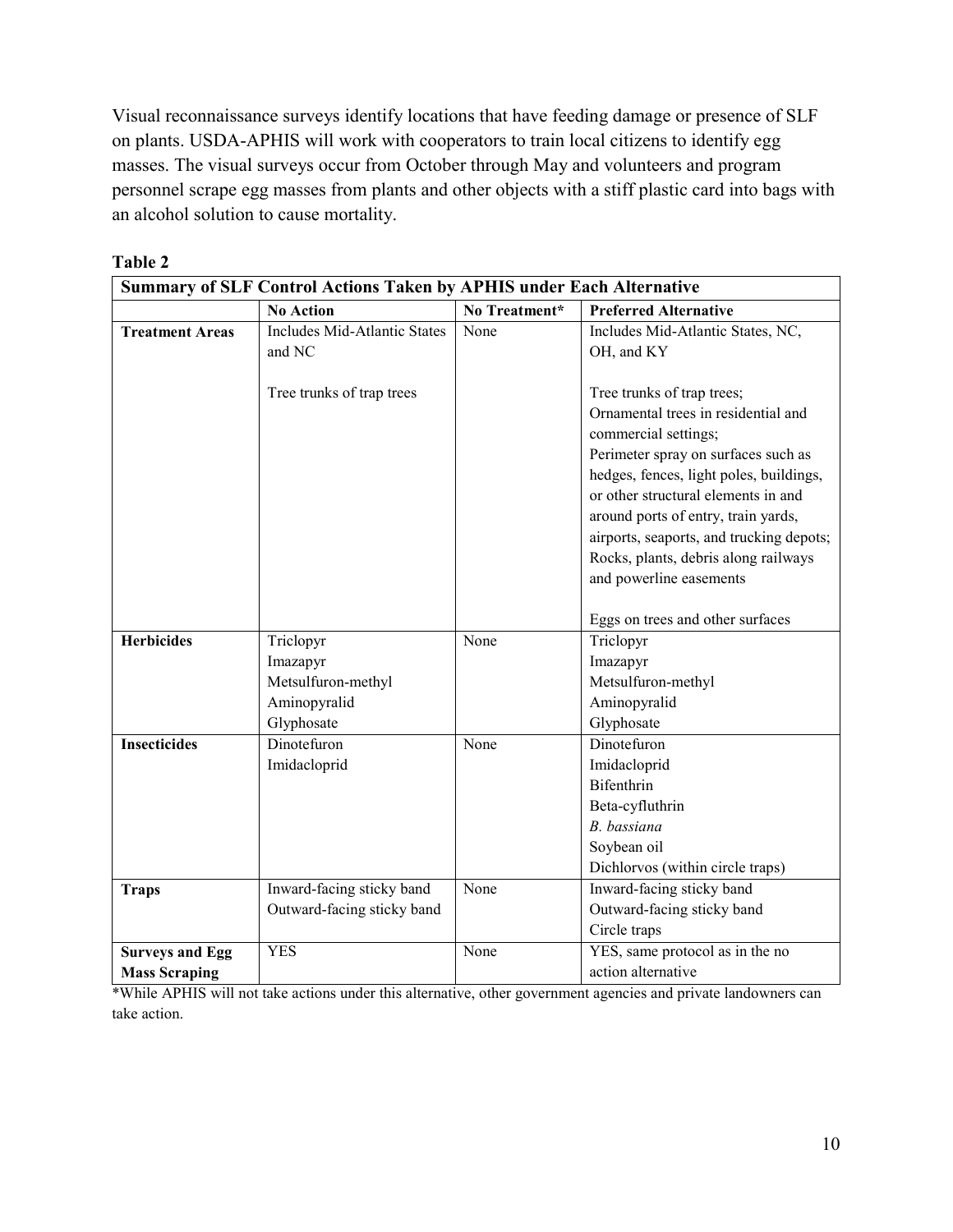### <span id="page-13-0"></span>**III. Potential Environmental Consequences**

The below sections consider and compare the potential environmental consequences under the no action, no treatment, and preferred alternatives by summarizing information associated with the physical environment, biological resources (including nontarget species), human health and safety, environmental justice, Tribal consultation, and any potential historic and cultural resources. The no action alternative presents a description of the environmental baseline, the current situation, for each environmental resource analyzed, followed by an analysis of the potential environmental impacts of two other alternatives to those resources. The potential impacts may be direct, indirect, or cumulative, and of short or long duration. The impacts may also be either beneficial or adverse.

The potentially affected environment is within the Mid-Atlantic States and North Carolina, as well Ohio, and Kentucky. At the most general level, the Mid-Atlantic States fall into the eastern temperate forest ecoregion. Ecoregions designate areas that are generally similar in ecosystems and environmental resources (such as soil, water, and trees). Ecoregions serve as a valuable framework for research, assessment, management, and monitoring ecosystems (USEPA, 2018a). The region is distinguished from other regions by having moderate to mildly humid climate, relatively dense and diverse forest cover, and high density of human inhabitants. Urban industries, agriculture, and some forestry are major activities (CEC, 1997).

#### **A. No Action Alternative**

Under the no action alternative, USDA-APHIS will not make any changes to the current SLF Program. USDA-APHIS will continue to take actions against SLF in the manner that is currently taking place, as outlined in the May, 2018 SLF EA. The SLF program will use a combination of measures in an integrated manner on an as-needed basis when there are SLF detections. The environmental consequences for the no action alternative was previously analyzed in the May, 2018 EA [\(https://www.aphis.usda.gov/plant\\_health/ea/downloads/2018/mid-atlantic-region-slf](https://www.aphis.usda.gov/plant_health/ea/downloads/2018/mid-atlantic-region-slf-ea.pdf)[ea.pdf;](https://www.aphis.usda.gov/plant_health/ea/downloads/2018/mid-atlantic-region-slf-ea.pdf) chapter IV, Environmental Consequences, section B, preferred alternative. Note the no action alternative in this EA is equivalent to the preferred alternative in the May, 2018 EA).

In summary, impacts to the environment and human health were and still are considered to be minimal under this alternative. Urban areas will experience incrementally minor impacts to environmental quality in comparison to other activities, such as residential and business development that increases impervious surfaces and allows transport of a variety of pollutants to surface and ground water. Use of herbicides and insecticides is minimal and use methods are very controlled, therefore, minimal impacts are expected. Potential impacts associated with *A. altissima* control will be small, local, and short-term. Lastly, the no action alternative is expected to reduce the likelihood of SLF populations establishing in the country, and minimize further impacts of SLF on the environment, the public, and program operating costs.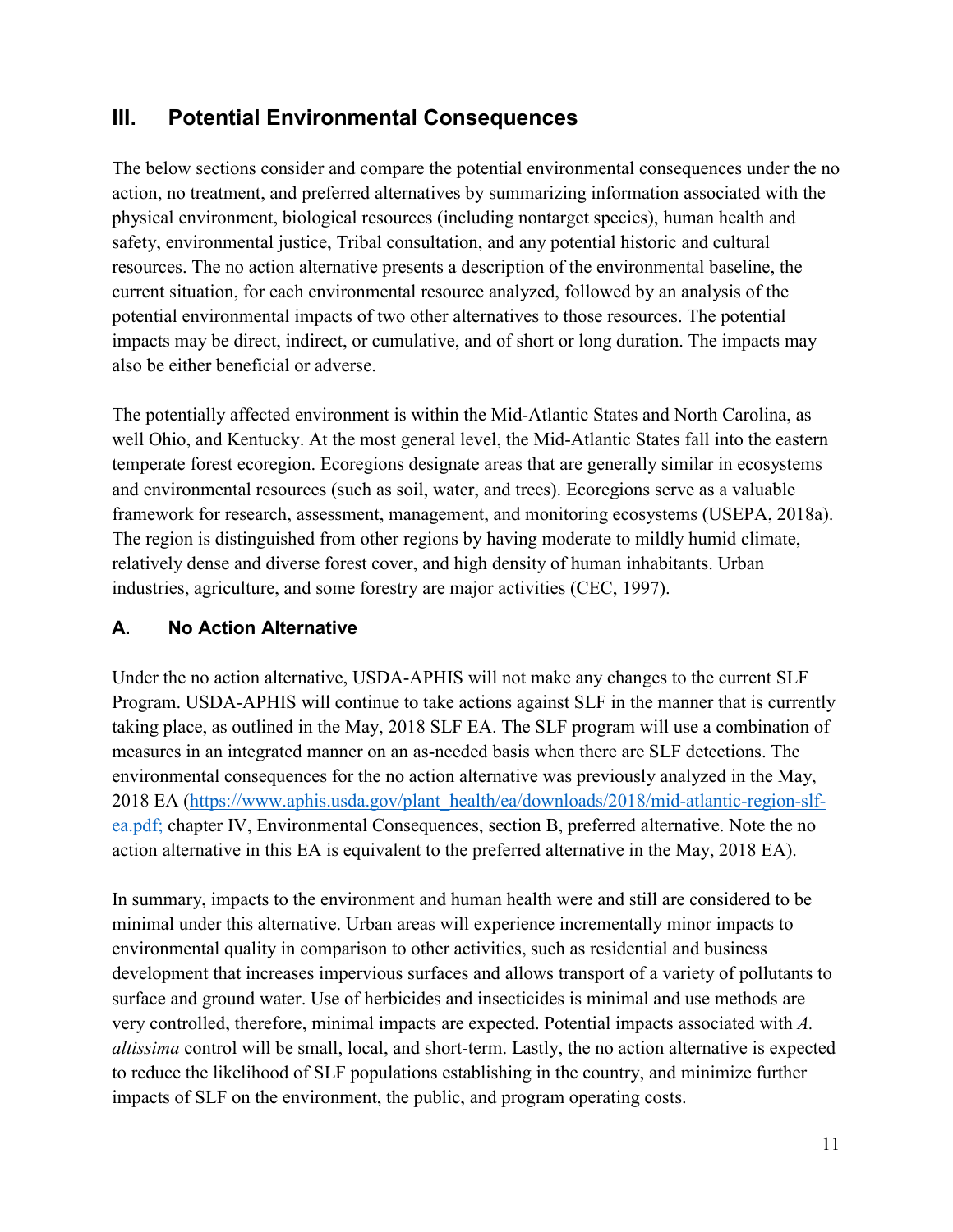#### <span id="page-14-0"></span>**1. Physical Environment**

#### *Air*

EPA uses Air Quality Index (AQI) values to indicate overall air quality. AQI takes into account all the air pollutants measured within a geographic area. In 2018, cities within the proposed treatment states of Connecticut, Delaware, District of Columbia, Maryland, New Jersey, New York, North Carolina, Pennsylvania, Virginia, West Virginia all reported no days with very unhealthy air quality. New York, New Jersey, and North Carolina reported no days with unhealthy air quality; Virginia, and District of Columbia reported one day; Delaware, Maryland, and West Virginia with three days; Connecticut with six days; and Pennsylvania with seven days of unhealthy air quality (USEPA, 2019). Air quality data for each states in the Mid-Atlantic can be found at [https://www.epa.gov/outdoor-air-quality-data/air-quality-index-report.](https://www.epa.gov/outdoor-air-quality-data/air-quality-index-report)

There is the potential for impacts to air from insecticide application, herbicide application; however, impacts are expected to be short term, localized, and minor. USDA-APHIS will implement mitigation measures to reduce or avoid any minor or temporary negative impacts to air quality by ensuring the proper use of insecticides and herbicides.

#### *Water*

The Clean Water Act, the Safe Drinking Water Act, and the Water Quality Act are the primary Federal laws protecting the Nation's waters. Federal activities also must seek to avoid or mitigate actions that will adversely affect areas immediately adjacent to wild and scenic rivers (National Wild and Scenic Rivers Act of 1968, as amended (16 U.S.C. §§ 1271-1287)).

Surface water runoff can affect streams and other water bodies' quality by depositing sediment, minerals, or contaminants. Meteorological factors such as rainfall intensity and duration, and physical factors such as vegetation, soil type, and topography influence surface water runoff (USGS, 2020a). Groundwater (e.g., aquifer) levels vary seasonally and annually depending on hydrologic conditions. Groundwater is ecologically important because it supplies water to wetlands, and through groundwater-surface water interaction, groundwater contributes flow to surface water bodies (USGS, 2020b).

Polluted runoff, known as nonpoint source pollution, occurs when rainfall picks up contaminants such as insecticides, sediment, nutrients, or bacteria on its way to lakes, rivers, wetlands, coastal waters, and ground water. Nonpoint source pollution occurs from activities such as fertilizing a lawn, road construction, pet waste, and improperly managed livestock, crop, and forest lands. Today, states report that nonpoint source pollution is the leading cause of water quality problems (USEPA, 2018b).

The eastern temperate forest ecoregion is characterized by an abundance of perennial streams and rivers, small areas with high densities of lakes, and a diversity of wetland communities rich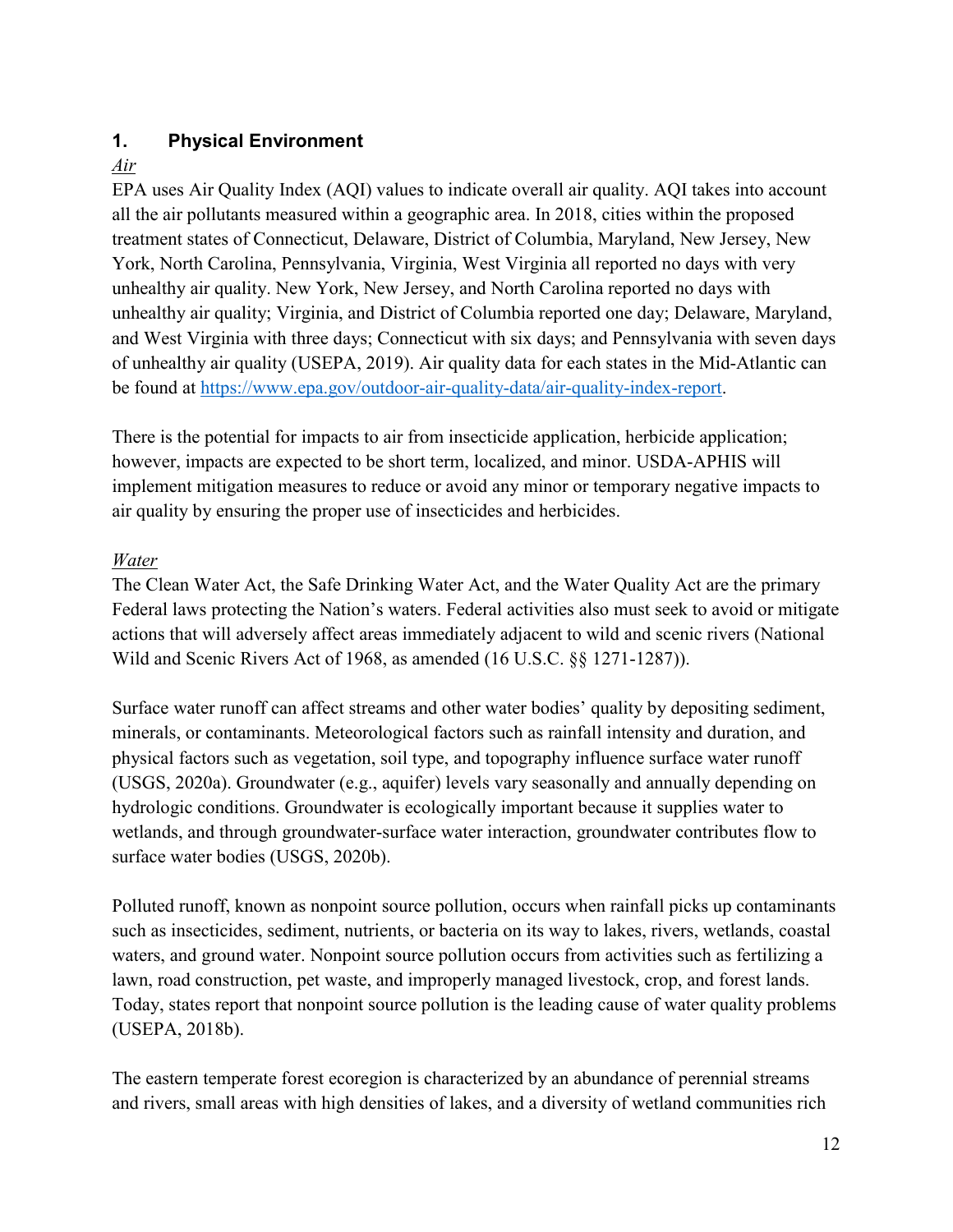in maritime ecosystems (CEC, 1997). EPA analyzed long-term trends in non-tidal streams and rivers in the Mid-Atlantic. Water quality parameter values across the Mid-Atlantic region such as aluminum and calcium were reviewed, as well as hardness, alkalinity, temperature, and total suspended soils. Broad-scale, long-term trends indicate some recent improvements in water quality in the area. Specifically, phosphorus and organic carbon concentrations have decreased significantly, which allows streams and rivers to recover from eutrophication. Recent short-term trends in some water quality parameters, however, are leveling off or reversing. EPA suggests earlier improvements are being overwhelmed by continued population growth in the region. Higher levels of total dissolved solids, chloride, and specific conductance reflect impacts of landscape disturbance, road salt application, and possible hydraulic fracturing for natural gas. (USEPA, 2017).

USDA-APHIS will consider impacts from the no action alternative to water resources as significant if they exceeded Federal or State water quality standards. Insecticides and herbicides, when used improperly, can end up in surrounding water bodies. The chemicals can reach waterways from spray, drift, or spills or via run-off in solution or on soil particles that are moved by hydraulic forces. All program uses of insecticides and herbicides should be away from surface water and follow additional label directions that eliminate or greatly reduce runoff. The methods of application that include spot treatments using backpack sprayers and not oversaturating bark will reduce off-site transport of insecticides and herbicides from drift.

#### *Soil*

Soil health or soil quality is the ability of soil to function as a vital ecosystem, sustaining plants, animals, and humans (USDA-NRCS, 2020). Soil is an ecosystem that provides nutrients for plant growth, absorbs and holds rainwater, filters and buffers potential pollutants, serves as a foundation for agricultural activities, and provides habitat for soil microbes to flourish (USDA-NRCS, 2020). It is important to manage soils so they are sustainable for future generations.

The Mid-Atlantic States, as well as North Carolina, have diverse soils with six of the 12 dominant soil orders present: alfisols, entisols, histosols, inceptisols, ultisols, and spodosols (USDA-NRCS, 2016). Alfisols are fertile soils with high base saturation and a clay-enriched subsoil horizon; entisols are young soils with little or no profile development; histosols are soils that formed in decaying organic material; inceptisols are young soils with a weak degree of profile development; ultisols are soils with low base status and clay-enriched subsoil; and, spodosols are acid soils with low fertility and accumulations of organic matter and iron and aluminum oxides in the subsoil (USDA-NRCS, 2015).

USDA-APHIS considers impacts from the no action alternative to soil resources as significant if proposed activities resulted in substantially increased erosion and sedimentation or adversely affected unique soil conditions. USDA-APHIS does not expect the no action alternative to have this type of impact. Potential negative effects of insecticide and herbicide application could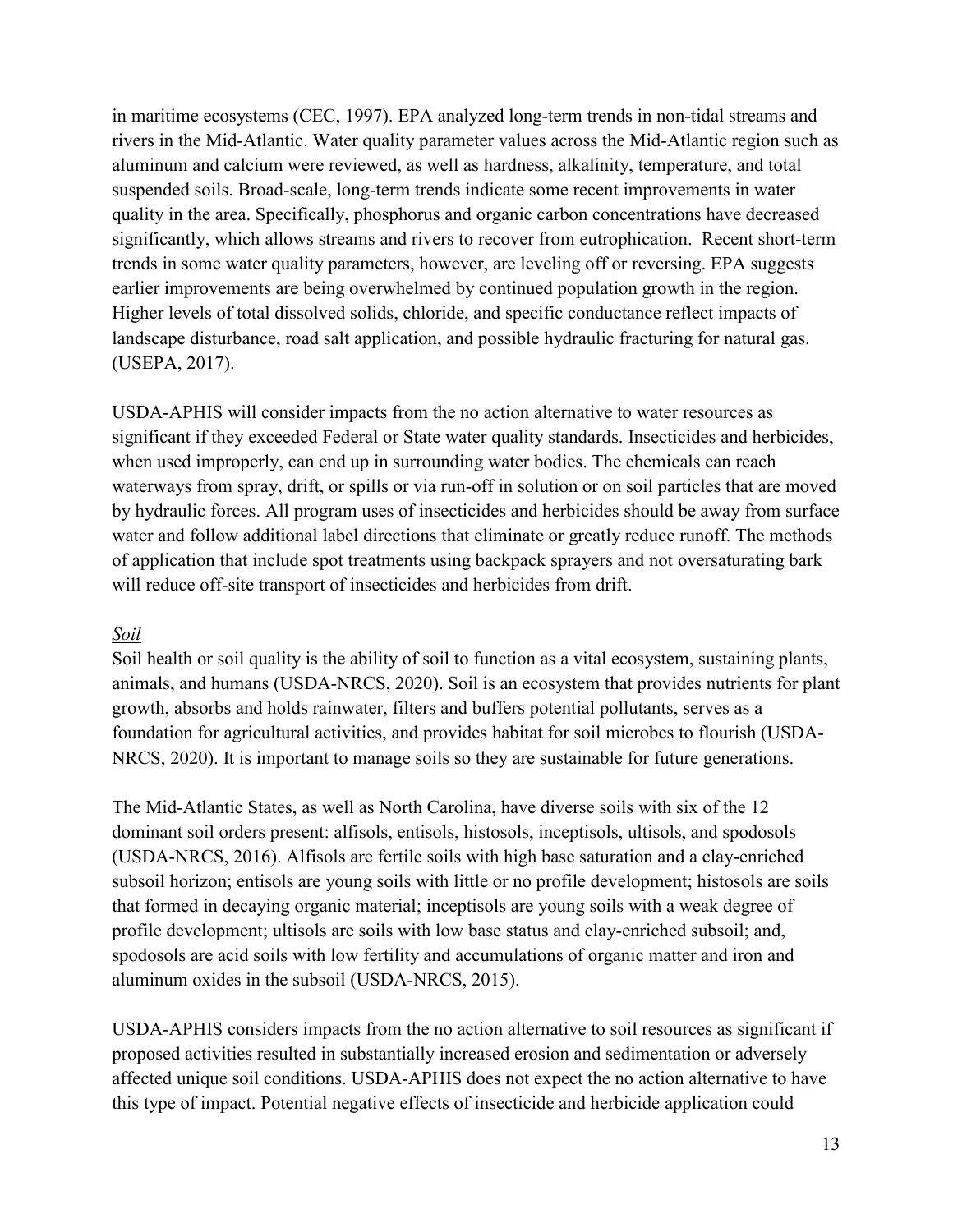include decreased or altered microbial populations in the soil, but these potential negative effects are expected to be short-term and reversible. Chemical application methods used in the Program include tree trunk injection, spot treatment applications using backpack sprayers, and hand painting the chemical on stumps; all reduce off-site transport of insecticides and herbicides via drift and runoff.

Many of the activities associated with the Program will result in temporary soil surface disturbance or compaction. The most frequent types of ground disturbance will be from vehicles and pedestrians. These impacts, however, are localized to areas where the program occurs.

In summary, significant impacts to air, water, or soil quality are not anticipated under the no action alternative. Any impacts to the physical environment from applications of dinotefuran and imidacloprid, or herbicides using hand held and backpack sprayers will be minimal and temporary. Treatments will be made so as to protect surface water, per labeled directions. Disposal of products will also be done according to the label directions so as to minimize potential to impact physical environment. Because insecticide use under this alternative is only on trap trees infested with SLF, the amount of chemical treatments is expected to be low in any given area. For more details, see the preferred alternative impacts section within May, 2018 SLF EA at [https://www.aphis.usda.gov/plant\\_health/ea/downloads/2018/mid-atlantic-region-slf](https://www.aphis.usda.gov/plant_health/ea/downloads/2018/mid-atlantic-region-slf-ea.pdf)[ea.pdf](https://www.aphis.usda.gov/plant_health/ea/downloads/2018/mid-atlantic-region-slf-ea.pdf) in chapter IV, Environmental Consequences, section B. Preferred Alternative (the no action alternative in this EA is equivalent to the preferred alternative in the May, 2018 EA).

Control of *A. altissima* trees could induce impacts to the physical environment, but impacts will be small, local, and short-term. Tree death can decrease local carbon sequestration; however, over time, natural succession will offset carbon dioxide release into the atmosphere. Changes in canopy cover and evapotranspiration due to *A. Altissima* control measures may alter stream flow (Mikkelson et al., 2013), while tree mortality adjacent to aquatic resources could reduce shading and alter water temperatures. Degradation of water quality can in turn negatively affect aquatic organism (Englert et al., 2017; Morrissey et al., 2015). These impacts are expected to be offset over time with natural succession. *A. Altissima* control could account for some impacts to soil including erosion, alterations to soil microflora, and soil compaction (Foote et al., 2015; Li et al., 2004). Best management practices, such as minimizing activities that expose bare soil to assist in rapid revegetation, can reduce impacts (Aust and Blinn, 2004; Warrington et al., 2017).

#### <span id="page-16-0"></span>**2. Biological Resources**

Biological resources include plant and animal species and the habitats where they live. For this EA, biological resources will focus on plants, wildlife, and protected species. The plant and wildlife subsections include both native and non-native species. Protected species refers to migratory birds protected under the Migratory Bird Treaty Act of 1918 (MBTA), as amended,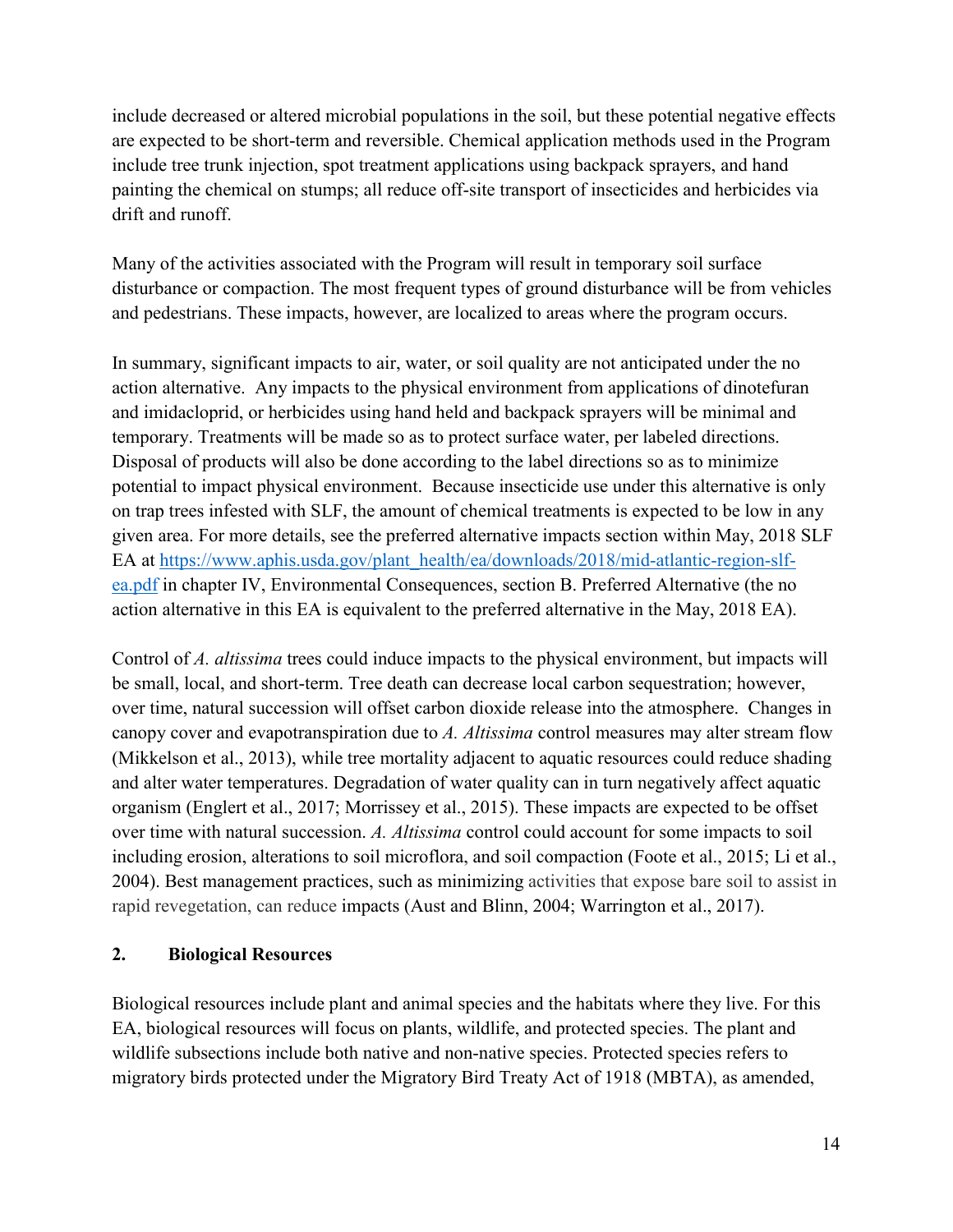threatened and endangered species and their critical habitats as protected under the Endangered Species Act (ESA), and bald and golden eagles under the Bald and Golden Eagle Act.

#### *Vegetation*

*A. altissima*, the primary host of SLF, is a rapidly growing deciduous tree, native to Taiwan and northeast and central China. The tree was first introduced into Philadelphia in 1784 and then again on the west coast in the 1850s as a valued urban street tree. *A. altissima* has since been widely planted in the Baltimore and Washington D.C. areas. The tree spread from these areas and has become a common invasive plant in urban, agricultural, and forested areas (PennState Extension, 2018). *A. altissima* in forested areas typically occurs in small patches as canopy trees but can also occupy the understory.

Traits that allow *A. altissima* to be so invasive are: ability to grow almost anywhere; rapid growth in dense colonies; prolific seed production; ability to continuously send up root suckers (i.e., shoots that grow from the roots of a plant) as far as 50 feet from the parent tree, even when injured; sprouts as young as two years produce seeds; and, the tree produces chemicals in its leaves, roots, and bark that can limit or prevent the growth of other plants in the area (PennState Extension, 2018). There are minor human health concerns of the tree. As a high pollen producer and moderate source of allergies in some people, skin irritation or dermatitis have been reported; symptoms vary depending on sensitivity of the individual, the extent of contact, and condition of the plant (PennState Extension, 2018).

SLF host trees provide food, shelter, and egg laying sites to SLF. SLF changes hosts as it ages through its developmental stages (PDA, 2018). Nymphs feed on a wide range of plant species, while adults prefer to feed and lay eggs on *A. altissima*. Table 3 provides a list of some SLF hosts (Dara et al., 2015). The table also indicates whether the plant is native or introduced into the United States.

| <b>Host Plant</b>           | <b>Common Name</b>     | Family        | <b>SLF Life Stage or</b> |
|-----------------------------|------------------------|---------------|--------------------------|
|                             | (Origin)               |               | <b>Activity</b>          |
| Acer palmatum Thunb.        | Japanese Maple (I)     | Aceraceae     | Feeding                  |
| Acer rubrum L.              | Red maple (N)          | Aceraceae     | Adult; feeding, egg      |
|                             |                        |               | laying                   |
| Acer saccharum L.           | Silver Maple (N)       | Aceraceae     | Feeding                  |
| Ailanthus altissima (Mill.) | Tree-of-Heaven (I)     | Simaroubaceae | Adult, nymph;            |
| Swingle <sub>3</sub>        |                        |               | feeding, egg laying      |
| Aralia elata (Miq.) Seem.   | Japanese angelica tree | Araliaceae    | Nymph                    |
|                             | T.                     |               |                          |
| Arctium lappa L.            | Greater Burdock (I)    | Compositae    | Nymph; feeding           |
| Fagus grandifolia Ehrh.     | American beech (N)     | Fagaceae      | Adult; egg laying        |
| Juglans nigra L.            | Black walnut (I)       | Juglandaceae  | Nymph                    |
| Liriodendron tulipifera L.  | Tuliptree (N)          | Magnoliaceae  | Adult; egg laying        |

#### **Table 3. Example SLF Hosts**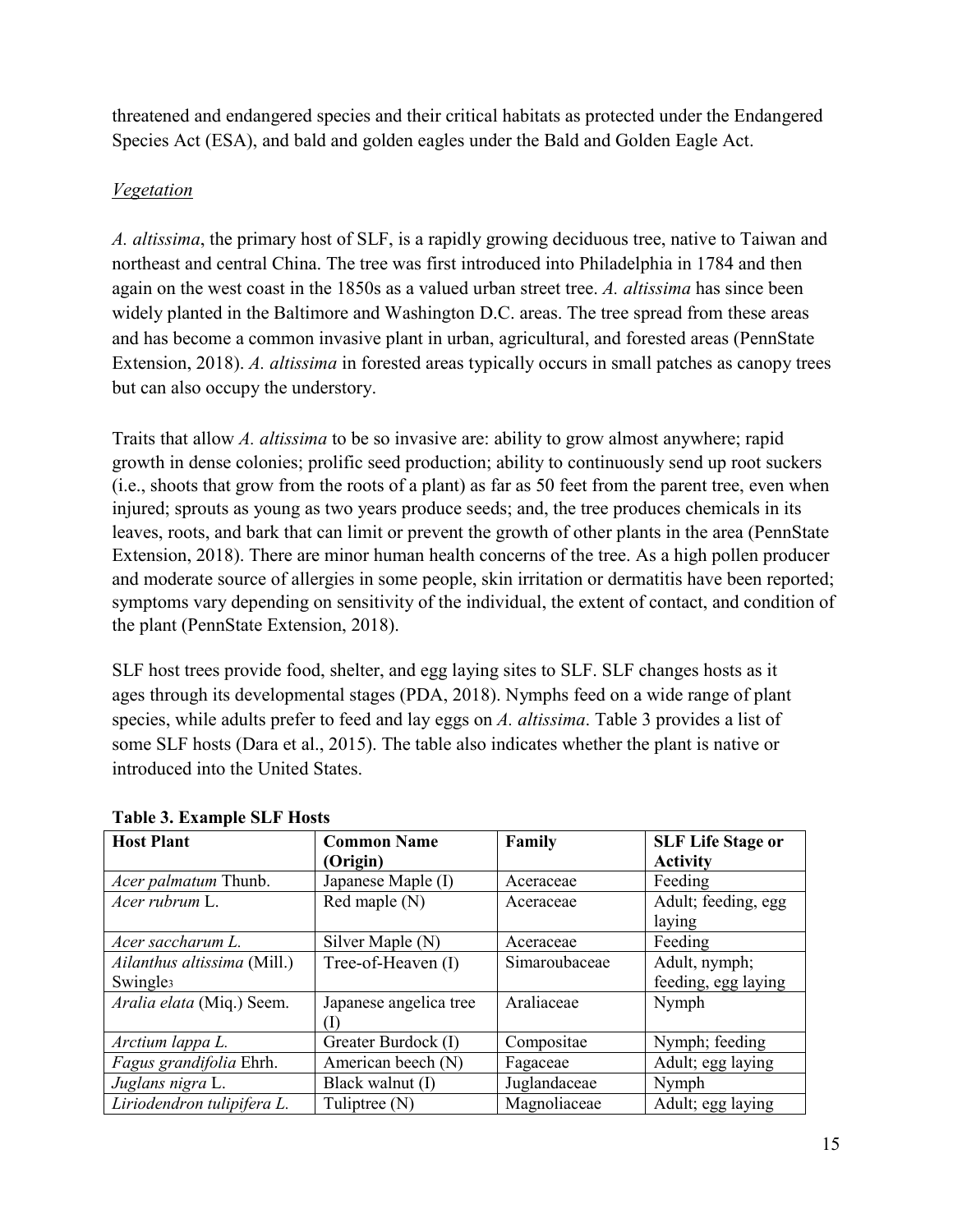| Magnolia kobus D.C.       | Kobus magnolia (I)      | Magnoliaceae | Nymph; feeding       |
|---------------------------|-------------------------|--------------|----------------------|
| Malus spp. Mill.          | Apple $(I, N)$          | Rosaceae     | Feeding              |
| Morus alba L.             | White Mulberry (I)      | Moraceae     | Nymph; feeding       |
| Parthenocissus            | Virginia Creeper (N)    | Vitaceae     | Adult, nymph;        |
| quinquefolia (L.) Planch. |                         |              | feeding              |
| Platanus occidentalis L.  | American sycamore       | Platanaceae  | Adult; egg laying    |
|                           | (N)                     |              |                      |
| Populus alba L.           | White Poplar (I)        | Saliaceae    | Egg laying           |
| Prunus serotina Ehrh.     | Black cherry (N)        | Rosaceae     | Adult; egg laying    |
| Quercus acutissima        | Sawtooth oak (I)        | Fagaceae     | Unknown              |
| Carruthers                |                         |              |                      |
| Quercus spp. L.           | $\text{Oak}(I, N)$      | Fagaceae     | Adult; egg laying on |
|                           |                         |              | some species         |
| Robinia pseudoacacia L.   | <b>Black Locust (N)</b> | Fabaceae     | Feeding              |
| Rosa multiflora Thunb.    | Multiflora Rose (I)     | Rosaceae     | Nymph; feeding       |
| Salix spp. L.             | Willow $(I, N)$         | Saliaceae    | Adult; feeding       |
| Sorbaria sorbifolia (L.)  | False spiraea (I)       | Rosaceae     | Nymph; feeding       |
| A. Braun                  |                         |              |                      |
| Syringa vulgaris L.       | Common Lilac (I)        | Oleaceae     | Egg laying           |
| Styrax japonicus Siebold  | Japanese snowbell (I)   | Styracaceae  | Adult, nymph;        |
| & Zucc.                   |                         |              | feeding              |
| Vitis amurensis Rupr      | Amur grape (I)          | Vitaceae     | Adult/nymph          |
| Vitis vinifera L.         | Wine Grape (I)          | Vitaceae     | Adult, nymph;        |
|                           |                         |              | feeding, egg         |
|                           |                         |              | laying               |
| Vitis spp.                | Wild grape $(N)$        | Vitaceae     |                      |
| Zelkova serrata (Thunb.)  | Japanese Zelkova (I)    | Ulmaceae     | Egg laying           |
| Makino                    |                         |              |                      |

I= introduced; N= native

The combination of favorable climate and presence of hosts allows the inference that the Mid-Atlantic region of the United States is highly likely to support the establishment of SLF populations. SLF hosts grow in a wide range of soils (dry to medium moisture), shade conditions (full sun to part shade), and in the presence of urban pollutants (Missouri Botanical Garden, 2020). Red maple tends to grow in moist, slightly acid conditions, while grape hosts grow best in deep, loamy, humus-rich, medium moisture, well-drained soils (Missouri Botanical Garden, 2020). The combined conditions favorable to SLF hosts indicate plants growing in a wide range of soil types and shade conditions could become infested by SLF where ever they occur. Figure 2 depicts the combined distribution of four hosts, *Acer rubrum, Ailanthus altissima, Vitis vinifera*, and *Parthenocissus quinquefolia* (USDA-NRCS, 2018) that support multiple life stages of SLF, and therefore are highly likely to provide suitable habitat.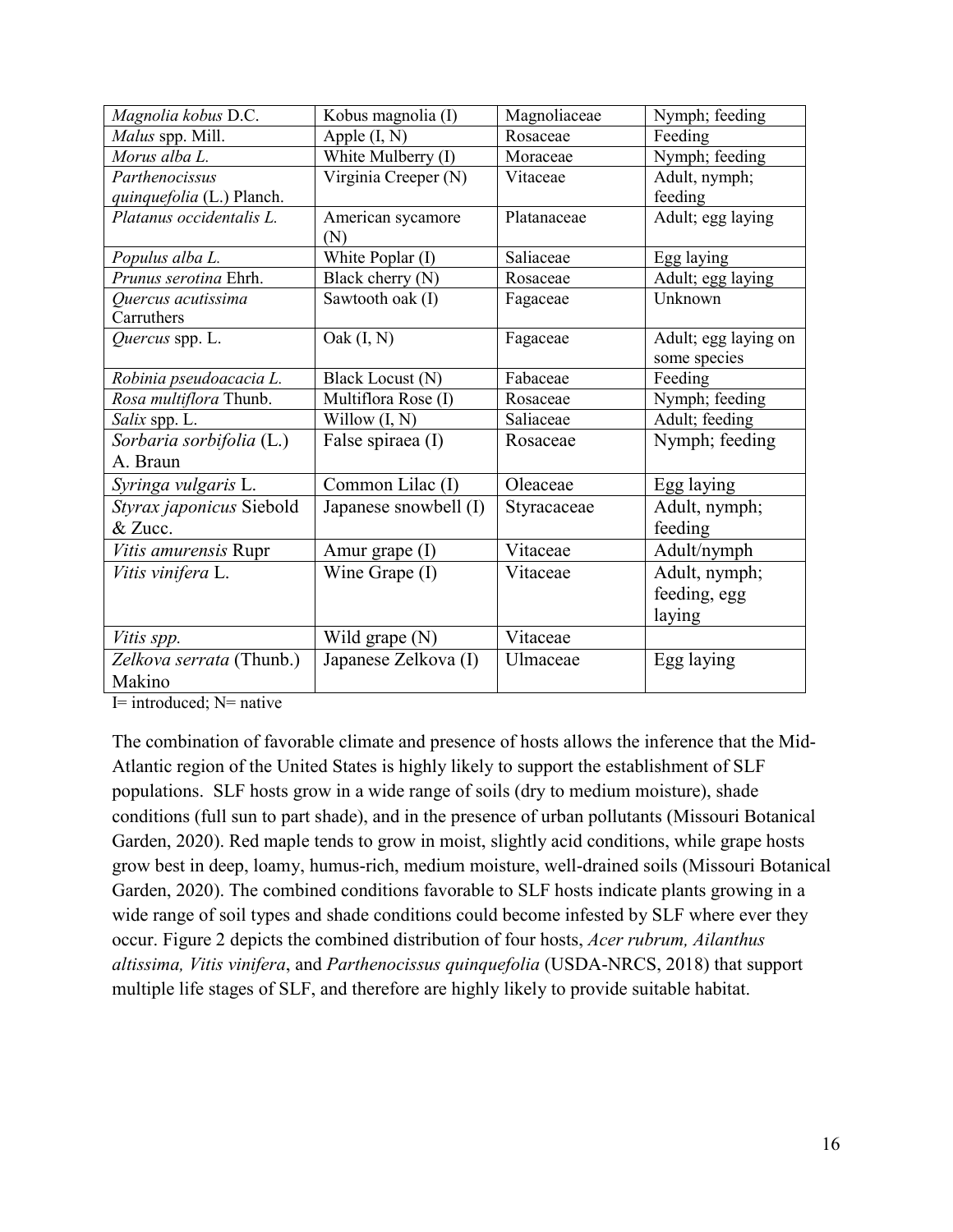**Figure 2. Distribution of Four SLF-hosts**



Under the no action alternative, insecticide use, tree bands and traps, and surveys, will have minimal, if any, impacts to vegetation. There will be some risk to non-target terrestrial plants from herbicide treatments. However, the potential for effects will be restricted to areas immediately adjacent to the application. Herbicides will be applied directly to the tree surface and applicator inflicted wounds, according to label instructions in order to minimize damage to nearby vegetation from drift or runoff. Applications are made by hand to sprouts using a backpack sprayer or to cut stumps using injection, hack and squirt, or other hand applied methods directly to the tree. These methods minimize impacts to surrounding vegetation. Reduction of *A. altissima* may cause some limited alterations to vegetative understory; however, impacts are expected to be local and short-term.

Treatment options under the no action alternative will increase the level of human activities around the treatment area, which can, to varying degrees, impact ground vegetation. By utilizing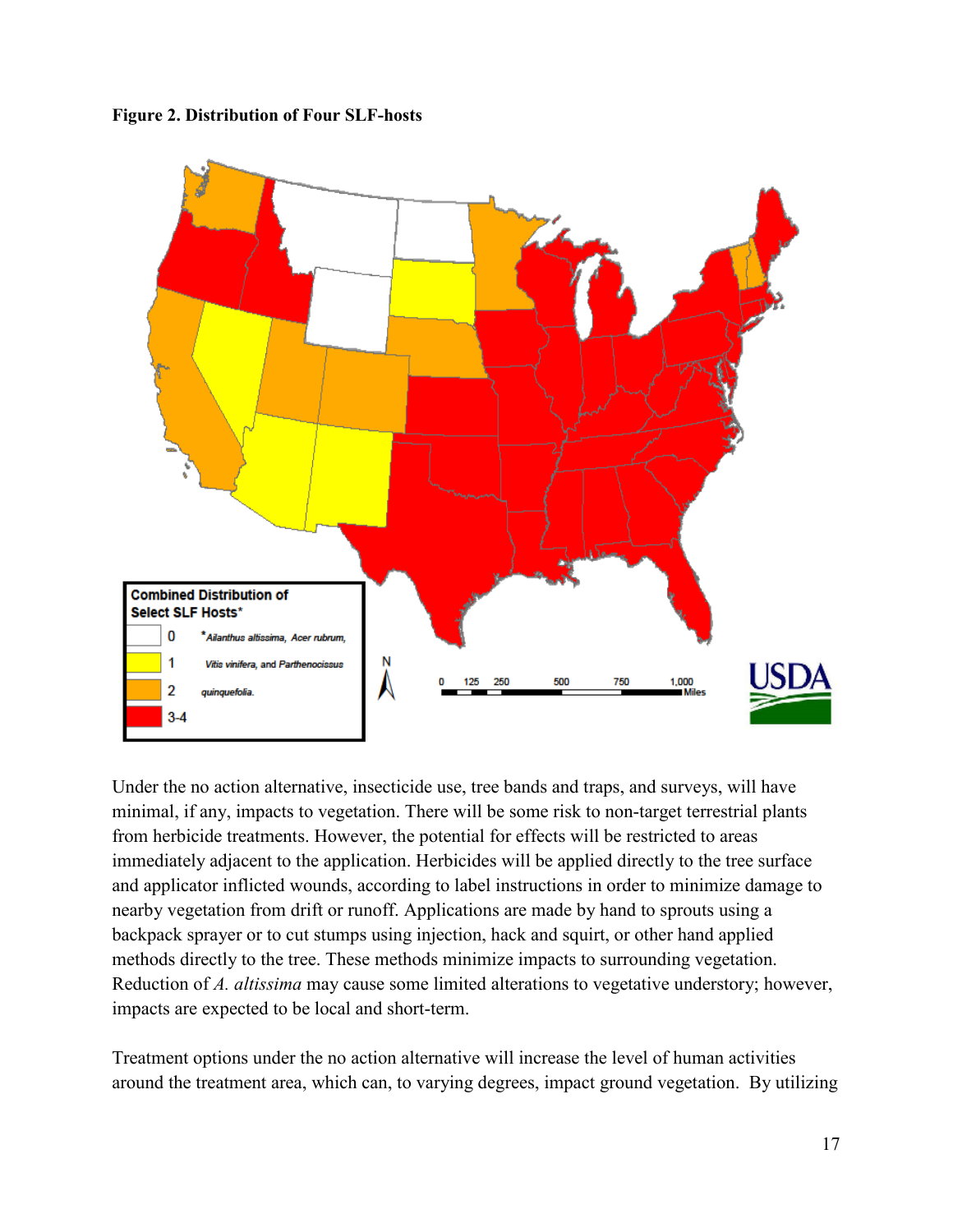best management practices that limit exposing bare soil, USDA-APHIS can minimize these impacts.

#### *Wildlife*

Potential impacts to terrestrial and aquatic non-target organisms from insecticide use is expected to be low based on the method of application, toxicity, and environmental fate of the products. Insects must feed on the treated plants to be exposed to a lethal dose of dinotefuron and imidacloprid; therefore, exposure of non-target organisms is minimized. Potential impacts to fish are expected to be minimal, with an increased risk to some sensitive aquatic invertebrates in very shallow water bodies immediately adjacent to treated SLF host trees. Exposure and risk to aquatic organisms will be minimized by adherence to label requirements.

There is some risk to sensitive terrestrial invertebrates that consume vegetation from treated trees. Terrestrial invertebrate populations may consume a wide range of plants, which will limit the percentage of exposure through their diet. There are different terrestrial invertebrate populations at each location, and at the present time, areas that might be treated for ALB and SLF do not overlap. Risks to terrestrial invertebrates, including pollinators, are expected to be negligible based on available data collected from ALB-specific applications of imidacloprid. Impacts to susceptible insects that feed on treated trees are expected, but due to the method of application and the treatment of specifically *A. altissima* trees, the effects are expected to be localized and not widespread (for more information, see USDA-APHIS, 2018a).

Dinotefuran has low to moderate acute and chronic toxicity to nontarget wildlife, such as mammals and birds. Direct risk to nontarget wildlife is not expected based on conservative estimates of exposure and the available toxicity data. An increase in the acreage containing treated hosts does not change the toxicity; however, animals migrating through counties with treated acreage have the potential for more exposure incidents (for more information, see USDA-APHIS, 2018a).

Indirect impacts to wildlife populations through the loss of invertebrate prey are also not expected to be significant because only sensitive terrestrial invertebrates that feed on treated trees will be impacted while other insects remain available as prey items. An increase in the acreage containing treated hosts does not change this balance; it only increases the acreage where this may occur. Although it has not been observed, there is a potential for migrating or foraging animals to alter their patterns or expand their ranges if invertebrate prey becomes limiting in their current areas. (USDA-APHIS, 2018a)

The no action alternative use pattern will minimize potential impacts to honey bees, and other sensitive terrestrial invertebrates, based on the use of basal trunk sprays that minimize drift. Under this alternative, the program will continue to avoid applying insecticides when foliage is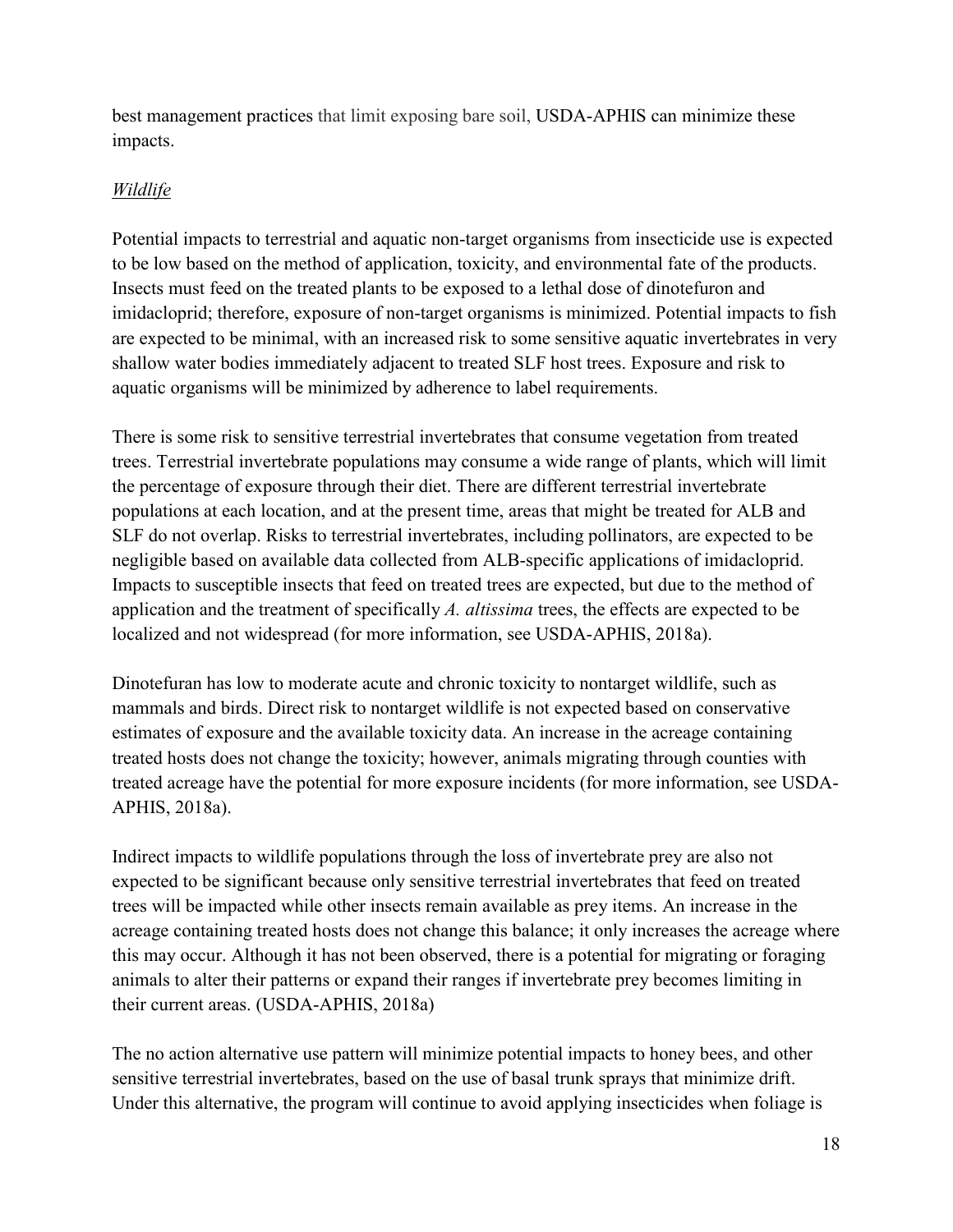in bloom to decrease the potential for effects to beneficial insects associated with pollination. For additional information on potential impacts to bees, see the preferred alternative section in the May, 2018 EA (USDA-APHIS, 2018a).

Wild mammals and birds are at very low risk from herbicide applications due to the low toxicity of the proposed herbicides and the lack of anticipated effects to food sources that they use. Aquatic organisms are also at low risk based on the favorable toxicity profile and expected low residues that could occur in aquatic environments form the proposed herbicide applications (USDA-APHIS, 2018a).

The SLF Program's control of *A. altissima* will result in temporary loss of wildlife habitat that natural succession will restore over time. *A. altissima* in forested areas typically occur in small patches as canopy trees but can also occupy the understory. Changes in canopy cover due to tree control, can degrade surrounding water quality, in turn affecting aquatic organisms through direct or indirect impacts to fish, aquatic insects, and crustaceans (Englert et al., 2017; Morrissey et al., 2015). Any potential for impacts to terrestrial and aquatic systems will be localized and transient since *A. altissima* is not considered to a dominant tree species over large forested areas.

Actions associated with the no action alternative will temporarily increase the presence or level of human activities (noise and visual disturbance) in the program area. Temporary adverse effects can include increased levels of stress hormones, disturbance or flushing of young broods, and decreased fitness. USDA-APHIS expects the adverse effects associated with this concern to be localized and temporary, and the use of mitigation measures will further reduce the risks of adverse effects.

#### *(1) Migratory Bird Treaty Act*

Federal law prohibits an individual to pursue, hunt, take, capture, kill, attempt to take, capture or kill, possess, offer for sale, sell, offer to purchase, purchase, deliver for shipment, ship, cause to be shipped, deliver for transportation, transport, cause to be transported, carry, or cause to be carried by any means whatever, receive for shipment, transportation or carriage, or export, at any time, or in any manner, any migratory bird or any part, nest, or egg of any such bird (16 U.S.C. §§ 703-712; 50 CFR § 21). Some examples of anticipated disturbance associated with Program activities under the no action alternative include the use of off-road vehicles and noise. To minimize impacts to migratory birds, it may be possible to establish a buffer zone around ground-nesting breeding birds until nestlings have fledged or breeding behaviors are no longer observed. State agencies also may establish site-specific migratory bird conservation measures, as needed, prior to beginning any Program activities.

#### *(2) Bald and Golden Eagle Protection Act*

The Bald and Golden Eagle Protection Act (16 U.S.C. 668–668c) prohibits anyone, without a permit issued by the Secretary of the Interior, from "taking" bald eagles, including their parts,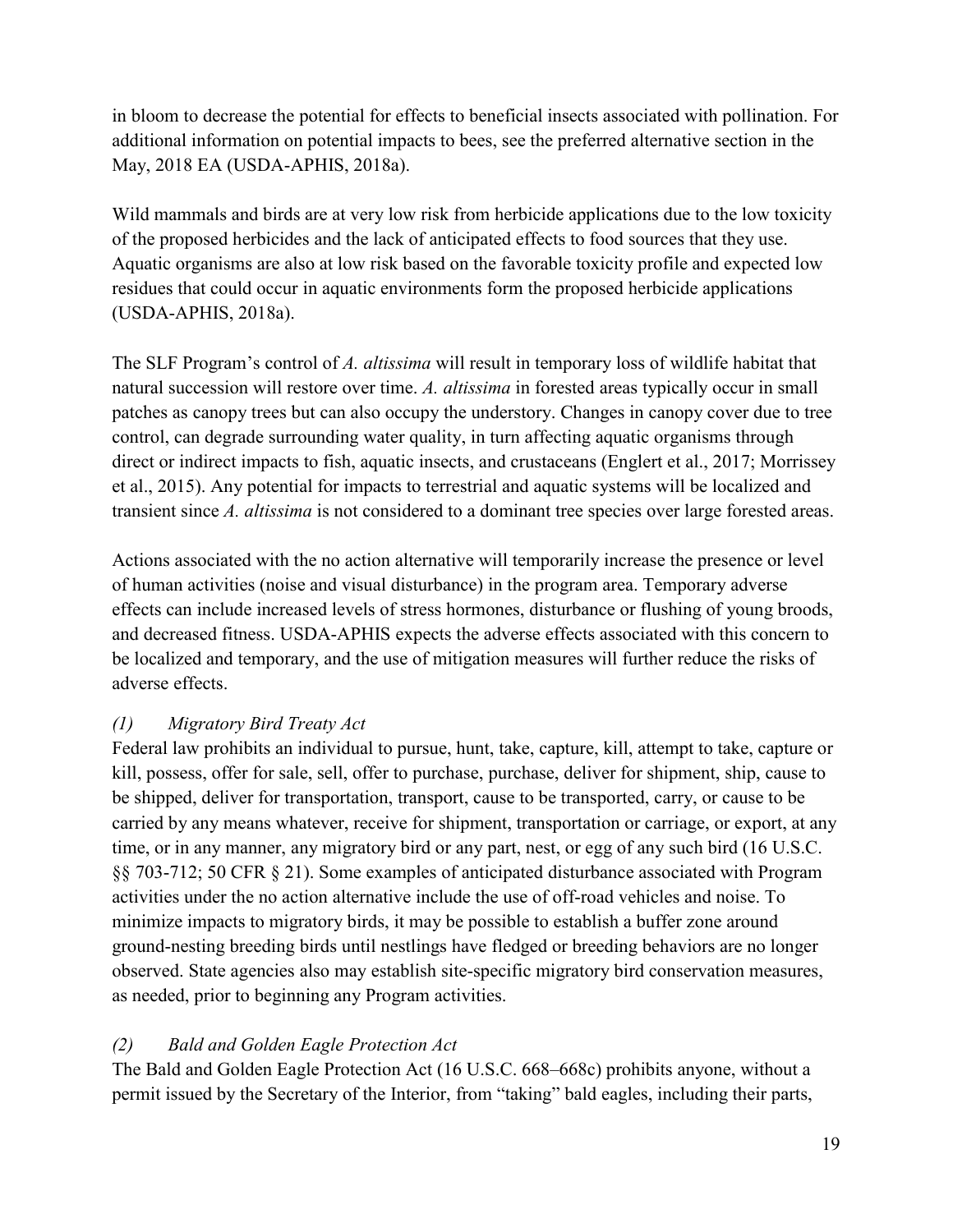nests, or eggs. During their breeding season, bald eagles are sensitive to a variety of human activities. The U.S. Fish and Wildlife Service (USFWS) recommends buffer zones from active nests. USDA-APHIS will continue to meet the recommendations as described in the 2015 SLF EA for Berks, Lehigh, and Montgomery County (USDA-APHIS, 2015b) in every area where Program activities may occur. If bald or golden eagles are discovered near a Program action area, the State agency responsible for the area will contact the USFWS and implement recommendations for avoiding disturbance at nest sites. For bald eagles, USDA-APHIS will follow guidance as provided in the National Bald Eagle Management Guidelines (USFWS, 2007). These guidelines include a 330−660 foot buffer from an active nest, depending on the visibility and level of activity near the nest.

#### *(3) Endangered Species Act*

Section 7 of the ESA and ESA's implementing regulations require Federal agencies to ensure that their actions are not likely to jeopardize the continued existence of Federally-listed threatened and endangered species, or result in the destruction or adverse modification of critical habitat. Federally-listed species in the Program area include bats, birds, reptiles, mussels, arthropods, and plants. USDA-APHIS has consulted with USFWS field offices in the Program area and implements protection measures for Federally-listed species and their critical habitats. APHIS will continue to consult with USFWS on Program activities discussed under this alternative as the Program area expands with the spread of SLF into new areas and states.

#### <span id="page-22-0"></span>**3. Human Health and Safety**

Under the no action alternative, potential human health impacts (both to workers applying the products and the surrounding general public) from the use of herbicides and insecticides are expected to be minimal, assuming all label use directions are properly followed. Chemicals used under this alternative are limited to treatment on trap trees when SLF is discovered. No commodities will be harvested from the treated trees, so there will be no dietary risks to humans.

The potential human health risks from use of imidacloprid under this alternative will be the same as established in the ALB eradication Program and are reported in Appendix F of the EA (USDA-APHIS, 2015a). USDA-APHIS evaluated the potential human health and ecological risks from the proposed use of the herbicides triclopyr, imazapyr, and metsulfuron-methyl for the ALB Eradication Program, and found the same human health risks will apply to the SLF Program (USDA-APHIS, 2018a). The risk of exposure is greatest for workers applying the product.

Human health risks from herbicides and insecticides are expected to be negligible based on limited exposure from the proposed use pattern (trunk hand held spray and injection for insecticides; hand painting and backpack spraying for herbicides). The potential for workers to be exposed is low, provided that they properly use required personal protective equipment (PPE),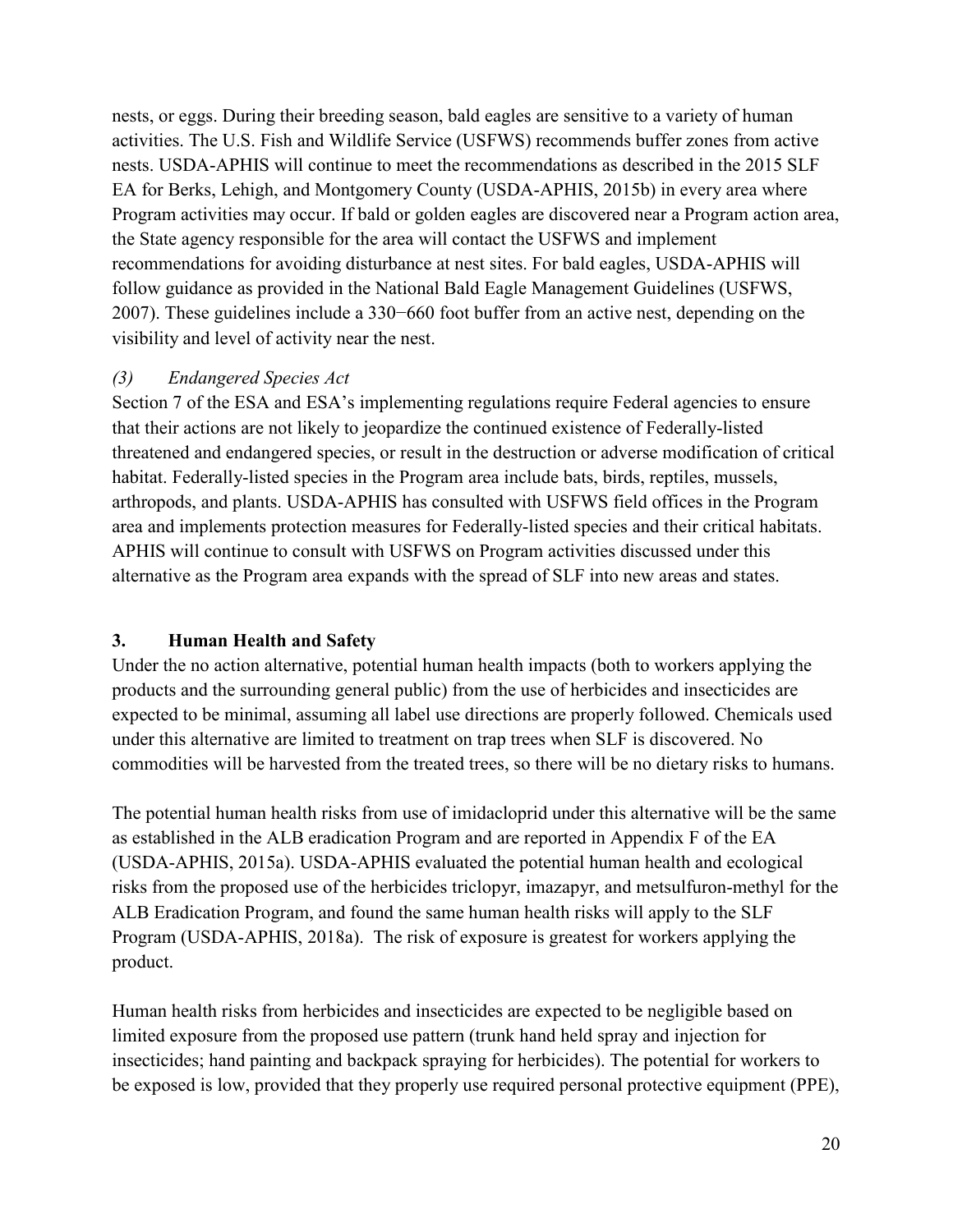as outlined on the labels. Risks to the general public are also minimal. In order to protect the general public, any activities on private property will only occur with landowner permission and awareness (USDA-APHIS, 2018a).

For complete assessment of risks to human health from application of triclopyr, imazapyr, and metsulfuron-methyl, see the ALB 2015 EA (USDA-APHIS, 2015a). Risks will also be low to human health and the environment for glyphosate and aminopyralid based on risk assessments prepared by USDA-Forest Service that have similar use patterns to those proposed for the SLF Program (USDA-APHIS, 2018a; USDA-FS, 2007; USDA-FS, 2011b).

#### <span id="page-23-0"></span>**4. Environmental Justice**

Federal agencies identify and address disproportionately high and adverse human health or environmental impacts of proposed activities, as described in Executive Order (EO) 12898, *Federal Actions to Address Environmental Justice in Minority Populations and Low-Income Populations*. Federal agencies also comply with EO 13045, *Protection of Children from Environmental Health Risks and Safety Risks*. This EO requires each Federal agency, consistent with its mission, to identify and assess environmental health and safety risks that may disproportionately affect children and to ensure its policies, programs, activities, and standards address the potential for disproportionate risks to children.

USDA-APHIS has considered the potential environmental impacts of implementing the no action alternative on minority and/or low-income communities. The Agency expects the distance from areas to environmental justice communities to influence if there are direct adverse impacts to those communities. In general, each State agency will reach out to landowners prior to implementing the Program. USDA-APHIS will encourage local Program personnel to engage with locally impacted people in collaborative decisions about the Program whenever possible.

The no action alternative is not likely to pose any highly disproportionate adverse effects to children. Children will not be present while treatments of herbicides and insecticides are occurring. Additionally, protective measures on labels are meant to protect not only the applicator, but the public, including children. All labels will be followed.

#### **5. Tribal Consultation and Coordination**

Executive Order 13175 "Consultation and Coordination with Indian Tribal Governments," calls for agency communication and collaboration with Tribal officials for proposed Federal actions with potential Tribal implications. The Archaeological Resources Protection Act of 1979 (16 U.S.C. §§ 470aa-mm), secures the protection of archaeological resources and sites on public and Tribal lands. USDA-APHIS will provide the Federally-recognized Tribes in the region with information about the Program, and will offer each Tribe the opportunity to consult with the Agency. Consultation with local Tribal representatives occurs prior to the onset of Program activities to fully inform the Tribes of possible actions the Agency may take on or near Tribal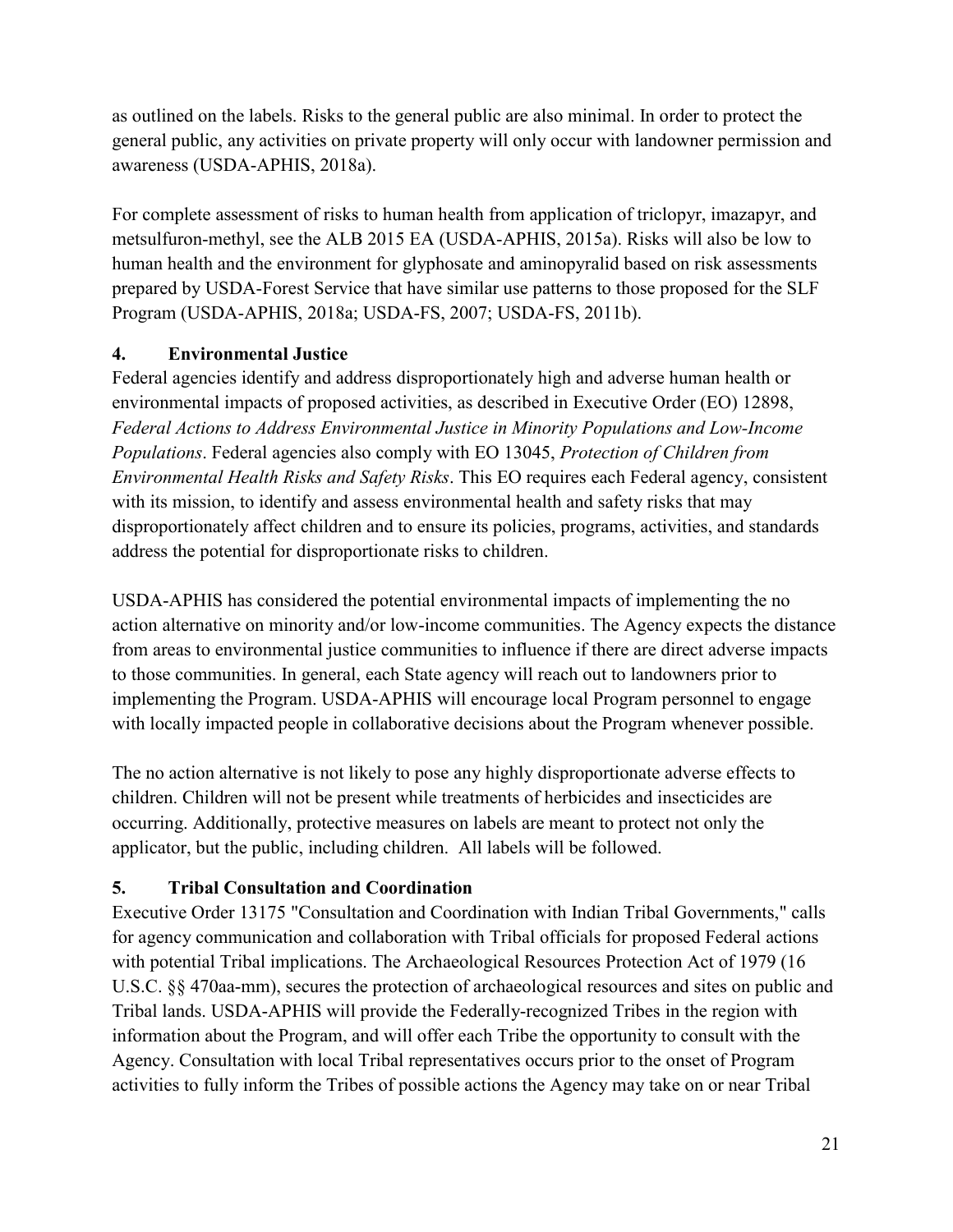lands. If USDA-APHIS discovers any archaeological Tribal resources, it will notify the appropriate individuals.

#### <span id="page-24-0"></span>**6. Historic and Cultural Resources**

The National Historic Preservation Act of 1966, as amended (16 United States Code (U.S.C.) §§ 470 et seq.), requires Federal agencies to consider the potential for impacts to properties included in, or eligible for inclusion in the National Register of Historic Places (36 C.F.R. §§ 63 and 800) through consultation with interested parties where a proposed action may occur. This includes districts, buildings, structures, sites, and landscapes. The no action alternative should not pose adverse effects to these resources. If actions may in any way impact properties under NHPA, the appropriate consultations will occur and/or the appropriate mitigations will be applied.

#### **B. No Treatment Alternative**

USDA-APHIS will not provide funding for SLF control under the no treatment alternative. USDA-APHIS will not apply herbicides, use insecticide treatments, use tree traps, or conduct surveys under this alternative. Other government agencies and private landowners may work to control SLF; however, there will be no cooperative or coordinated efforts among USDA-APHIS and other stakeholders. State workers, Federal District workers, and volunteers will be the primary providers of control efforts.

SLF will most likely become established in more areas than under the no action and preferred alternative and impacts from SLF will become widespread over the long-term. Stress induced by SLF attacks could predispose hosts to invasion by other pests and infections by pathogens. Impacts will occur wherever SLF hosts grow, such as urban plantings, orchards, and forested areas. The environmental impacts associated with the death of SLF hosts will vary with the intensity of SLF infestation at each site.

In natural ecosystems, reduced growth or the loss of SLF-host trees will create canopy gaps leading to increased establishment of invasive plants, particularly other shade-intolerant vegetation (USDA-APHIS, 2018a). Ecosystem impacts from SLF infestation are likely to be similar to impacts from other causes of tree mortality, which are known to include changes to forest composition, structure, and microenvironments; alterations to ecosystem processes such as nutrient cycling and retention; and increased ecosystem susceptibility to invasion by exotic plants and animals (Orwig, 2002). The vitality of oak, pine, and walnut trees is likely to be reduced, but the level of tree mortality remains unknown. To date, the invasive potential of *A. altissima* does not appear to be reduced by the presence of SLF.

Historically, outbreaks of introduced pests and pathogens led to shifts in harvesting strategies of host trees (Orwig, 2002). For SLF, the presence of an invasive tree host serving as a reservoir for infestations to agricultural crops poses the greatest risk for agroecosystem functioning.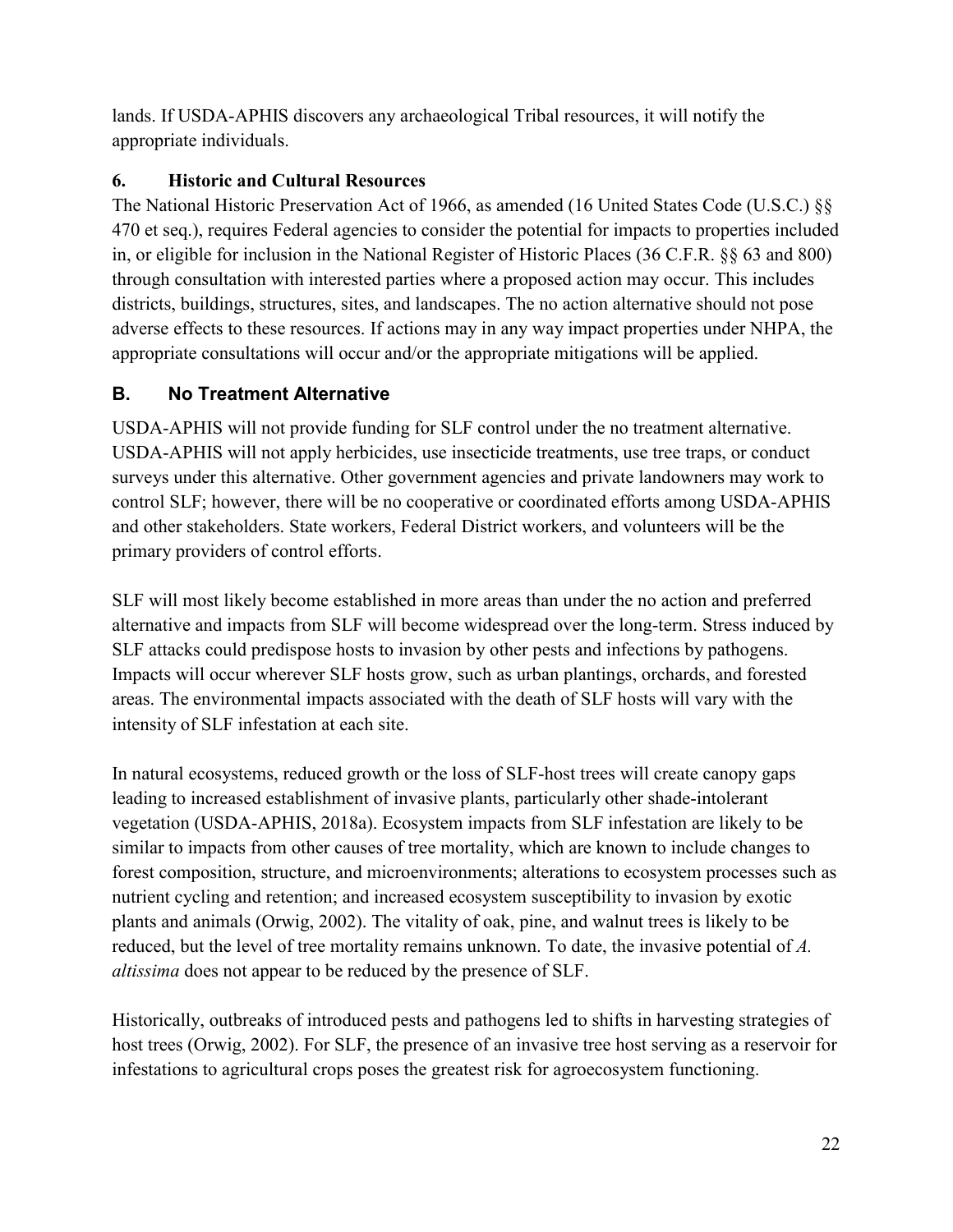SLF-host orchard crops and urban trees could sustain damage to the point of needing replanting. Although tree removal in orchards regularly occurs as producers replace less productive trees over time, SLF infestation could increase the rate of tree replacement if existing trees are not treated. Development of resistant stone fruit tree or grape varieties also will take time and may force producers to incur these costs prematurely (Woodcock et al., 2017).

It is expected that fewer chemical treatments will occur by States and private groups then by USDA-APHIS under the no action and preferred alternatives, so there is the potential for fewer impacts from these chemicals to the physical environment (air, water, and soil). However, should States and private groups heavily apply inappropriate chemicals, environmental impacts could actually be greater than potential impacts from the no action and preferred alternative.

#### <span id="page-25-0"></span>**C. Preferred Alternative**

This section considers the potential environmental consequences for the preferred alternative by summarizing information associated with the physical environment, biological resources, human health and safety, environmental justice, Tribal consultation, and historic and cultural resources. Potential negative environmental impacts from the spread of SLF, namely impacts to vegetation and subsequent indirect impacts to humans, are expected to decrease, when compared to the no action and no treatment alternatives. The preferred alternative is expected to further reduce the likelihood of SLF populations becoming well-established across the country when compared to the no action alternative, minimizing further impacts of SLF on the environment, the public, and program operating costs. Similar to the no action, potential impacts to soil, air, and water; vegetation; wildlife; and, human health from implementing the preferred alternative actions are all expected to be minimal.

Potential impacts from treatment with dinotefuran and imidacloprid; herbicides; tree bands; detection surveys; and egg mass scraping will be the same under the preferred alternative as was described under the no action alternative and will not be discussed in detail in this section. While the above actions could potentially take place across more areas (Ohio and Kentucky) under the preferred alternative than the no action alternative, the same potential impacts discussed under the no action alternative are expected to occur in those areas, and the same mitigations will apply.

The insecticides bifenthrin, beta-cyfluthrin, *Beauveria bassiana*, and soybean oil, as well as circle traps with DDVP were not used and were not considered under the no action alternative, but will be considered in this section for the preferred alternative.

#### Bifenthrin

Bifenthrin is immobile, very persistent in laboratory and field studies, stable to hydrolysis and photolysis, very lipophilic, and bioaccumulative. The chemical absorbs strongly to soil particles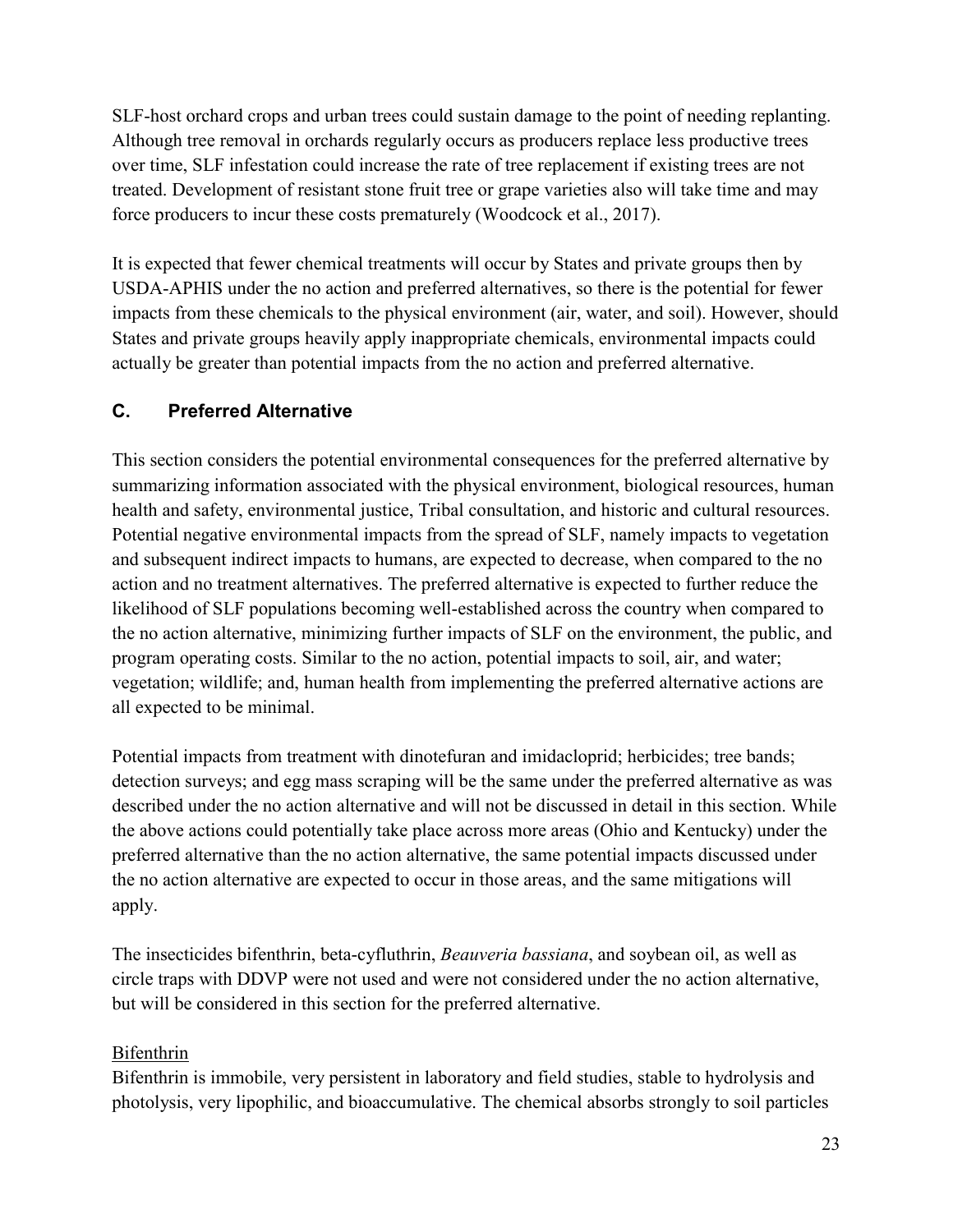and to organic matter, and accumulates in sediment (USEPA, 2010a). Bifenthrin is not identified as a cause of impairment for any water bodies listed as impacted under section 303(d) of the Clean Water Act; however, pyrethroids as a group have been identified as cause for impairment for three water bodies, none of which are in the proposed treatment area.

Bifenthrin is highly toxic to freshwater fish, aquatic-phase amphibians, and terrestrial invertebrates, including beneficial insects such as honey bees. The chemical is very highly toxic to freshwater aquatic invertebrates; has very high acute toxicity to estuarine/marine fish and invertebrates; moderate acute toxicity to small mammals; and, slight acute toxicity to birds, terrestrial-phase amphibians and reptiles (EPA, 2010a).

There were 1,295 case reports of bifenthrin incidents from 2002 until 2009; most incidents were of low severity. Low amounts of bifenthrin can cause adverse human health effects, including dermal and respiratory tract irritation and neurological symptoms (e.g., dizziness and altered sensations). Potential impacts to human health and the environment are still expected to be low, provided all labels use directions are followed.

Bifenthrin label limitations which protect human health and the environment include: no more than one treatment every seven days; no applications to food crops; humans and pets may not reenter treated area until area it is dry; and, applicators must wear a long-sleeved shirt and long pants, socks, shoes, chemical-resistant gloves, and a respiratory device and protective eyewear when working in non-ventilated spaces. The treatments will all be made outdoors. The product manufacturer recommends the use of an alternate class of chemistry in the treatment program to prevent or delay pest resistance.

#### Beta-cyfluthrin

Beta-cyfluthrin is hydrophobic and ranges from hardly mobile to immobile in four different soil types (USEPA, 2010b). Primary routes of dissipation are aqueous and soil photolysis and hydrolysis in alkaline (pH > 7) media (USEPA, 2010b).

Beta-cyfluthrin risks to birds and mammals are considered low; however, the chemical has high toxicity to fish and aquatic invertebrates; moderate toxicity to algae; high toxicity to honey bees and other arthropod species; and, low toxicity to earthworms and other soil macro- or microorganisms. Oral toxicity to humans is high, dermal toxicity is low, and inhalation toxicity is high as an aerosol. There is no evidence of genotoxic potential, delayed neurotoxicity, carcinogenic potential, or reproductive effects (FAO, 1999). Beta-cyfluthrin is classified as "not likely to be carcinogenic to humans" (USEPA, 2010b).

Potential impacts of beta-cyfluthrin to human health and the environment are all expected to be low, provided all label use directions are followed. Humans and pets may re-enter treatment area only after the insecticide is dry. The product cannot be applied to food crops in order to protect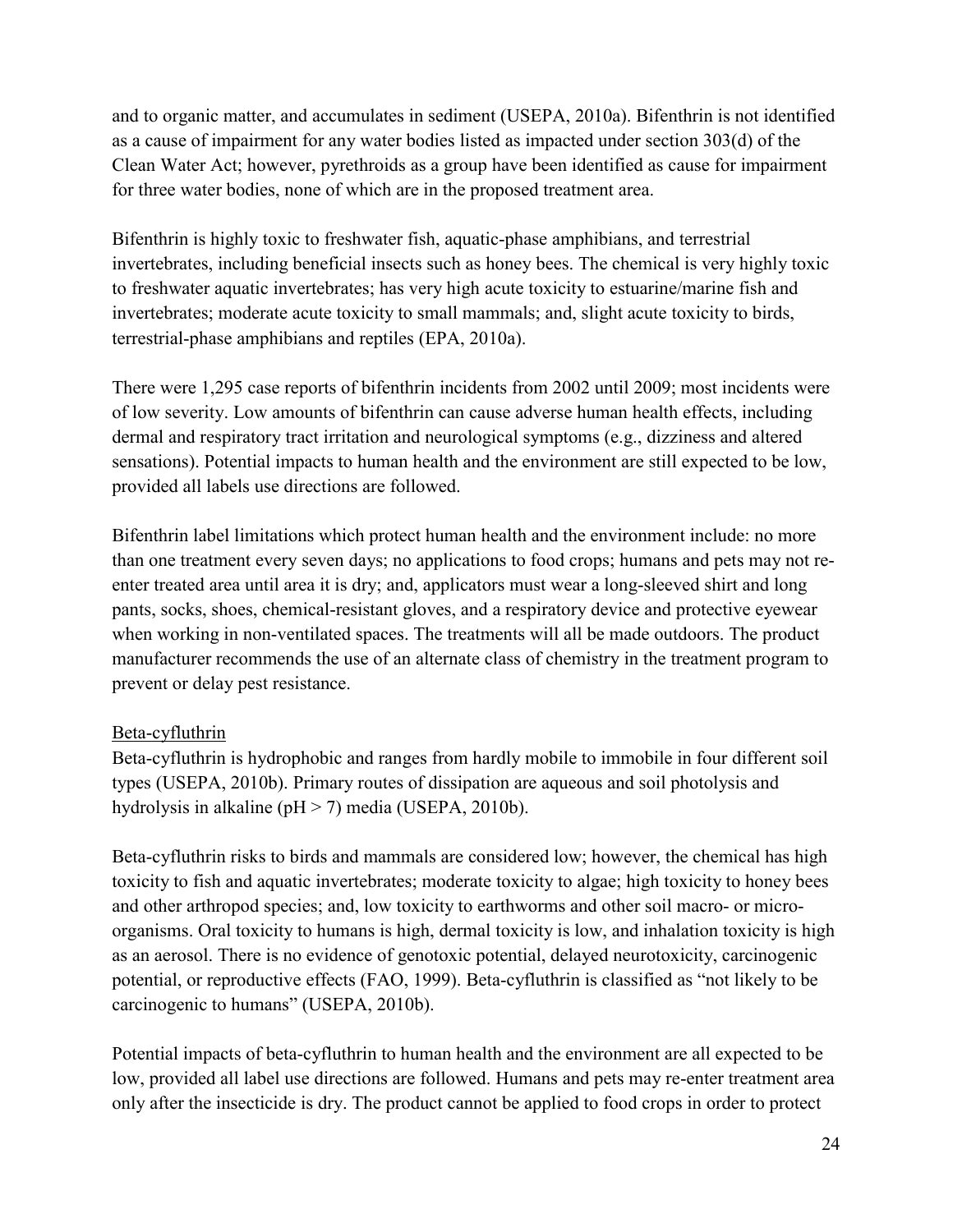human health. In order to protect surrounding water, applications may not be made during rain and the treated area may not be watered to the point that run-off occurs. Plants in bloom may be sprayed at times when pollinating insects are not present, such as early morning or late evening. Applicators must avoid contact of the product with eyes, skin, or clothing and avoid breathing spray mist.

#### *Beauveria bassiana*

Very minimal impacts to human health and the environment are expected from the use of *B. bassiana*. As previously mentioned in chapter 2, *B. bassiana* is a naturally occurring substance found in soil. *B. bassiana* strains are of low toxicity and pathogenicity (USEPA, 2020b). Residues are not expected to remain on treated food or feed and available information indicates that use of the fungus as a pesticide is not expected to have adverse effects on human health or the environment (USEPA, 2020b). Special precautions should still be taken for applicators, such as PPE, all of which are outlined on product labels. *B. bassiana* products can be reapplied as necessary. Intense pest outbreaks may require a combination of the product with a compatible insecticide.

#### Soybean oil

Very minimal impacts to human health and the environment are expected from the use of soybean oil. Vegetable oils (except for oil of mustard) are of low acute toxicity and are Generally Recognized as Safe by the Food and Drug Administration, which means the ingredient is considered safe for consumption, and exempted from FDA's usual food additive tolerance requirements. Vegetable oils employ a non-toxic mode of action. The oils are formulated in low concentrations into products that are used at low volumes in the United States, so exposure to humans and the environment is expected to be low (USEPA, 1993). EPA has received no incident reports of adverse effects for vegetable oil pesticides.

The SLF Program intends to use a 50% soybean oil solution to treat SLF egg masses via spot treatment. Egg masses on trees, ground litter, rocks, and articles moved interstate, may all be treated. Product labels for vegetable oils have precautionary language that will be followed by the Program in order to protect human health and the environment. The label requires PPE when handling the product, the oil cannot be applied to water or in areas where surface water is present, and all disposal directions will be followed. Per product label, no one is allowed to reenter treated areas for four hours unless wearing appropriate protective gear. Since soybean oil is safe to consume, impacts are expected to be minimal when used in a responsible manner as approved by the product label.

#### DDVP

DDVP volatizes readily in air, has a half-life of 1.5 to 57 days in water, is not known to bioaccumulate in animals or plants, and does not bind to the soil (USEPA, 2007). DDVP has been shown to inhibit acetylcholinesterase and cholinesterase activities in the human nervous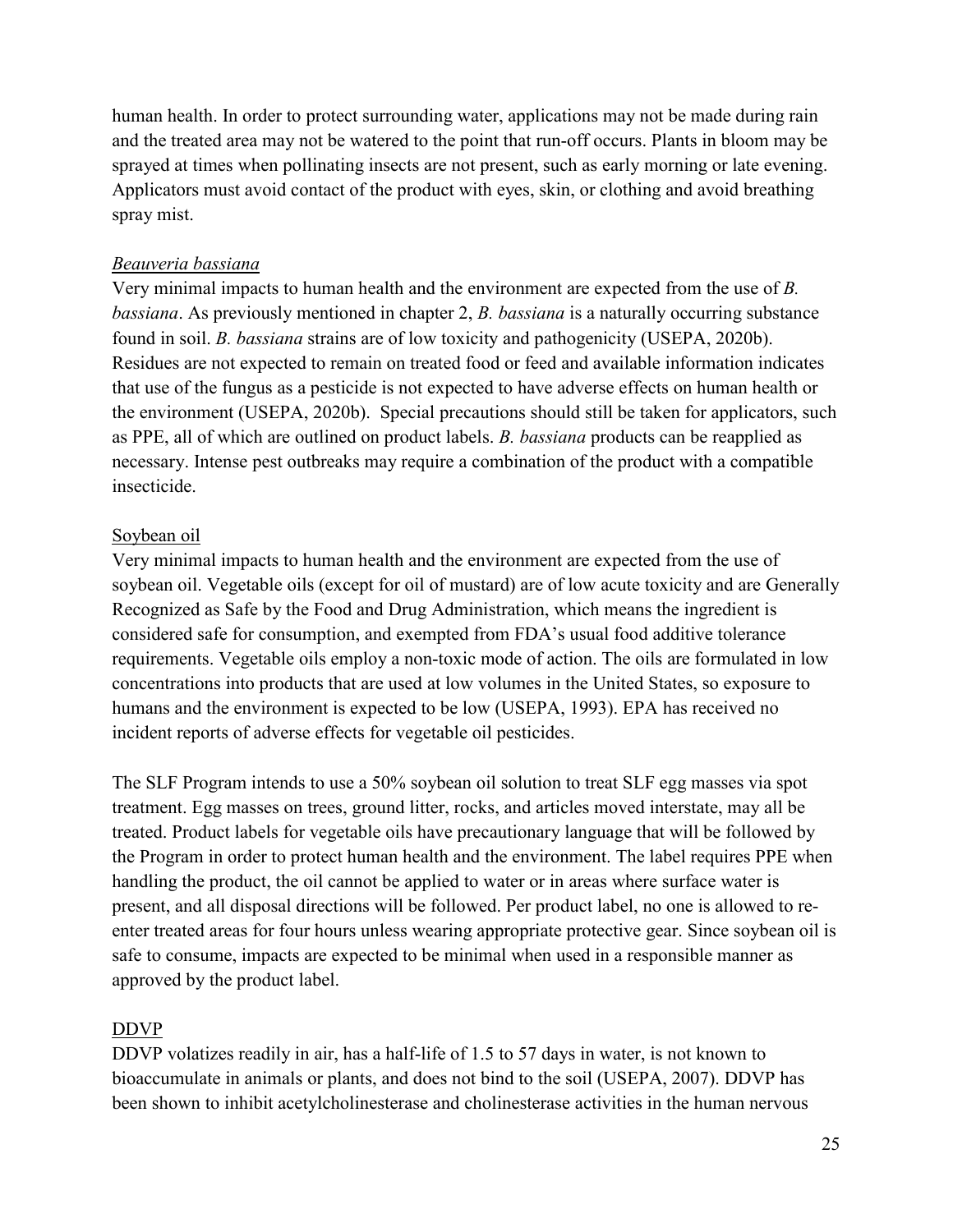system, and effects on nerve functions following DDVP exposure during development have been reported (USEPA, 2007). However, there is very little risk of human exposure. Handlers of the DDVP insecticide strip should avoid contact with eyes and mouth and avoid breathing vapors. The strips will be difficult for a small child to access because not only are the DDVP strips contained within a chamber that would need to be opened, the circle traps are placed at a height on the tree trunk that will be difficult for small children to reach. Additionally, a warning message will be placed on the trap.

In 2018, USDA-APHIS evaluated potential impacts from the use of DDVP strips in the fruit fly program. USDA-APHIS found that, provided strips were used according to their label, the probability of exposure to people and the environment were low and risks to human health and the environment were negligible (USDA-APHIS, 2018b). The SLF Program will be using DDVP in a similar manner as the Fruit Fly Program, and expects to have similar potential impacts.

#### Methods of insecticide application

Application methods of the four new chemicals are expected to keep potential human health and environmental impacts to a minimum. Use of hand-held backpack sprayers increases control of the distribution of the chemical. Treatments are more exact, drift and the unintentional spraying of nontargets is minimized. Use of boom sprayers slightly increases risks from drift and spraying nontargets; however, the downward facing nozzles are low to the ground and additional label instructions for minimizing drift, such as limiting nozzle size will be followed.

#### <span id="page-28-0"></span>**1. Physical Environment**

USDA-APHIS anticipates that the Program's use of the insecticides bifenthrin, beta-cyfluthrin, *Beauveria bassiana*, and soybean oil, as well as use of DDVP in circle traps will all have minimal impacts on the physical environment, provided labels are followed.

#### *Air*

USDA-APHIS does not anticipate additional impacts to air when compared to the no action alternative. AQI values for 2018 in the two additional states that will be treated under the preferred alternative, Ohio and Kentucky, reported none and one day with unhealthy air quality, respectively. AQI values of the other states were already mentioned under the no action alternative analysis. USDA-APHIS will consider impacts to air resources as significant if they exceeded the NAAQS for particulate matter, ozone precursors. There is the potential for impacts to air from herbicide and insecticide application; however, impacts are expected to be short term, localized, and minor. USDA-APHIS will implement mitigation measures to reduce or avoid any minor or temporary negative impacts to air quality by ensuring the proper use of herbicides and insecticides.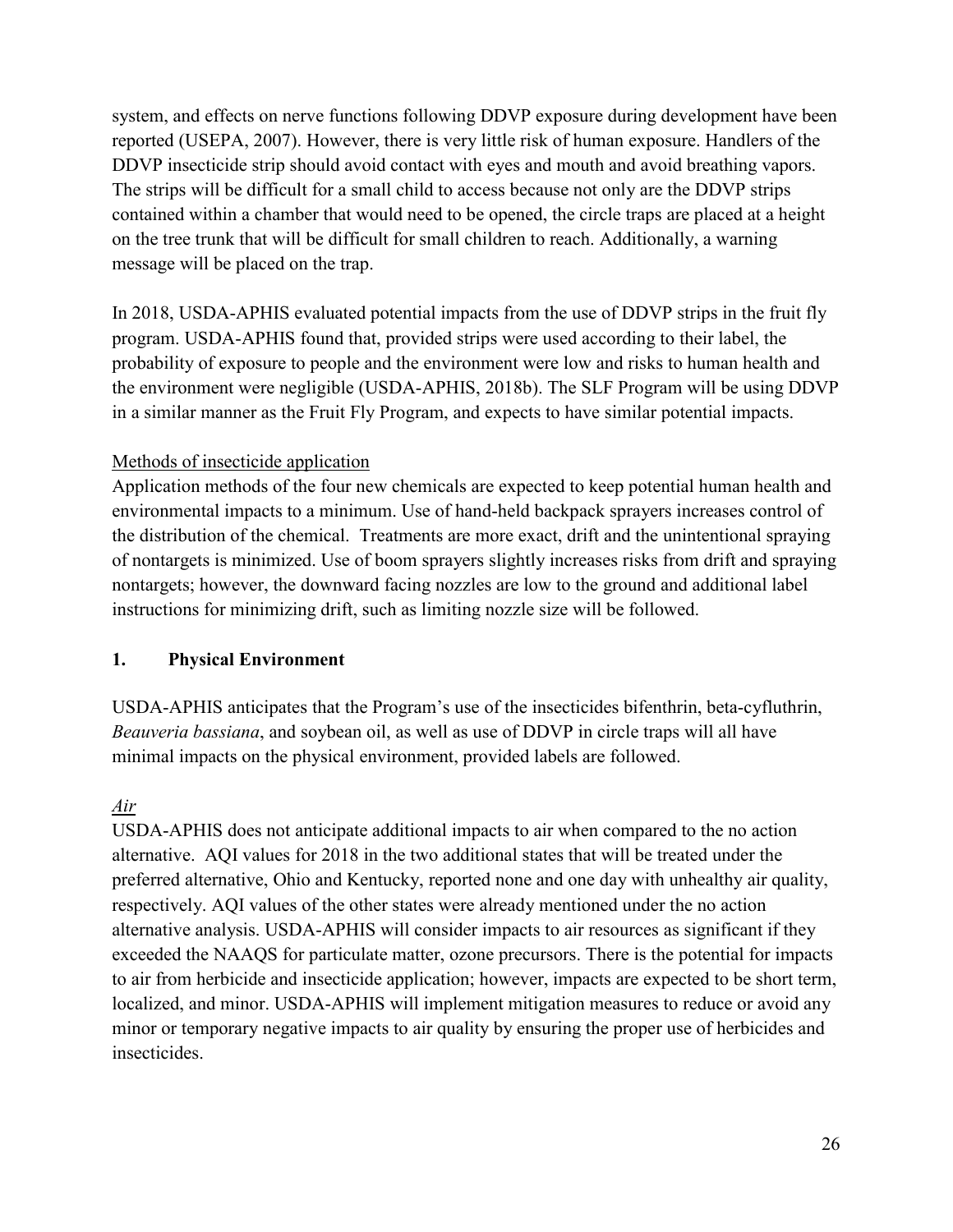Boom sprays have the greatest chance of impacting surrounding air quality. Booms sprays will be used as per the label, low to the ground, with appropriate nozzle size and facing the appropriate direction so as to minimize spray drift. While DDVP has harmful vapors, the strips will be used in well ventilated areas and handlers will ensure they avoid breathing in vapors.

#### *Water*

USDA-APHIS does not anticipate additional impacts to water when compared to the no action alternative. USDA-APHIS will consider impacts from the preferred alternative to water resources as significant if they exceeded Federal or State water quality standards. Herbicides and insecticides, when used improperly, can end up in surrounding water bodies. The chemicals can reach waterways from spray, drift, or spills or via run-off in solution or on soil particles that are moved by hydraulic forces. All Program uses of herbicides and insecticides should be away from surface water and follow additional directions that eliminate or greatly reduce runoff. Excess herbicides or insecticides will not be sprayed, so as to minimize runoff. Appropriate methods of chemical applications, as per labeled instructions, will reduce off-site transport of herbicides and insecticides to water.

#### *Soil*

Soil types found in the Mid-Atlantic States have already been outline in the no action alternative section. Similar to the Mid-Atlantic States, Ohio and Kentucky have diverse soils with six of the 12 dominant soil orders present: alfisols, entisols, inceptisols, utisols, mollisols and vertisol (USDA-NRCS, 2016). Alfisols are fertile soils with high base saturation and a clay-enriched subsoil horizon; entisols are young soils with little or no profile development; inceptisols are young soils with a weak degree of profile development; ultisols are soils with low base status and clay-enriched subsoil; mollisols are very dark-colored, very fertile soils of grasslands; and, vertisols are very clayey soils that shrink and crack when dry and expand when wet (USDA-NRCS, 2015).

USDA-APHIS does not anticipate additional impacts to soil when compared to the no action alternative. USDA-APHIS considers impacts from the preferred alternative to soil resources as significant if proposed activities resulted in substantially increased erosion and sedimentation or adversely affected unique soil conditions. None of the actions proposed under the preferred alternative would increase the potential for erosion, sedimentation, or are expected to change the soils in any unique way.

Potential negative effects of herbicide and insecticide application could include decreased or altered microbial populations in the soil (Adomako and Akyeampong, 2016); this potential negative effect is expected to be short-term. The application of bifenthrin, beta-cyfluthrin, *B. bassiana,* and soybean oil are all expected to have minimal impacts to soil based on limited drift and runoff due to the proposed use patterns.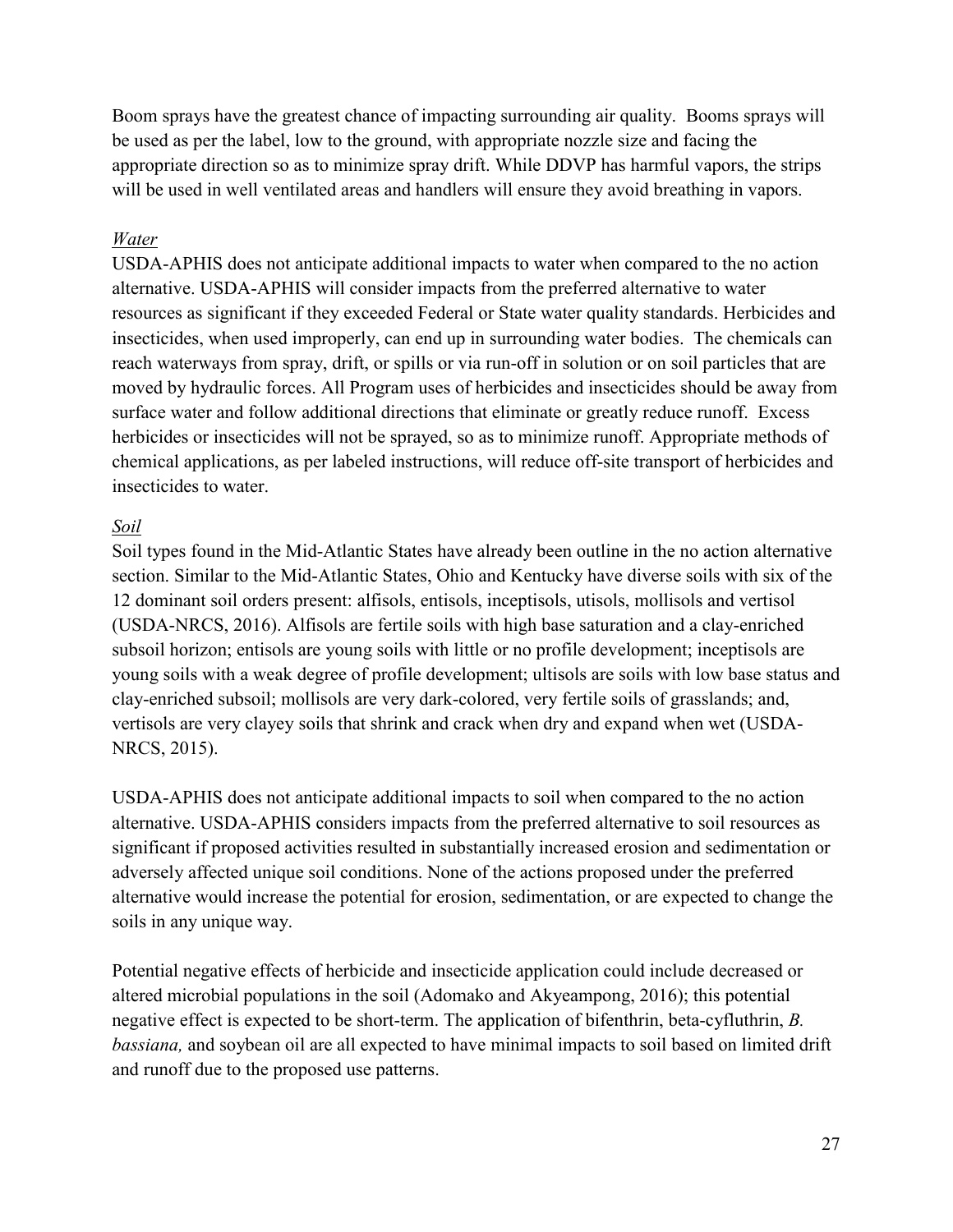As under the no action alternative, many of the activities associated with the Program will result in mild and temporary soil surface disturbance or compaction. The most frequent types of ground disturbance will be from vehicles and pedestrians. These impacts, however, are localized to areas where the Program occurs, and the long-term benefits of controlling SLF should outweigh any short-term impacts to soil. Similarly, *A. altissima* control will have the same impacts as discussed under the no action alternative. Potential impacts previously discussed include potential for an increase in soil erosion, alterations to soil microflora, and soil compaction. Impacts of controlling *A. altissima* can be reduced by use of best management practices to minimize soil disturbance.

#### <span id="page-30-0"></span>**2. Biological Resources**

#### *Vegetation*

Similar to the no action, potential impacts to vegetation from the preferred alternative are expected to be minimal. The use of bifenthrin, beta-cyfluthrin, *Beauveria bassiana*, and soybean oil will have minimal impacts to surrounding vegetation. The use of circle traps has minimal impact to the SLF host tree and vegetation in the immediate area.

As under the no action alternative, most actions under the preferred alternative will increase the level of human activities around the treatment area, which can, to varying degrees, impact ground vegetation. Similarly, there will be alterations in the understory from *A. altissima* control and herbicide impacts to vegetation directly surrounding treated stumps. By utilizing best management practices, USDA-APHIS can minimize these impacts.

#### *Wildlife*

Potential impacts to wildlife from the preferred alternative are expected to be minimal. Impacts discussed in the no action alternative, such as risks from dinotefuran and imidacloprid still apply. *B. bassiana* and soybean oil pose few additional risks to wildlife. As mentioned previously, bifenthrin is highly toxic to freshwater fish, aquatic-phase amphibians, and terrestrial invertebrates, including beneficial insects such as honey bees. The chemical is very highly toxic to freshwater aquatic invertebrates; has very high acute toxicity to estuarine/marine fish and invertebrates; moderate acute toxicity to small mammals; and, slight acute toxicity to birds, terrestrial-phase amphibians and reptiles. USDA-APHIS will follow insecticide labels in order to minimize exposure to wildlife. Label instructions limiting the number of treatments applied, limiting the spraying of blooming plants (in order to protect pollinators), and utilizing applications methods that limit or reduce drenching and chemical runoff into soil and nearby water, will protect local wildlife.

Actions associated with the preferred alternative will temporarily increase the presence or level of human activities (noise and visual disturbance) in the program area. Temporary adverse effects can include increased levels of stress hormones, disturbance or flushing of young broods, and decreased fitness. USDA-APHIS expects the adverse effects associated with this concern to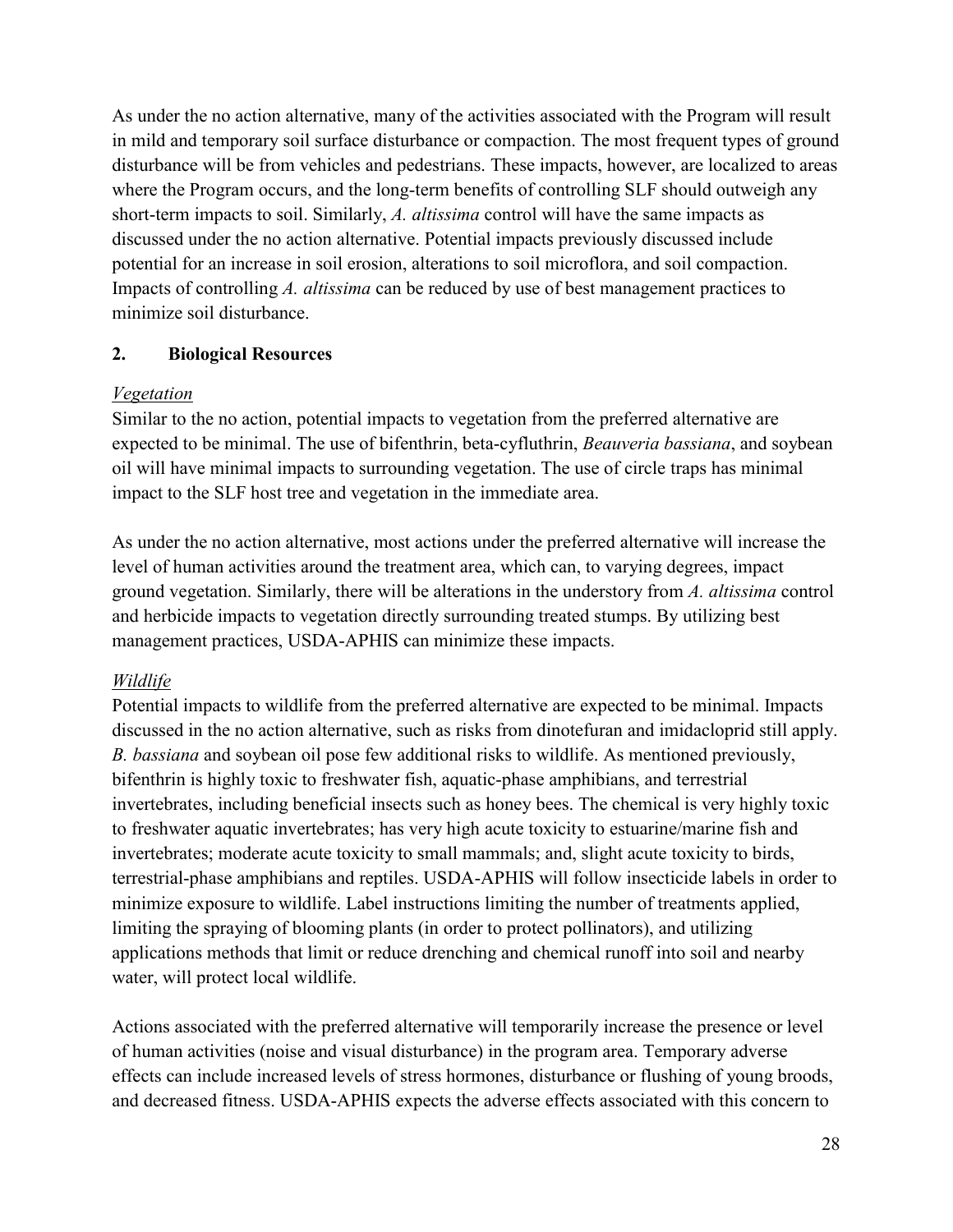be localized and temporary, and the use of mitigation measures will further reduce the risks of adverse effects.

#### *(1) Migratory Bird Treaty Act*

Potential impacts to migratory birds are not expected to increase, when compared to the no action alternative. To minimize impacts to migratory birds, agencies will establish buffer zones around ground-nesting breeding birds until nestlings have fledged or breeding behaviors are no longer observed and establish site-specific migratory bird conservation measures, as needed, prior to beginning any Program activities.

#### *(2) Bald and Golden Eagle Protection Act*

Potential impacts to bald and golden eagles are similar to the no action alternative. If bald or golden eagles were discovered near a Program action area, the State agency responsible for the area will contact the USFWS and implement recommendations for avoiding disturbance at nest sites. For bald eagles, USDA-APHIS will follow guidance as provided in the National Bald Eagle Management Guidelines (USFWS, 2007). These guidelines include a 330−660 foot buffer from an active nest, depending on the visibility and level of activity near the nest.

#### *(3) Endangered Species Act*

Section 7 of the ESA and ESA's implementing regulations require Federal agencies to ensure that their actions are not likely to jeopardize the continued existence of Federally-listed threatened and endangered species, or result in the destruction or adverse modification of critical habitat. USDA-APHIS initiated consultation with USFWS field offices in Delaware, Maryland, New Jersey, Ohio, Pennsylvania, Virginia, and West Virginia for the proposed SLF Control Program. To date, USDA-APHIS has received concurrence from USFWS offices in Delaware, Maryland, New Jersey, and Pennsylvania. USDA-APHIS will continue to consult with USFWS on Program activities discussed under this alternative as the Program area expands with the spread of SLF into new areas and states. USDA-APHIS will implement protection measures for Federally-listed species and critical habitat in each Program state prior to the initiation of Program activities. No program activities will occur in a state until consultation has been completed with the USFWS. USDA-APHIS will also complete consultation for any species under the jurisdiction of the National Marine Fisheries Service, as necessary.

#### <span id="page-31-0"></span>**3. Human Health and Safety**

The SLF Program applies insecticides in a way that minimizes significant exposure to soil, water, and air, which in turn, minimize subsequent exposure to the general public. USDA-APHIS personnel and contractors are required to comply with all USEPA use requirements and meet all recommendations for PPE during pesticide application. Adherence to label requirements and additional Program measures designed to reduce exposure to workers (e.g., PPE requirements include wearing a long-sleeved shirt and long pants and shoes plus socks) and the public (e.g., mitigations to protect water sources, mitigations to limit spray drift, and restricted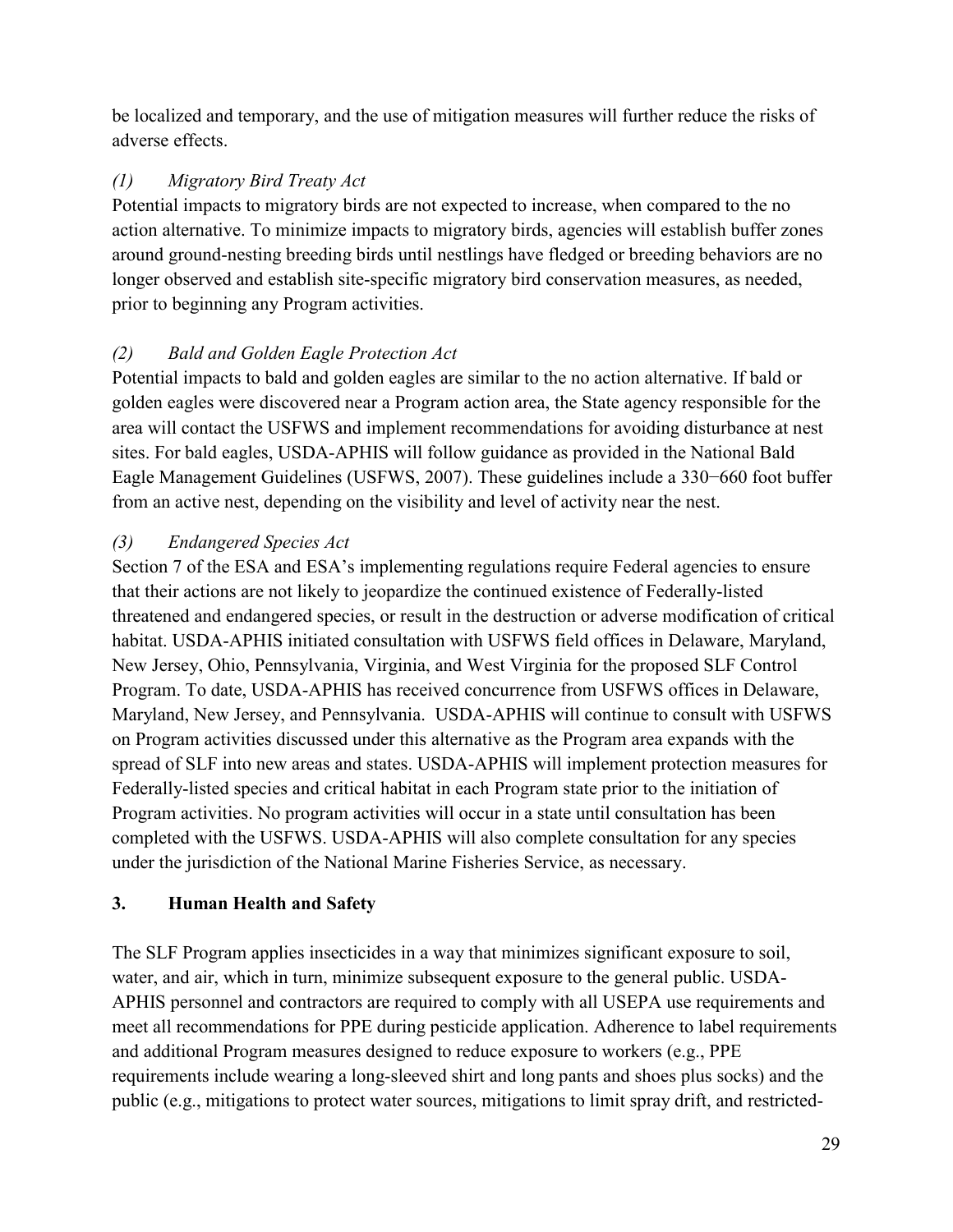entry intervals) result in low health risk to all human population segments from Program use of chemicals.

*B. bassiana* and soybean oil are of low toxicity to humans. Bifenthrin treatments will be limited to no more than one treatment every seven days; no applications to food crops; humans and pets may not re-enter the treated area until area it is dry; and, applicators must wear a long-sleeved shirt and long pants, socks, shoes, chemical-resistant gloves, and a respiratory device and protective eyewear when working in non-ventilated spaces. The treatments will all be made outdoors. After beta-cyfluthrin treatments, humans and pets may re-enter the treatment area only after it is dry; the product cannot be applied to food crops in order to protect human health; applications may not be made during rain and the treated area may not be watered to the point that run-off occurs; and, applicators must avoid contact of the product with eyes, skin, or clothing and must avoid breathing spray mist.

#### <span id="page-32-0"></span>**4. Environmental Justice**

USDA-APHIS has considered the potential environmental impacts of implementing the preferred action alternative on minority and/or low-income communities. Similar to the no action alternative, USDA-APHIS expects the distance from areas to environmental justice communities to influence if there are direct adverse impacts to those communities. In general, each State agency will reach out to landowners prior to implementing the program. USDA-APHIS will encourage local program personnel to engage with locally impacted people in collaborative decisions about the program whenever possible. Additionally, the preferred alternative is not likely to pose any highly disproportionate adverse effects to children. Children will not be present while treatments of herbicides and insecticides are occurring. Protective measures on labels are meant to protect not only the applicator, but the public, including children. All labels will be followed.

#### <span id="page-32-1"></span>**5. Tribal Consultation and Coordination**

Federally-recognized Tribes were notified via a mailed letter of the proposed SLF Control Program. While APHIS believes the proposed SLF Program is unlikely to affect Native American sites and artifacts, APHIS requested Tribes contact the APHIS if the agency overlooked or failed to anticipate any ways their Tribe may be affected by the SLF Program. Consultation with local Tribal representatives occurs prior to the onset of Program activities to fully inform the Tribes of possible actions the Agency may take on or near Tribal lands. If USDA-APHIS discovers any archaeological Tribal resources, it will notify the appropriate individuals.

#### <span id="page-32-2"></span>**6. Historic and Cultural Resources**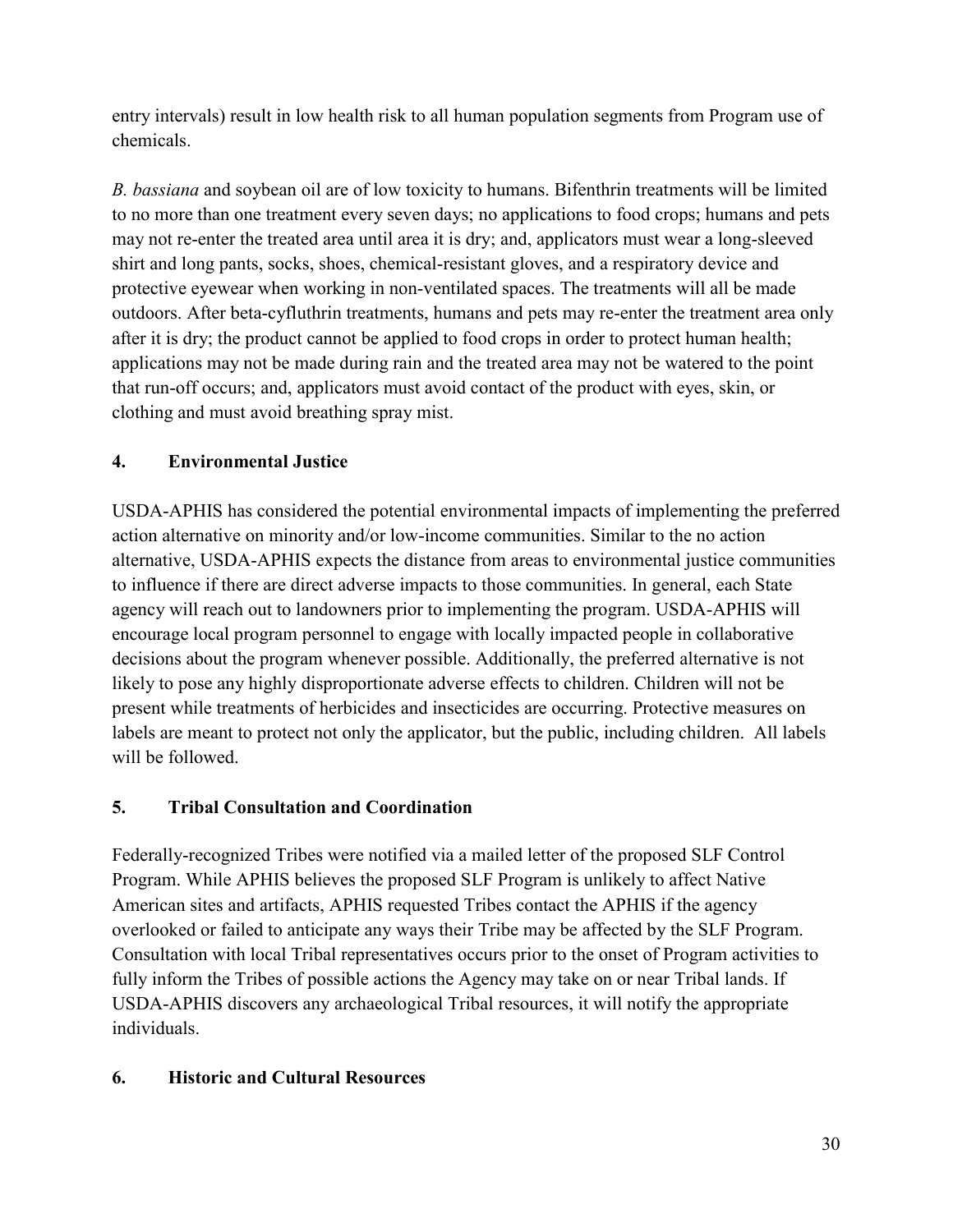USDA-APHIS expects that the preferred alternative will not alter, change, modify, relocate, abandon, or destroy any historic buildings, edifices, or nearby infrastructure. Herbicides and pesticides will not be applied to historic buildings and other anticipated program actions will not directly affect the buildings or their properties. If herbicide or pesticide treatments, in any way impact properties under NHPA, the appropriate consultations will occur and/or the appropriate mitigations will be applied.

#### **7. Uncertainty and Potential Cumulative Impacts**

Uncertainty in this evaluation arises whenever there is a lack of information about the effects of a pesticide's formulation, metabolites, and properties in mixtures that have the potential to impact non-target organisms in the environment. These uncertainties are not unique to this assessment, and are consistent with uncertainties in human health and ecological risk assessments with any environmental stressor. There is uncertainty in where an SLF infestation may occur in the United States, the extent of pesticide use during a given infestation, and the influence of site-specific factors. Uncertainty arises from the potential for cumulative impacts from using multiple pesticides, having repeat exposures, and co-exposure to other chemicals with similar modes of action. Theoretically, cumulative impacts may result in synergism, potentiation, additive, or antagonistic effects. From a human health perspective, the SLF program use of pesticides is expected to pose negligible cumulative impacts based on the targeted modes of application which make it unlikely for the pesticides to enter the food chain or drinking water.

Cumulative impacts on the environment result from the incremental impact of the action when added to other past, present, and reasonably foreseeable future actions regardless of the entity conducting those other actions (40 C.F.R. § 1508.7). Cumulative effects most likely arise when a relationship exists between a proposed action and other actions expected to occur in a similar location or during a similar period in time. Cumulative effects may not be reasonably foreseeable until a variety of direct and indirect impacts interact with each other or over time.

Cumulative impacts to soil, water, and air quality are not expected to be significant for the alternatives. Soil disturbance related to program activities will be short-term. Current and future activities related to urbanization, agricultural activities, logging, and roadway construction appear more likely to significantly impact environmental quality than the program. The impacts from the actions discussed in this EA are expected to result in only minor or transient impacts; therefore, any increase in cumulative impacts will be negligible.

Vehicle emissions associated with getting to and from project sites will be minor relative to the ongoing and future emissions from urbanization, highway traffic, and agricultural production. Any increases in air pollutants associated with program activities and vehicle emissions will cease upon completion of program activities at each site. Future actions that could increase emissions (e.g., housing developments and road expansions leading to more traffic) are difficult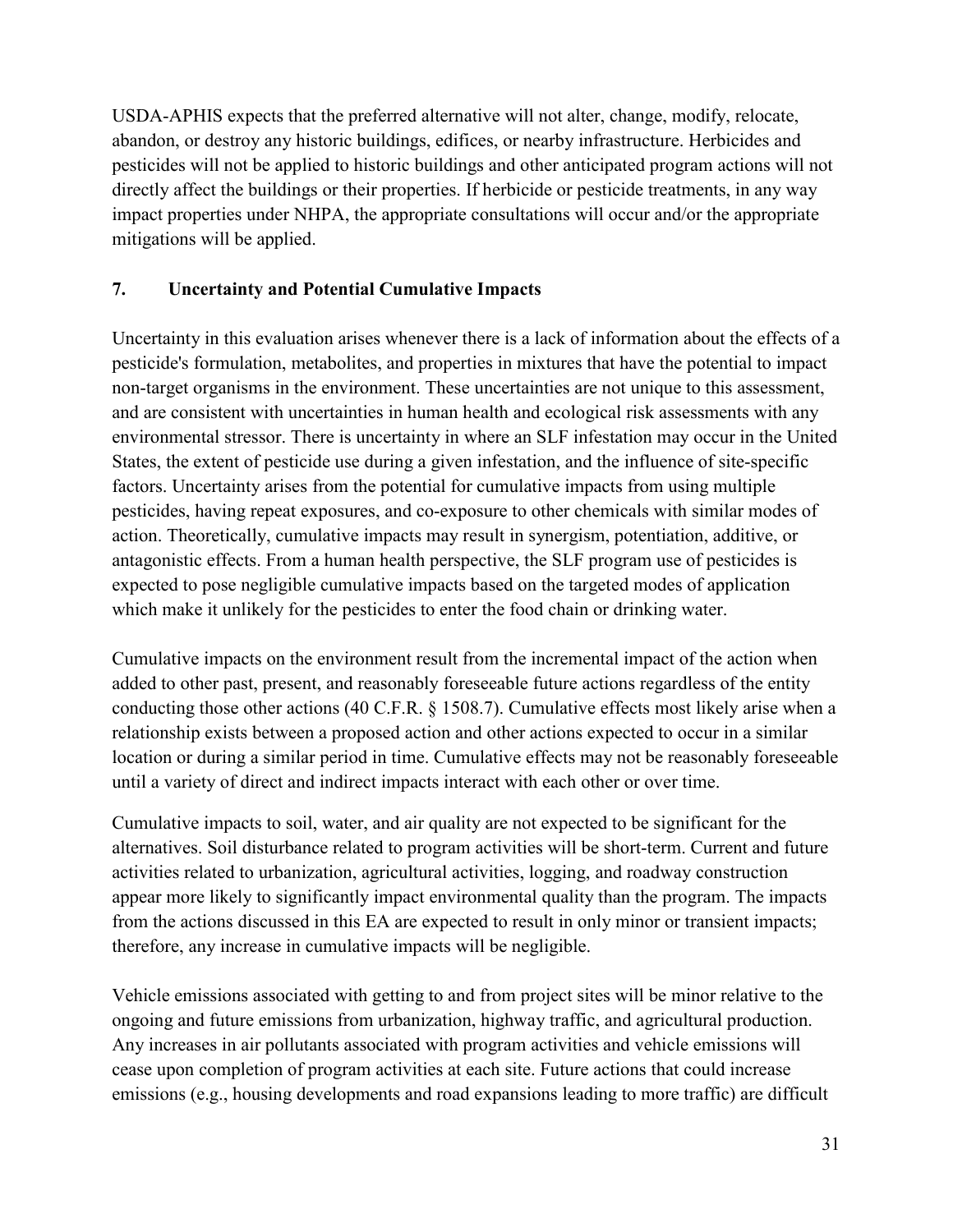to quantify because emissions from mobile sources are subject to changing fuel mileage and emissions standards and regulations. Nevertheless, the contribution from the preferred alternative will still remain minor compared to the overall emissions in the program area.

USDA-APHIS expects the potential human health impacts related to the preferred alternative to be minimal, and in the context of potential cumulative impacts to past, present, and future activities, these impacts will be incrementally minor. The greatest sector of the human population at risk of exposure to herbicides and pesticides are program workers and applicators; however, these risks are minimized through the use of PPE. The lack of significant routes of exposure to human health and the environment, suggest cumulative impacts will not occur.

To preserve environmental quality for the human population and ecological resources, potentially negative cumulative impacts are minimized throughout the preferred alternative by following best management practices and training personnel to reduce or avoid adverse impacts to eagles, migratory birds, threatened and endangered species, and the surrounding environment.

#### **D. Comparison of Three Alternatives**

Table 4 summarizes the potential human health and environmental impacts from each of the three alternatives for a quick comparison.

| L AVIV T.<br><b>Comparison of Potential Human Health and Environmental Impacts From Three Alternatives</b> |                                                                                                                |                                                                                                         |                                                                                                                                                                                                                                                                                                                                                          |  |
|------------------------------------------------------------------------------------------------------------|----------------------------------------------------------------------------------------------------------------|---------------------------------------------------------------------------------------------------------|----------------------------------------------------------------------------------------------------------------------------------------------------------------------------------------------------------------------------------------------------------------------------------------------------------------------------------------------------------|--|
|                                                                                                            | <b>No Action</b>                                                                                               | <b>No Treatment</b>                                                                                     | <b>Preferred Alternative</b>                                                                                                                                                                                                                                                                                                                             |  |
| <b>Herbicides</b>                                                                                          | Minimal impact to<br>human health and<br>environment if labels<br>followed                                     | Potentially less use of<br>herbicides than no action<br>and preferred alternative<br>and less impacts   | Similar to no action, minimal<br>impacts expected if labels followed.<br>Use in two additional states is not<br>expected to change impacts.                                                                                                                                                                                                              |  |
| <b>Insecticides</b>                                                                                        | Dinotefuran and<br>imidacloprid - minimal<br>impacts to human health<br>and environment if<br>labels followed. | Potentially less use of<br>insecticides than no action<br>and preferred alternative<br>and less impacts | Similar to no action, minimal<br>impacts expected if labels followed.<br>Use in two additional states is not<br>expected to change impacts.<br>Soybean oil and B. bassiana -<br>extremely low potential for impacts.<br>Bifenthrin and beta-cyfluthrin-<br>potential for toxicity issues. Minimal<br>impacts if products are used<br>according to label. |  |
| <b>Traps</b>                                                                                               | Extremely low impact to<br>human health and<br>environment (does not<br>include circle traps).                 | Extremely low impact<br>since use of fewer traps is<br>anticipated                                      | Extremely low impact to human<br>health and environment.<br>Even less impacts than no action<br>since circle traps shown to catch less<br>nontargets.                                                                                                                                                                                                    |  |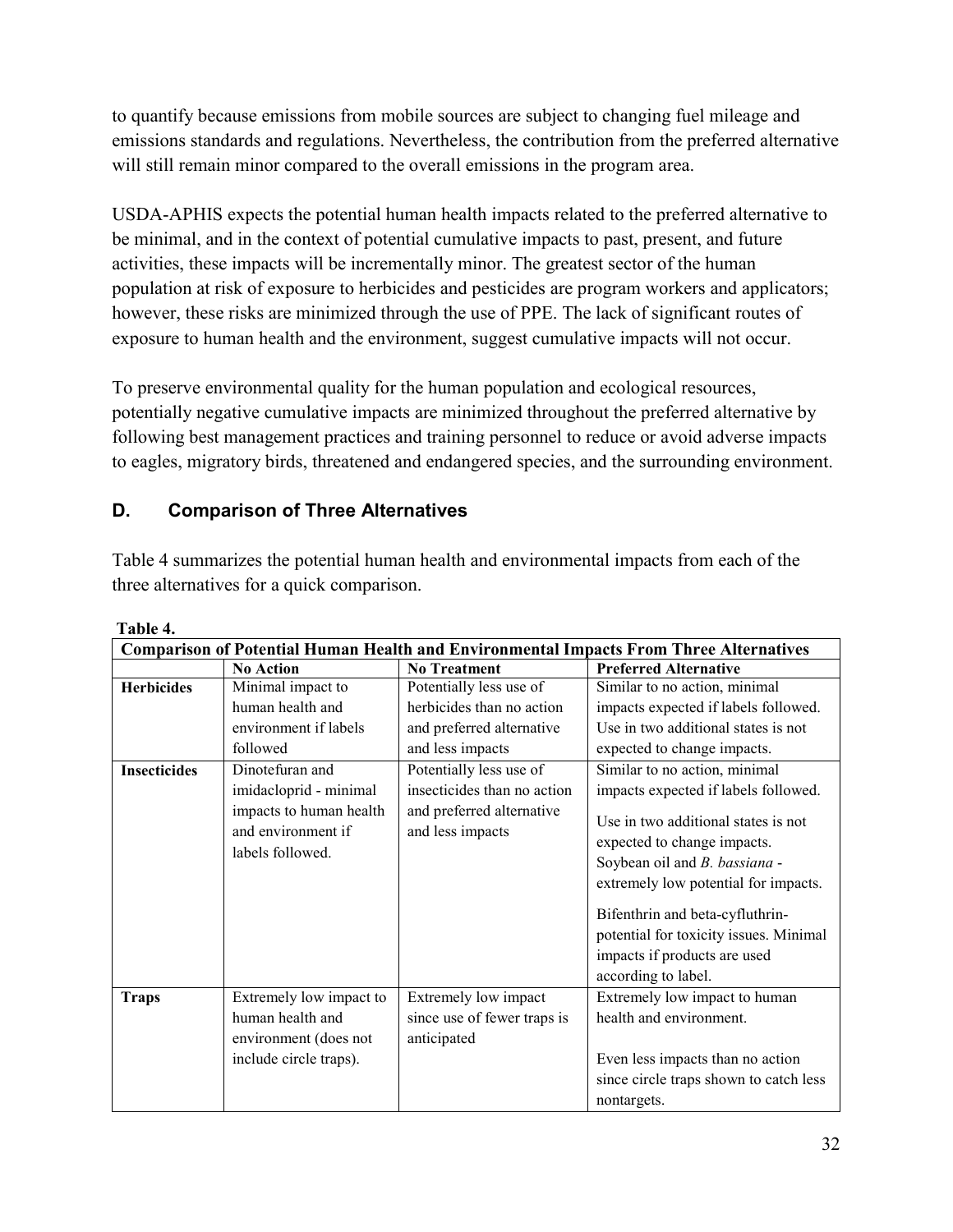| <b>Comparison of Potential Human Health and Environmental Impacts From Three Alternatives</b> |                         |                            |                               |  |
|-----------------------------------------------------------------------------------------------|-------------------------|----------------------------|-------------------------------|--|
|                                                                                               | <b>No Action</b>        | <b>No Treatment</b>        | <b>Preferred Alternative</b>  |  |
|                                                                                               | Minimal impacts to      |                            |                               |  |
|                                                                                               | nontargets that get     |                            |                               |  |
|                                                                                               | trapped in sticky band. |                            |                               |  |
| <b>Surveys and</b>                                                                            | Extremely low impact to | If any surveys taken, will | Extremely low impact to human |  |
| <b>Egg Mass</b>                                                                               | human health and        | have minimal impacts       | health and environment        |  |
| <b>Scraping</b>                                                                               | environment             |                            |                               |  |

All proposed actions will increase the level of human activities around the treatment area, which can, to varying degrees, impact ground vegetation, soil compactions, and noise levels. By utilizing best management practices, USDA-APHIS can minimize these impacts on humans and the environment.

While USDA-APHIS will not take actions against SLF under the no treatment alternative, other government agencies and private landowners may take action. The agency anticipates less actions under the no treatment alternative; however, it is possible that impacts could increase if actions taken by others are not well advised or properly coordinated.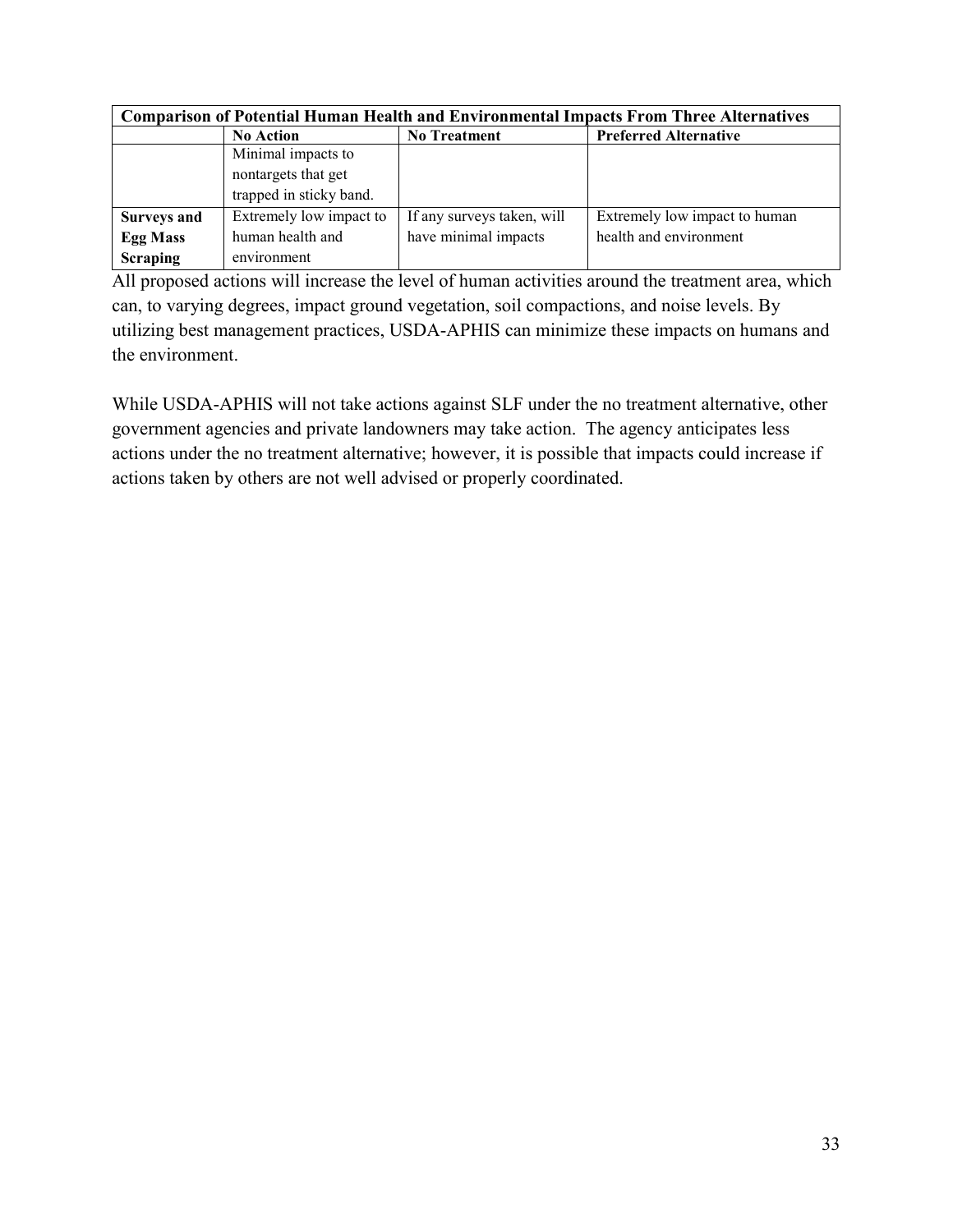### <span id="page-36-0"></span>**IV. Listing of Agencies Consulted**

Environmental and Risk Analysis Services Policy and Program Development Animal and Plant Health Inspection Service U.S. Department of Agriculture 4700 River Road, Unit 149 Riverdale, MD 20737

Plant Protection and Quarantine Plant Health Programs Animal and Plant Health Inspection Service U.S. Department of Agriculture 4700 River Road, Unit 150 Riverdale, MD 20737

U.S. Fish and Wildlife Service West Virginia Ecological Services Field Office 90 Vance Drive Elkins, WV 26241-9475

U.S. Fish and Wildlife Service Pennsylvania Field Office 110 Radnor Road, Suite 101 State College, PA 16801-4850

U.S. Fish and Wildlife Service Chesapeake Bay Field Office 177 Admiral Cochrane Drive Annapolis, MD 21401

U.S. Fish and Wildlife Service New Jersey Field Office 4 E. Jimmie Leeds Road, Suite 4 Galloway, NJ 08205

U.S. Fish and Wildlife Service Virginia Ecological Services Field Office 6669 Short Lane Gloucester, VA 23061-4410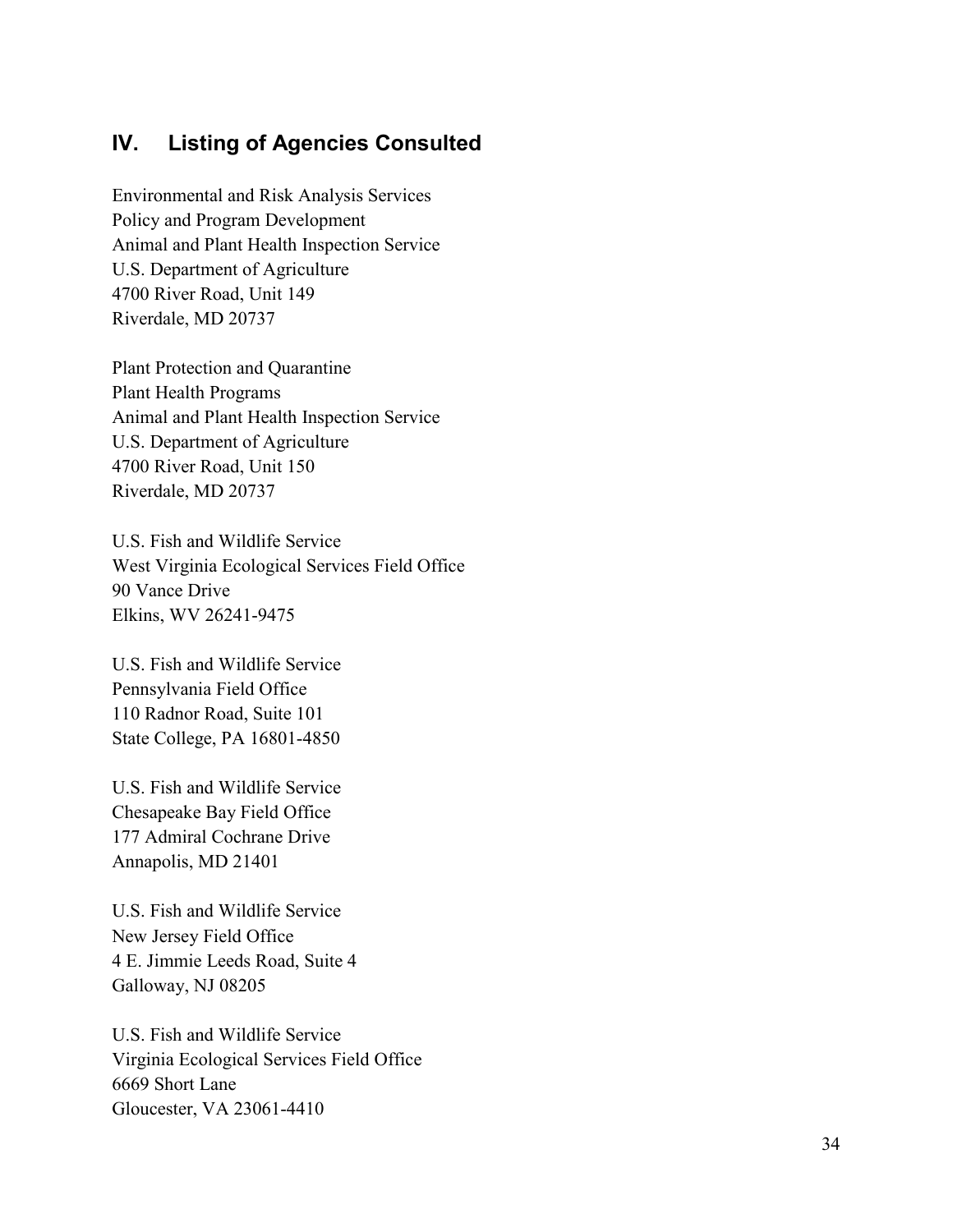U.S. Fish and Wildlife Service Ohio Ecological Services Field Office 4625 Morse Road Columbus, OH 43230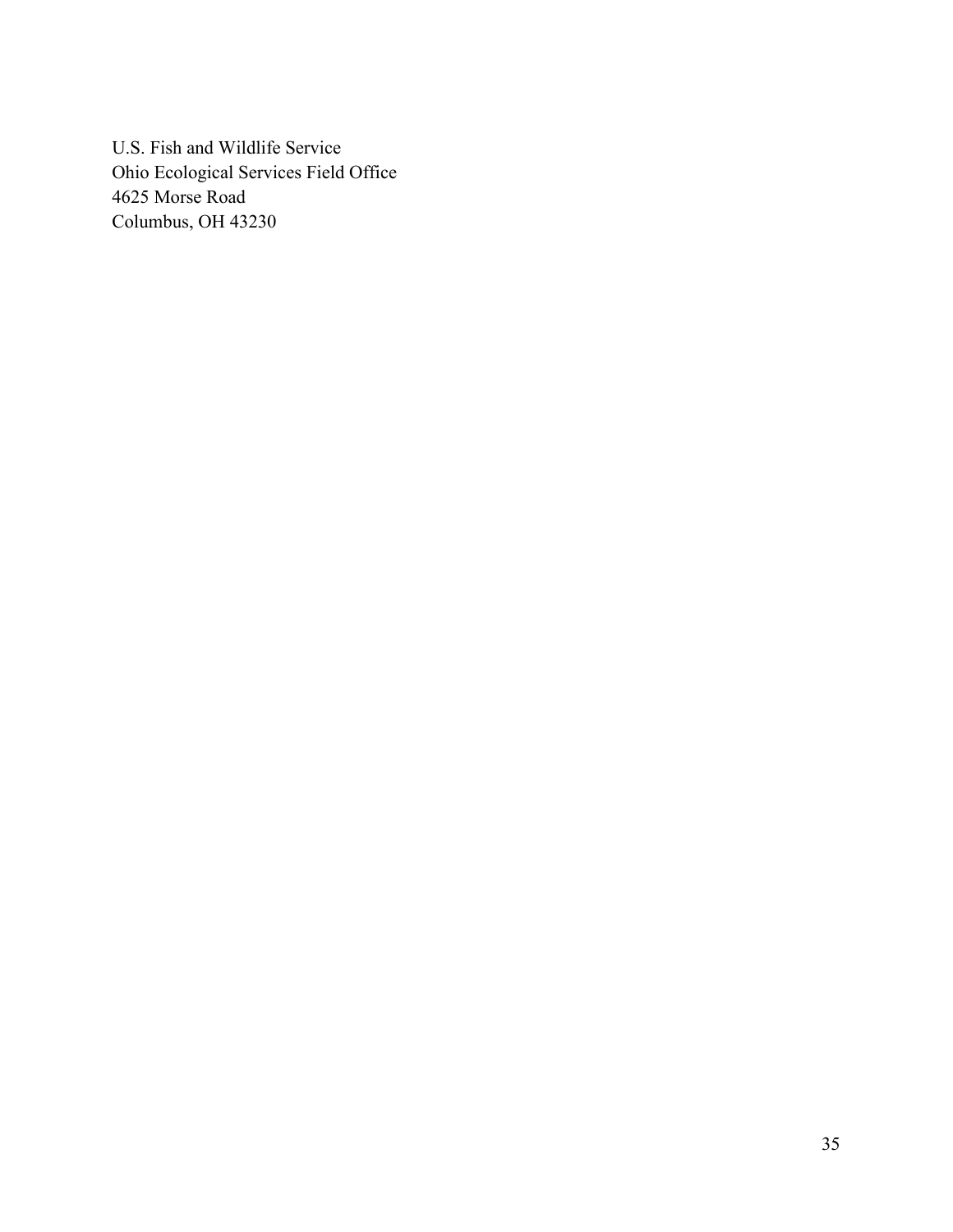### <span id="page-38-0"></span>**V. References**

Adomako, M.O. and S. Akyeampong, 2016. Effect of some commonly used herbicides on soil microbial population. Journal of Environment and Earth Science. Vol 6, No 1.

Aust, W. M. and C. R. Blinn. 2004. Forestry best management practices for timber harvesting and site preparation in the eastern United States: an overview of water quality and productivity research During the Past 20 years (1982-2002). Water, Air, and Soil Pollution: Focus 4:5-35.

CEC – Commission for Environmental Cooperation

CEC, 1997. Ecological regions of North America: toward a common perspective.

Cranshaw, W.S. and Baxendale, B. 2013. Insect control: horticultural oils. Colorado State University Extension. Fact Sheet No. 5.569. [https://extension.colostate.edu/docs/pubs/insect/05569.pdf.](https://extension.colostate.edu/docs/pubs/insect/05569.pdf)

Dara, S.K., Barringer, L. and S.P. Arthurs. 2015. *Lycorma delicatula* (Hemiptera: Fulgoridae): a new invasive pest in the United States. Journal of Integrated Pest Management 6(1): 20-25.

Englert, D., Zubrod, J.P., Link, M., Mertins, S., Schulz, R. and M. Bundschuh. 2017. Does waterborne exposure explain effects caused by neonicotinoid-contaminated plant material in aquatic systems? Environmental Science and Technology 51(10): 5793-5802.

FAO- Food and Agriculture Organization of the United Nations

FAO, 1999. FAO specifications and evaluations for plant protection products: beta-cyfluthrin. [http://www.fao.org/fileadmin/templates/agphome/documents/Pests\\_Pesticides/Specs/beta](http://www.fao.org/fileadmin/templates/agphome/documents/Pests_Pesticides/Specs/beta-cyfluthrin_2017_09_30.pdf)[cyfluthrin\\_2017\\_09\\_30.pdf](http://www.fao.org/fileadmin/templates/agphome/documents/Pests_Pesticides/Specs/beta-cyfluthrin_2017_09_30.pdf)

Foote, J.A., Boutton, T.W. and D.A. Scott. 2015. Soil C and N storage and microbial biomass in U.S. southern pine forests: influence of forest management. Forest Ecology and Management 355: 48-57.

Francese, J.A., Cooperband, M.F., Murman, K.M., Cannon, S.L., Booth, E.G., Devine, S.M., Wallace, M.S. 2020. Developing traps for the spotted lanternfly, *Lycorma delicatula* (Hemiptera: Fulgoridae). Environmental Entomology, January 28, 2020.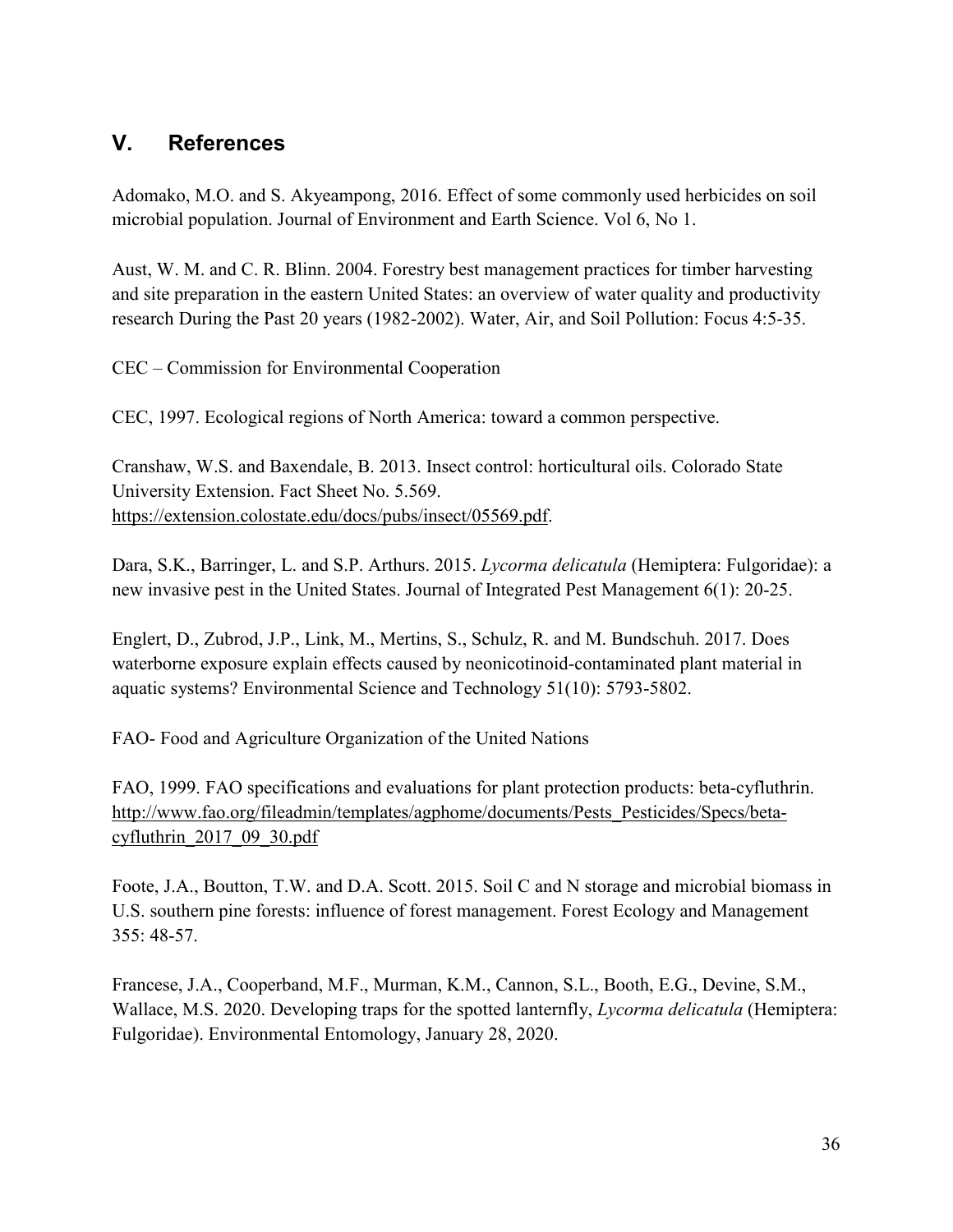Harper, J.K., W. Stone, T.W. Kelsey, and L.F. Kim, 2019. Potential economic impact of the spotted lanternfly on agriculture and forestry in Pennsylvania. Pennsylvania State University. December, 2019.

Li, Q., Allen, H.L. and A.G. Wollum. 2004. Microbial biomass and bacterial functional diversity in forest soils: effects of organic matter removal, compaction, and vegetation control. Soil Biology and Biochemistry, 36(4): 571-579.

McGarvey, J.C., Thompson, J.R., Epstein, H.E. and H.H. Shugart. 2015. Carbon storage in old‐ growth forests of the Mid‐Atlantic: toward better understanding the eastern forest carbon sink. Ecology 96(2): 311-317.

Mikkelson, K.M., Bearup, L.A., Maxwell, R.M., Stednick, J.D., McCray, J.E. and J.O. Sharp. 2013. Bark beetle infestation impacts on nutrient cycling, water quality and interdependent hydrological effects. Biogeochemistry 115(1-3): 1-21.

Missouri Botanical Garden. 2020. Plant finder.<http://www.missouribotanicalgarden.org/>

Morrissey, C.A., Mineau, P., Devries, J.H., Sanchez-Bayo, F., Liess, M., Cavallaro, M.C. and K. Liber. 2015. Neonicotinoid contamination of global surface waters and associated risk to aquatic invertebrates: A Review. Environment International 74: 291-303.

Orwig, D.A. 2002. Ecosystem to regional impacts of introduced pests and pathogens: historical context, questions and issues. Journal of Biogeography 29(10‐11): 1471-1474.

PDA – Pennsylvania Department of Agriculture

PDA. 2018. Spotted lanternfly program information. 2018 Mar. 22. [https://www.agriculture.pa.gov/Plants\\_Land\\_Water/PlantIndustry/Entomology/spotted\\_lanternfl](https://www.agriculture.pa.gov/Plants_Land_Water/PlantIndustry/Entomology/spotted_lanternfly/program-information/Pages/default.aspx) [y/program-information/Pages/default.aspx](https://www.agriculture.pa.gov/Plants_Land_Water/PlantIndustry/Entomology/spotted_lanternfly/program-information/Pages/default.aspx)

PDA. 2020. Guidelines for the control of spotted lanternfly. [https://www.agriculture.pa.gov/Plants\\_Land\\_Water/PlantIndustry/Entomology/spotted\\_lanternfl](https://www.agriculture.pa.gov/Plants_Land_Water/PlantIndustry/Entomology/spotted_lanternfly/Documents/Spotted%20Lanternfly%20%20Property%20Management.pdf) [y/Documents/Spotted%20Lanternfly%20%20Property%20Management.pdf](https://www.agriculture.pa.gov/Plants_Land_Water/PlantIndustry/Entomology/spotted_lanternfly/Documents/Spotted%20Lanternfly%20%20Property%20Management.pdf)

PennState Extension, 2018. Tree-of-Heaven. October 8, 2018. [https://extension.psu.edu/tree-of](https://extension.psu.edu/tree-of-heaven)[heaven.](https://extension.psu.edu/tree-of-heaven)

Simon-Delso, N., Amaral-Rogers, V.A., Belzunces, L.P., Bonmatin, J.M., Chagnon, M., Downs, C., Furlan, L., Gibbons, D.W., Giorio, C., Girolami, V., Goulson, D., Kreutzweiser, D.P., Krupke, C.H., Liess, M., Long, E., McField, M., Mineau, P., Mitchell, E.A.D., Morrissey, C.A., Noome, D.A., Pisa, L., Settele, J., Stark, J.D., Tapparo, A., Van Dyck, H., Van Praagh, J., Van der Sluijs, J.P., Whitehorn, P.R. and M. Wiemers. 2015. Systemic insecticides (neonicotinoids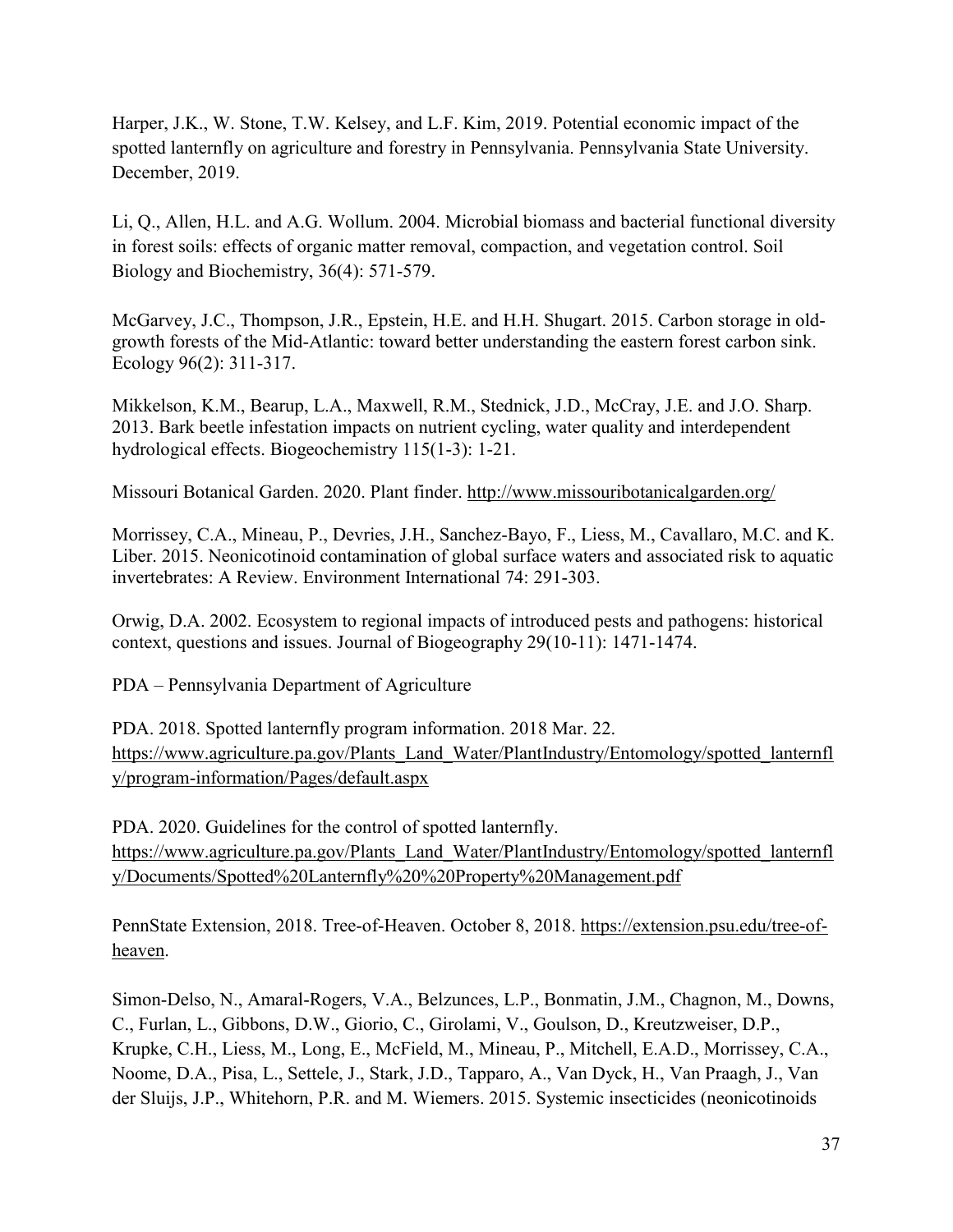and fipronil): trends, uses, mode of action and metabolites. Environmental Science and Pollution Research 22: 5-34.

USDA-APHIS – United States Department of Agriculture-Animal and Plant Health Inspection Services

USDA-APHIS, 2018a. Spotted lanternfly control program in the Mid-Atlantic region, environmental assessment. May 2018. [https://www.aphis.usda.gov/plant\\_health/ea/downloads/2018/mid-atlantic-region-slf-ea.pdf](https://www.aphis.usda.gov/plant_health/ea/downloads/2018/mid-atlantic-region-slf-ea.pdf)

USDA-APHIS, 2018b. Final human health and ecological risk assessment for dichlorvos (DDVP) in exotic fruit fly applications. November, 2018.

USDA-APHIS, 2015a. Draft programmatic Asian Longhorned Beetle Eradication Program Environmental Impact Statement March, 2015. 2018 Mar. 22 [https://www.aphis.usda.gov/plant\\_health/ea/downloads/2015/Draft-Programmatic-ALB-](https://www.aphis.usda.gov/plant_health/ea/downloads/2015/Draft-Programmatic-ALB-Eradication-Program-EIS.pdf)[Eradication-Program-EIS.pdf](https://www.aphis.usda.gov/plant_health/ea/downloads/2015/Draft-Programmatic-ALB-Eradication-Program-EIS.pdf)

USDA-APHIS, 2015b. Spotted lanternfly eradication program in Berks, Lehigh and Montgomery Counties, Pennsylvania: Environmental Assessment. May 2015. [https://www.aphis.usda.gov/plant\\_health/ea/downloads/2015/slf-berks-lehigh-montgomery](https://www.aphis.usda.gov/plant_health/ea/downloads/2015/slf-berks-lehigh-montgomery-pa.pdf)[pa.pdf](https://www.aphis.usda.gov/plant_health/ea/downloads/2015/slf-berks-lehigh-montgomery-pa.pdf)

USDA-FS – U.S Department of Agriculture - Forest Service

USDA-FS, 2011a. Triclopyr - human health and ecological risk assessments, Final Report. SERA TR-052-25-03a, May 24, 2011 with revisions as of October 20, 2011.

USDA-FS, 2011b. Imazapyr – Human health and ecological risk assessment, final report. SERA TR-052-29-03a. December 16, 2011.

USDA-FS, 2011c. Glyphosate - Human health and ecological risk assessment, final report. SERA TR-052-22-03b.

USDA-FS, 2007. Aminopyralid - Human health and ecological risk assessment, final report. SERA TR-052-04-004a.

USDA-FS, 2004. Metsulfuron Methyl - Human health and ecological risk assessment, final report. SERA TR 04-43-17-01c. February 28, 2004.

USDA-NRCS – United States Department of Agriculture- National Resource Conservation Service

USDA-NRCS, 2020. Soil health.<https://www.nrcs.usda.gov/wps/portal/nrcs/main/soils/health/>

USDA-NRCS. 2018. Plants database. 2018 Mar. 23. <https://www.plants.usda.gov/java/>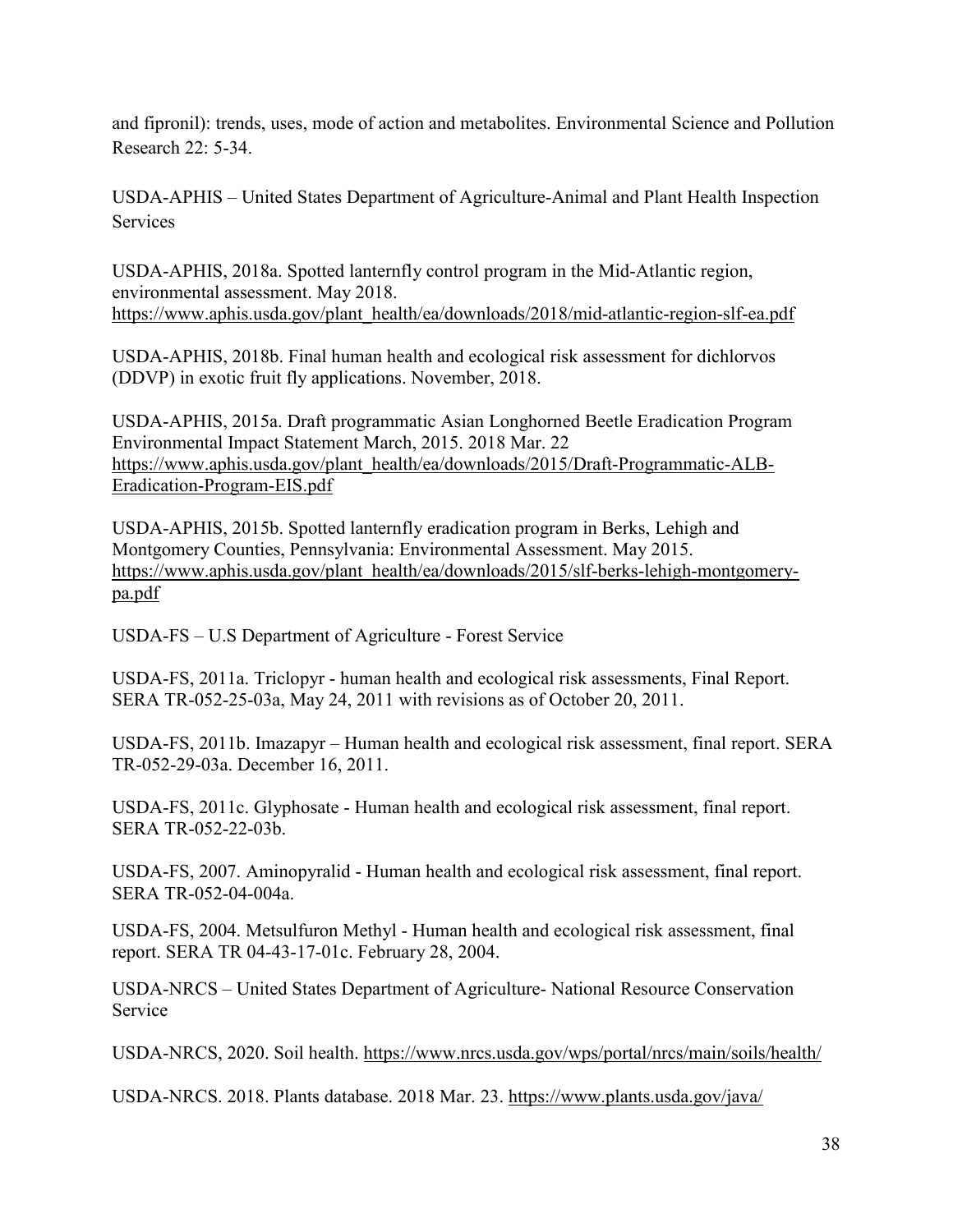USDA, NRCS, 2016. Distribution maps of dominant soil orders.

[https://www.nrcs.usda.gov/wps/portal/nrcs/detail/soils/survey/class/maps/?cid=nrcs142p2\\_05358](https://www.nrcs.usda.gov/wps/portal/nrcs/detail/soils/survey/class/maps/?cid=nrcs142p2_053589) [9](https://www.nrcs.usda.gov/wps/portal/nrcs/detail/soils/survey/class/maps/?cid=nrcs142p2_053589)

USDA NRCS, 2015. Illustrated guide to soil taxonomy. Version 2.0. September, 2015. [https://www.nrcs.usda.gov/wps/PA\\_NRCSConsumption/download?cid=stelprdb1247203&ext=p](https://www.nrcs.usda.gov/wps/PA_NRCSConsumption/download?cid=stelprdb1247203&ext=pdf) [df](https://www.nrcs.usda.gov/wps/PA_NRCSConsumption/download?cid=stelprdb1247203&ext=pdf)

USEPA, 2020a. Pyrethrins and pyrethroids. [https://www.epa.gov/ingredients-used-pesticide](https://www.epa.gov/ingredients-used-pesticide-products/pyrethrins-and-pyrethroids)[products/pyrethrins-and-pyrethroids](https://www.epa.gov/ingredients-used-pesticide-products/pyrethrins-and-pyrethroids)

USEPA, 2020b. Beauveria bassiana strain GHA (128924) Fact Sheet. [https://www3.epa.gov/pesticides/chem\\_search/reg\\_actions/registration/fs\\_PC-128924\\_01-Nov-](https://www3.epa.gov/pesticides/chem_search/reg_actions/registration/fs_PC-128924_01-Nov-99.pdf)[99.pdf](https://www3.epa.gov/pesticides/chem_search/reg_actions/registration/fs_PC-128924_01-Nov-99.pdf)

USEPA, 2019. Outdoor air quality data: air quality index report. [https://www.epa.gov/outdoor](https://www.epa.gov/outdoor-air-quality-data/air-quality-index-report)[air-quality-data/air-quality-index-report](https://www.epa.gov/outdoor-air-quality-data/air-quality-index-report)

USEPA, 2018a. Ecoregions.<https://www.epa.gov/eco-research/ecoregions>

USEPA, 2018b. Polluted runoff: nonpoint source (NPS) pollution. Basic information about nonpoint source (NPS) pollution. August 10,2018. [https://www.epa.gov/nps/basic-information](https://www.epa.gov/nps/basic-information-about-nonpoint-source-nps-pollution)[about-nonpoint-source-nps-pollution](https://www.epa.gov/nps/basic-information-about-nonpoint-source-nps-pollution)

USEPA, 2017. Long-term water quality trends in the USEPA region 3 (Mid-Atlantic). USEPA, Region 3, Water Protection Division. September 27, 2017.

USEPA, 2011. Final work plan: *Beauveria bassiana* strains 447 447 (PC Code 128815 ATCC 74040 (PC Code 128818) GHA (PC Code 128924) and HF23 (PC Code 090305). September 20, 2011.

USEPA, 2010a. Bifenthrin summary document registration review: Initial docket. June, 2010. <https://www.regulations.gov/document?D=EPA-HQ-OPP-2010-0384-0003>

USEPA, 2010b. Cyfluthrins summary document registration review: Initial docket. September, 2010.<https://www.regulations.gov/document?D=EPA-HQ-OPP-2010-0684-0002>

USEPA, 2007. Dichlorvos: TEACH chemical summary. [https://archive.epa.gov/region5/teach/web/pdf/dichlorvos\\_summary.pdf](https://archive.epa.gov/region5/teach/web/pdf/dichlorvos_summary.pdf)

USEPA, 1993. RED facts: flower and vegetable oils. December, 1993. [https://www3.epa.gov/pesticides/chem\\_search/reg\\_actions/reregistration/fs\\_G-114\\_1-Dec-93.pdf](https://www3.epa.gov/pesticides/chem_search/reg_actions/reregistration/fs_G-114_1-Dec-93.pdf)

USFWS- United States Fish and Wildlife Service

USFWS, 2007. National Bald Eagle Management Guidelines. May, 2007. [https://www.fws.gov/northeast/ecologicalservices/pdf/NationalBaldEagleManagementGuidelines](https://www.fws.gov/northeast/ecologicalservices/pdf/NationalBaldEagleManagementGuidelines.pdf) [.pdf](https://www.fws.gov/northeast/ecologicalservices/pdf/NationalBaldEagleManagementGuidelines.pdf)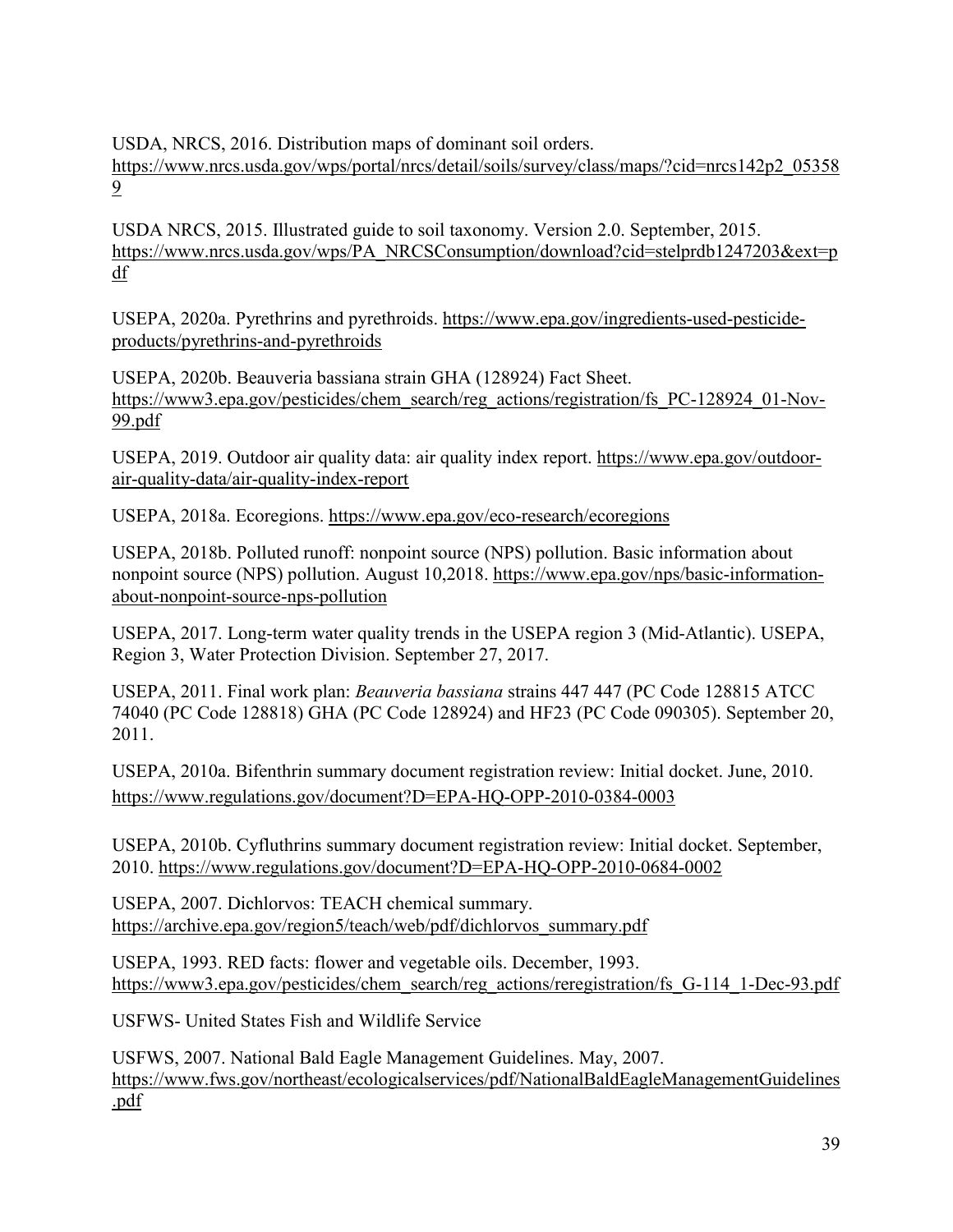USGS- United States Geological Survey

USGS, 2020a. Runoff: Surface and overland water runoff. [https://www.usgs.gov/special](https://www.usgs.gov/special-topic/water-science-school/science/runoff-surface-and-overland-water-runoff?qt-science_center_objects=0#qt-science_center_objects)[topic/water-science-school/science/runoff-surface-and-overland-water-runoff?qt](https://www.usgs.gov/special-topic/water-science-school/science/runoff-surface-and-overland-water-runoff?qt-science_center_objects=0#qt-science_center_objects)science center objects=0#qt-science center objects

USGS, 2020b. Groundwater flow and the water cycle. [https://www.usgs.gov/special-topic/water](https://www.usgs.gov/special-topic/water-science-school/science/groundwater-flow-and-water-cycle?qt-science_center_objects=0#qt-science_center_objects)[science-school/science/groundwater-flow-and-water-cycle?qt-science\\_center\\_objects=0#qt](https://www.usgs.gov/special-topic/water-science-school/science/groundwater-flow-and-water-cycle?qt-science_center_objects=0#qt-science_center_objects)science center objects

Wakie, T.T., Neven, L.G., Yee, W.L., Lu, Z., 2019. The establishment risk of *Lycorma delicatula* (Hemiptera: Fulgoridae) in the United States and Globally. Journal of Economic Entomology, Vol 20, No 20, p 1-9.

Warrington, B.M., Aust, W.M., Barrett, S.M., Ford, W.M., Dolloff, C.A., Schilling, E.B., Wigley, T.B. and M.C. Bolding. 2017. Forestry best management practices relationships with aquatic and riparian fauna: a review. Forests 8(9): 331-347.

WDNR- Wisconsin Department of Natural Resources

WDNR, 2012. Imazapry Chemical Fact Sheet. <https://dnr.wi.gov/lakes/plants/factsheets/ImazapyrFactsheet.pdf>

Woodcock, P., Cottrell, J.E., Buggs, R.J. and C.P. Quine. 2017. Mitigating pest and pathogen impacts using resistant trees: a framework and overview to inform development and deployment in Europe and North America. Forestry: An International Journal of Forest Research 16pp. 2017 Oct. 30.